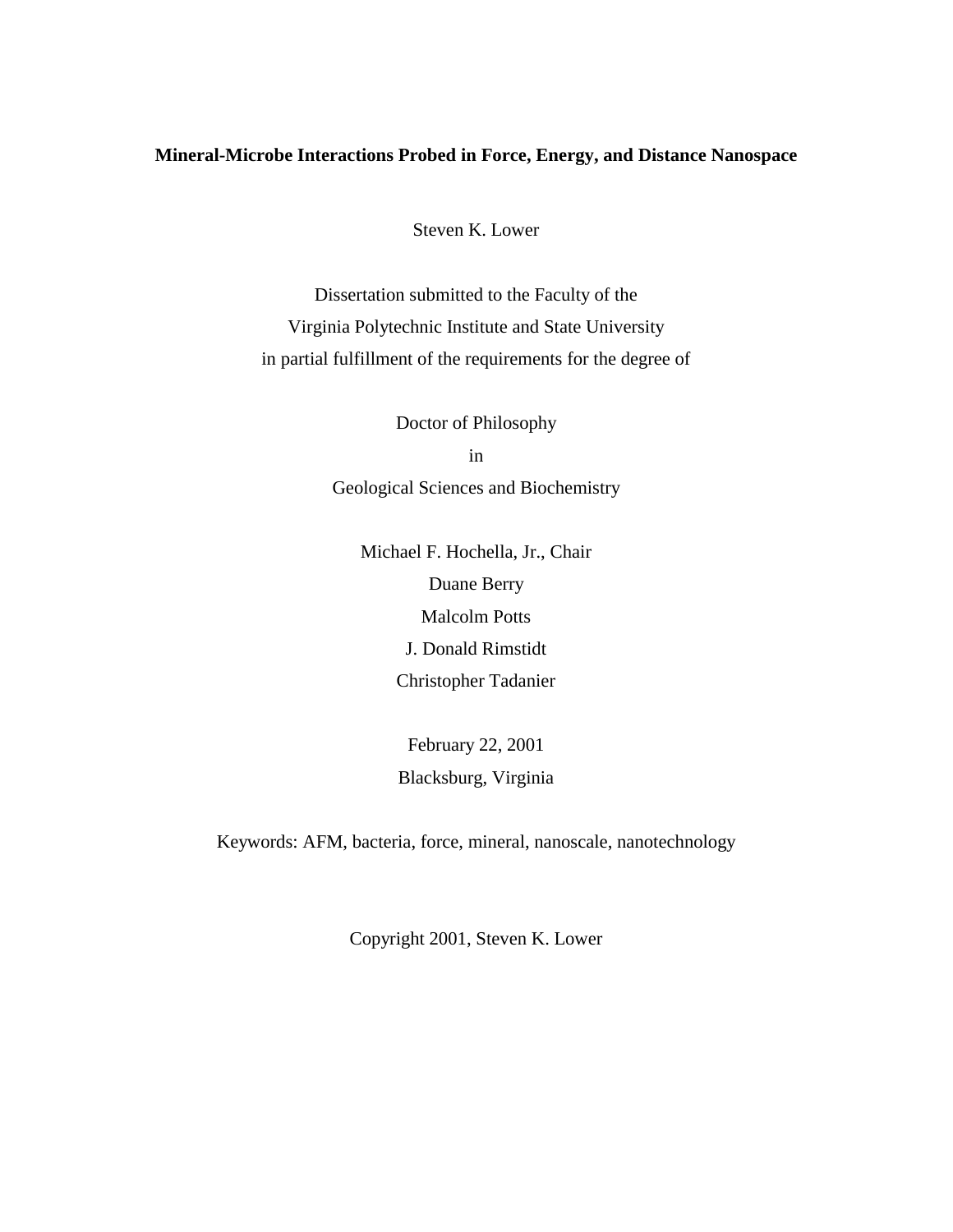Mineral-Microbe Interactions Probed in Force, Energy, and Distance Nanospace

Steven K. Lower

## **(ABSTRACT)**

Biological force microscopy (BFM) was developed to quantitatively measure pico- to nano-Newton forces  $(10^{-9}$  to  $10^{-12}$  N) as a function of the nanoscale distance (nanometers) between living bacteria and mineral surfaces, in aqueous solution. Native cells were linked to a forcesensing probe, which was used in a force microscope to measure attractive and repulsive forces as a mineral surface approached, made contact with, and subsequently withdrew from a bacterium on the probe. The resulting data were used to interpret the interactive dynamics operative between bacteria and mineral surfaces under environmentally relevant conditions.

BFM was used to study bacterial adhesion to mineral surfaces. In the case of *Escherichia coli*  interactions with goethite, graphite, and muscovite, attractive and repulsive forces were detected at ranges up to 400 nanometers, the magnitude and sign depending on the ionic strength of the intervening solution and the mineral surface charge and hydrophobicity. Adhesion forces, up to several nanoNewtons in magnitude and exhibiting various fibrillation dynamics, were also measured and reflect the complex interactions of structural and chemical functionalities on the bacteria and mineral surfaces. In the study of *Burkholderia cepecia* interactions with mica, it was found that the physiological condition of the cell affected the observed adhesion forces. Cells grown under oligotrophic conditions exhibited an increased affinity for the mineral surface as opposed to cells grown under eutropic conditions.

BFM was also used to characterize the transfer of electrons from biomolecules on *Shewanella oneidensis* to Fe(III) in the structure of goethite. Force measurements with picoNewton resolution were made in aqueous solution under aerobic and anaerobic conditions. Energy values (in attoJoules) derived from these measurements show that the affinity between *S. oneidensis* and goethite rapidly increases by two to five times under anaerobic conditions where electron transfer from bacterium to mineral is expected. Specific signatures in the force curves, analyzed with the worm-like chain model of protein unfolding, suggest that the bacterium recognizes the mineral surface such that a 150 kDa putative, iron reductase is quickly mobilized within the outer membrane of *S. oneidensis* and specifically interacts with the goethite surface to facilitate the electron transfer process.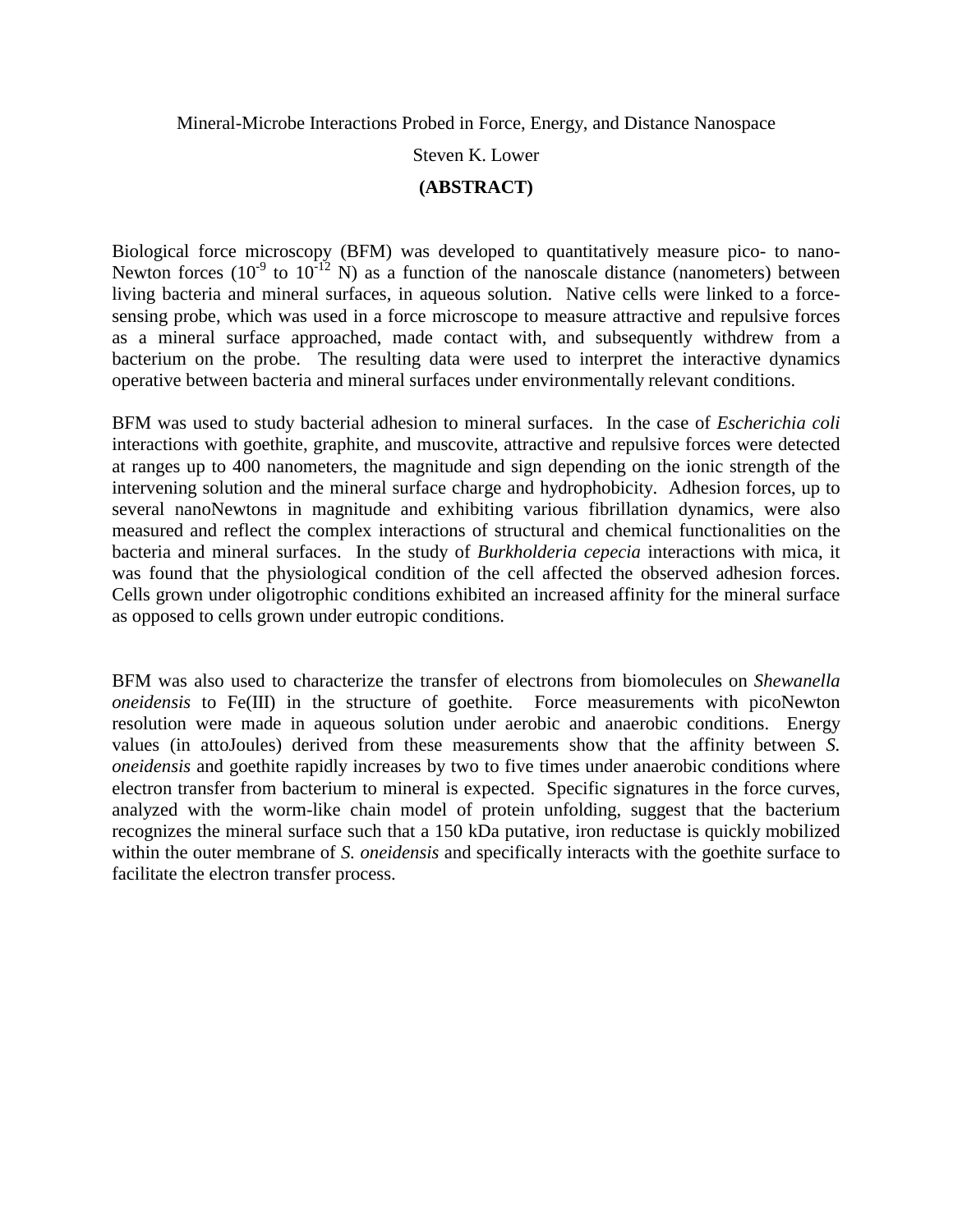#### **Acknowledgements**

Thanks first to Mike for giving me the freedom to explore my scientific interests, the knowledge to successfully pursue those interests, and the ability to share my interests in scientific venues. I look forward to working with Mike during the rest of my scientific career. I have gained not only an exceptionally great colleague but also a truly great friend. Second, I'd like to acknowledge my brother, Brian, whose knowledge of biochemistry and laboratory knowhow is unprecedented. I could not have completed my PhD without him. I thank my committee members - Don, Malcolm, Duane, and Chris - for their interdisciplinary instruction and education. Special thanks to Don for his insight into geochemistry and the use of his laboratory. I am also thankful for being surrounded by the many talented peers that did or currently shape our research group, namely Catherine, Andy, Tracy, Jeanne, Treavor, Barry, Eric, Erin, Kevin, Jodi, Chris, and Rob. Thanks to Cahit for being such an admirable department head; Jill Banfield for insight into geomicrobiology; William Ducker for discussions on forces; Al Yousten, Eugene Gregory, Laura Link, Ann Stevens, Brenda Winkel, and Terry Beveridge for instruction in biochemistry and microbiology; Mark Lemon for the computer assistance; Susan Eriksson for providing samples; Kristy DeCourcy for assistance with laser scanning microscopy and molecular biology. All the ladies in the main office kept me in good hands with administrative and academic needs. Special thanks to Linda for allowing me to spend money, Mary for helping with travel expenses, and Connie for helping with everything from teaching duties to advice on being a good husband. I am also thankful for the time I have spent with Barbara and family, Beth and family, Paul Ribbe, Katy, Christine, Keiko and family, Matt Eick, Maddy, Trish, Colin, Kevin, and Christina.

 On a more personal note, I wish to give thanks to those who give my life meaning. My wife and *best* friend, Joanna, who has put up with me for over 11 years! This dissertation cannot hold all the things she means to me. She is the inspiration for everything I do. All other things will come and go, but I will have her forever. I love you Joanna! I thank my children Tyler (My friend, my main man, the one and only. B'ball games and canoeing trips were a blast), Alexis (Always my little girl. Manicures and face paintings were messy and fun), and Kirsten (Always my baby. I won't forget our dollhouse and tea parties). I can't image life without any of you! I pray that wherever life takes you, I will always be "your daddy". I love you Tyler, Alexis, and Kirsten!!! I thank my mother and father for family vacations at the beach. We had fun! I thank my father-in-law, Dave Diehl, for being such a wonderful grandfather (and father to Joanna and an okay father-in-law :), for financial help and for personal encouragement. Thanks to my grandfather-in-law, Wendell Diehl, for instruction and guidance on my road to a PhD. Finally, my dissertation is dedicated to my mother-in-law, Brenda Diehl. I literally, could not have become a geologist without her help. More importantly, I could not have had such a wonderful wife and children without her! I miss you Brenda.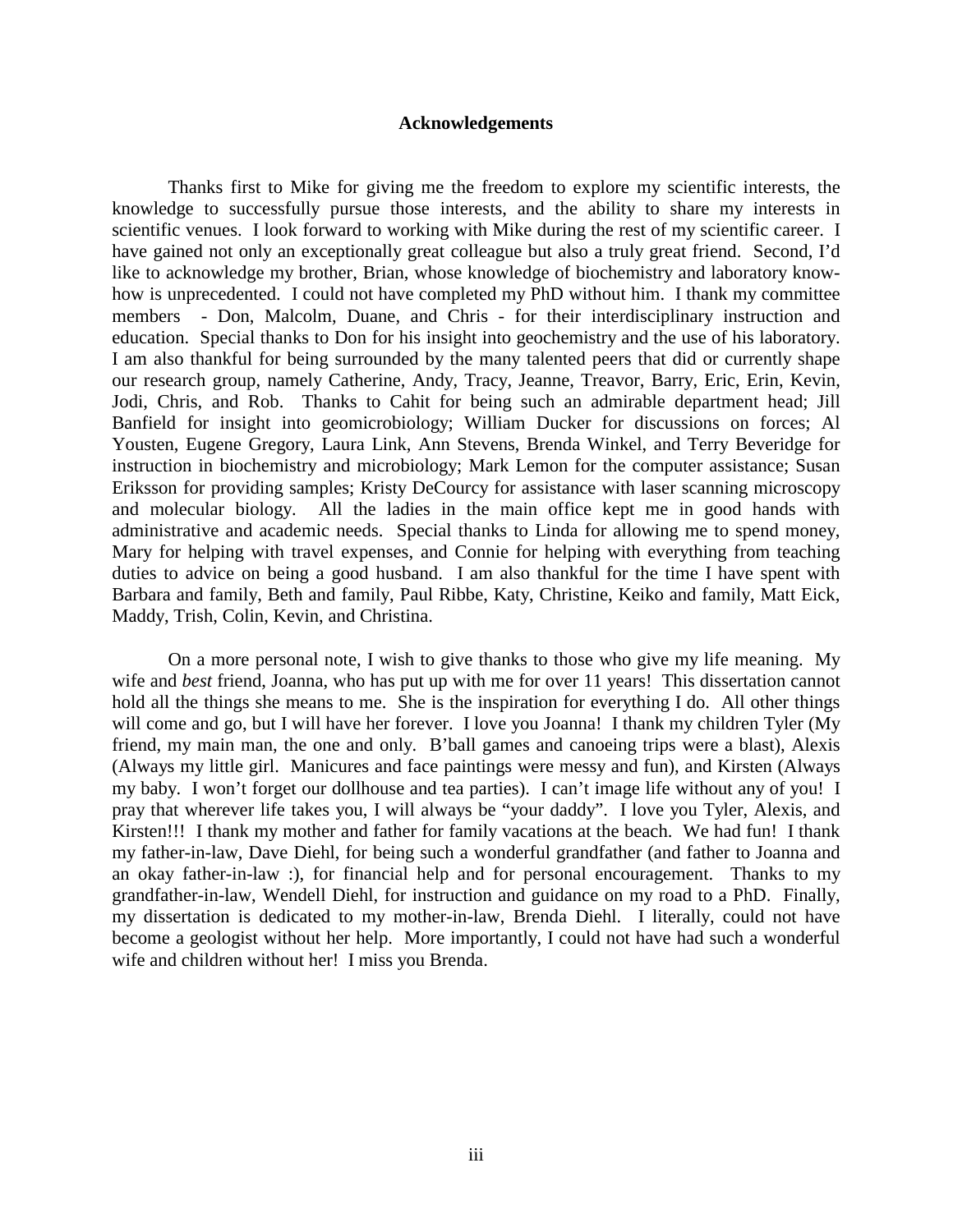## **Table of Contents**

| Chapter 2 - Measuring interfacial and adhesion forces between bacteria and mineral surfaces  |
|----------------------------------------------------------------------------------------------|
|                                                                                              |
|                                                                                              |
|                                                                                              |
|                                                                                              |
|                                                                                              |
|                                                                                              |
|                                                                                              |
|                                                                                              |
|                                                                                              |
|                                                                                              |
|                                                                                              |
|                                                                                              |
|                                                                                              |
|                                                                                              |
| Chapter 3 - Dynamics of the mineral-microbe interface: Use of biological force microscopy in |
| 22                                                                                           |
|                                                                                              |
|                                                                                              |
|                                                                                              |
|                                                                                              |
|                                                                                              |
|                                                                                              |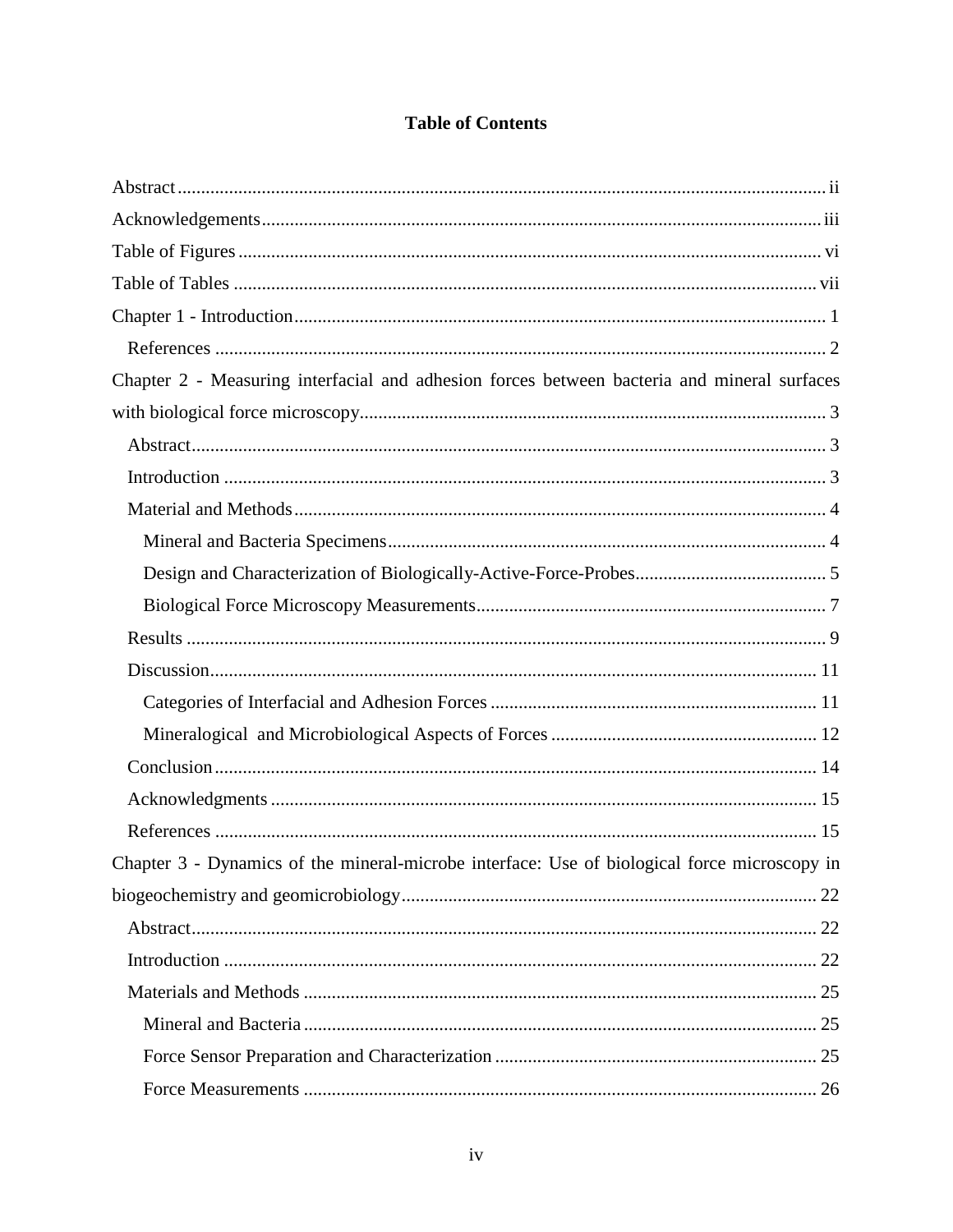| Potential Applications of Biological Force Microscopy to Geomicrobiology Studies 35   |  |
|---------------------------------------------------------------------------------------|--|
|                                                                                       |  |
|                                                                                       |  |
| Chapter 4 - Bacterial recognition of mineral surfaces: Nanoscale interactions between |  |
|                                                                                       |  |
|                                                                                       |  |
|                                                                                       |  |
|                                                                                       |  |
|                                                                                       |  |
|                                                                                       |  |
|                                                                                       |  |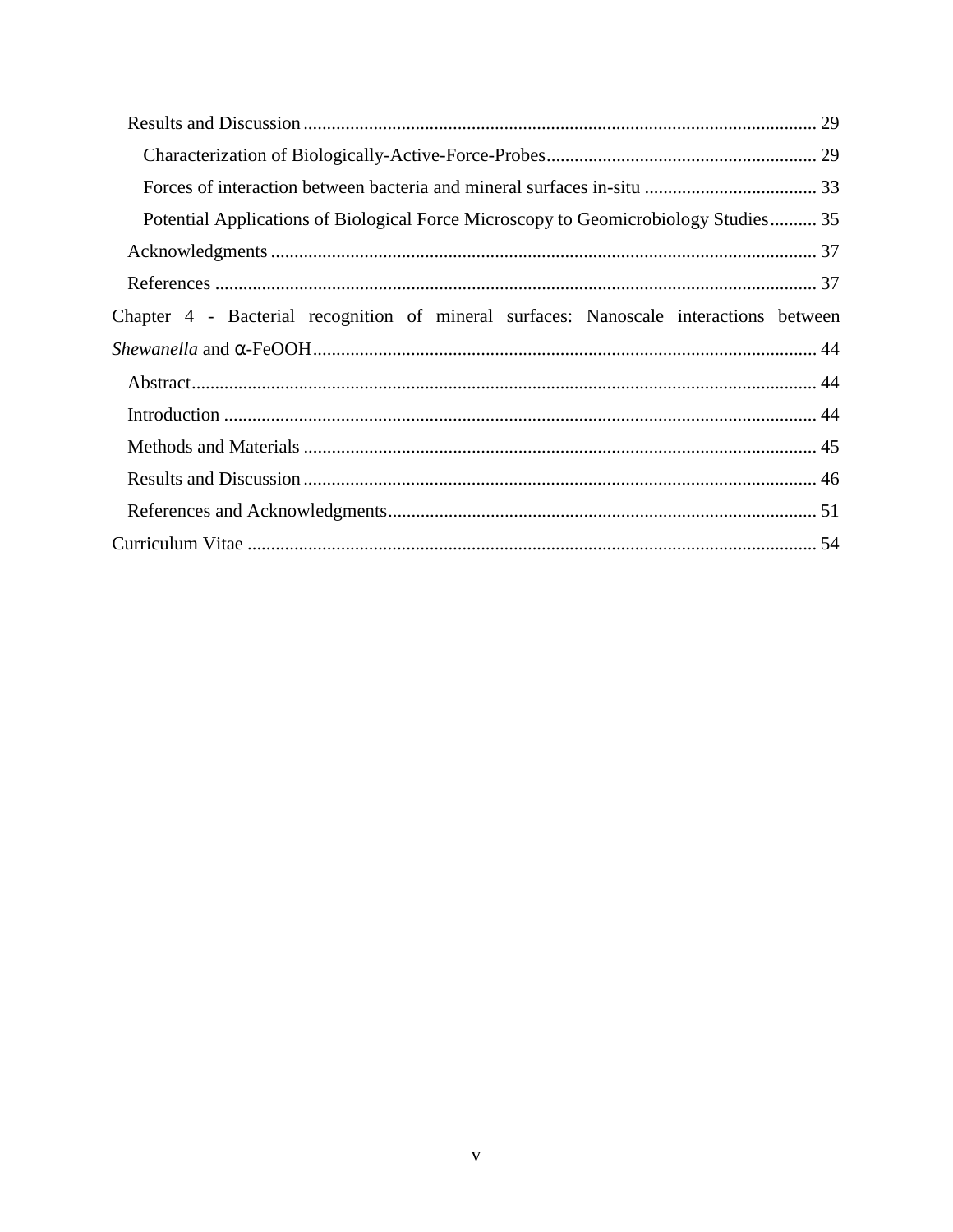# **Table of Figures**

| Figure 4.1 Force measurements between goethite and Shewanella oneidensis 47 |  |
|-----------------------------------------------------------------------------|--|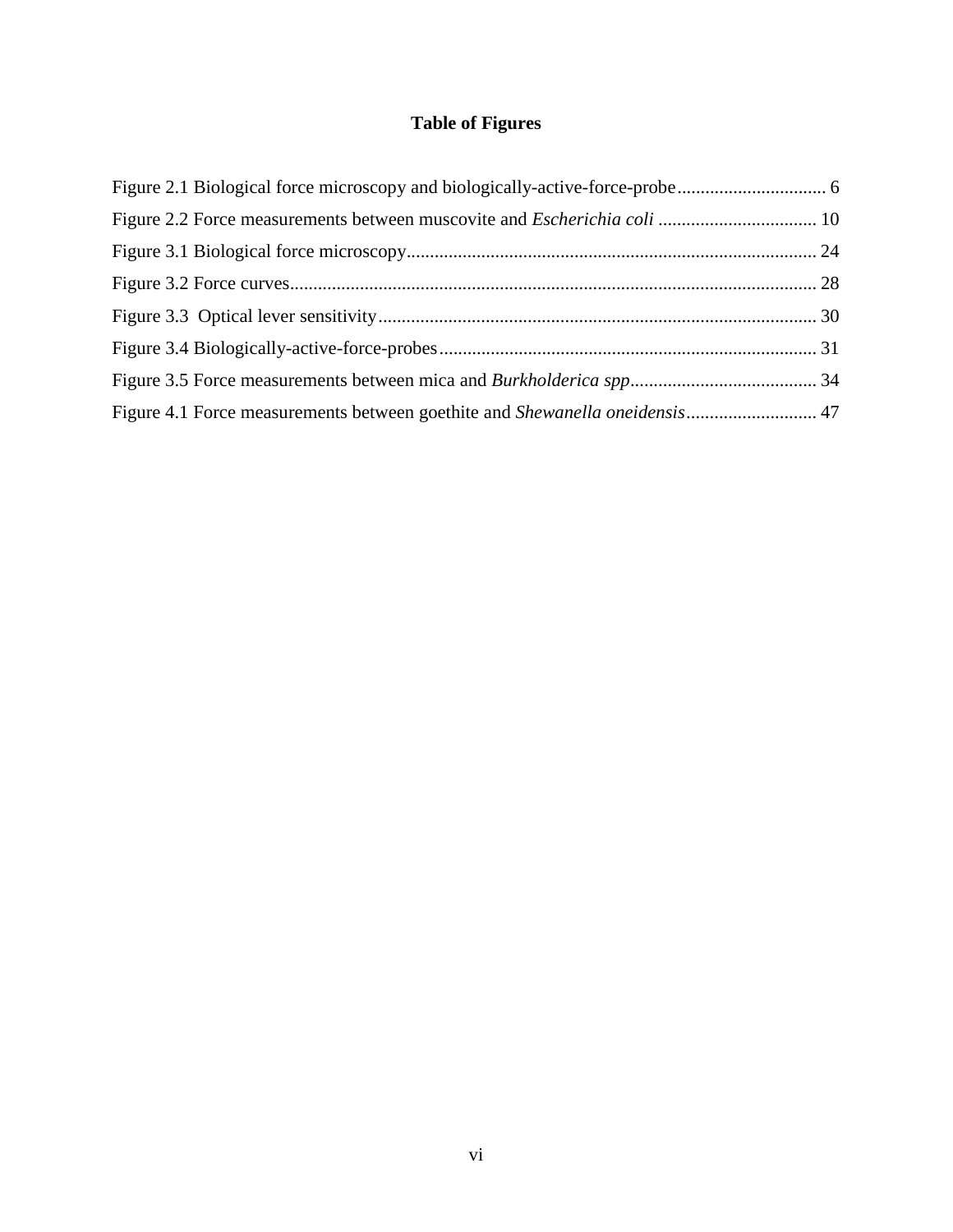## **Table of Tables**

|--|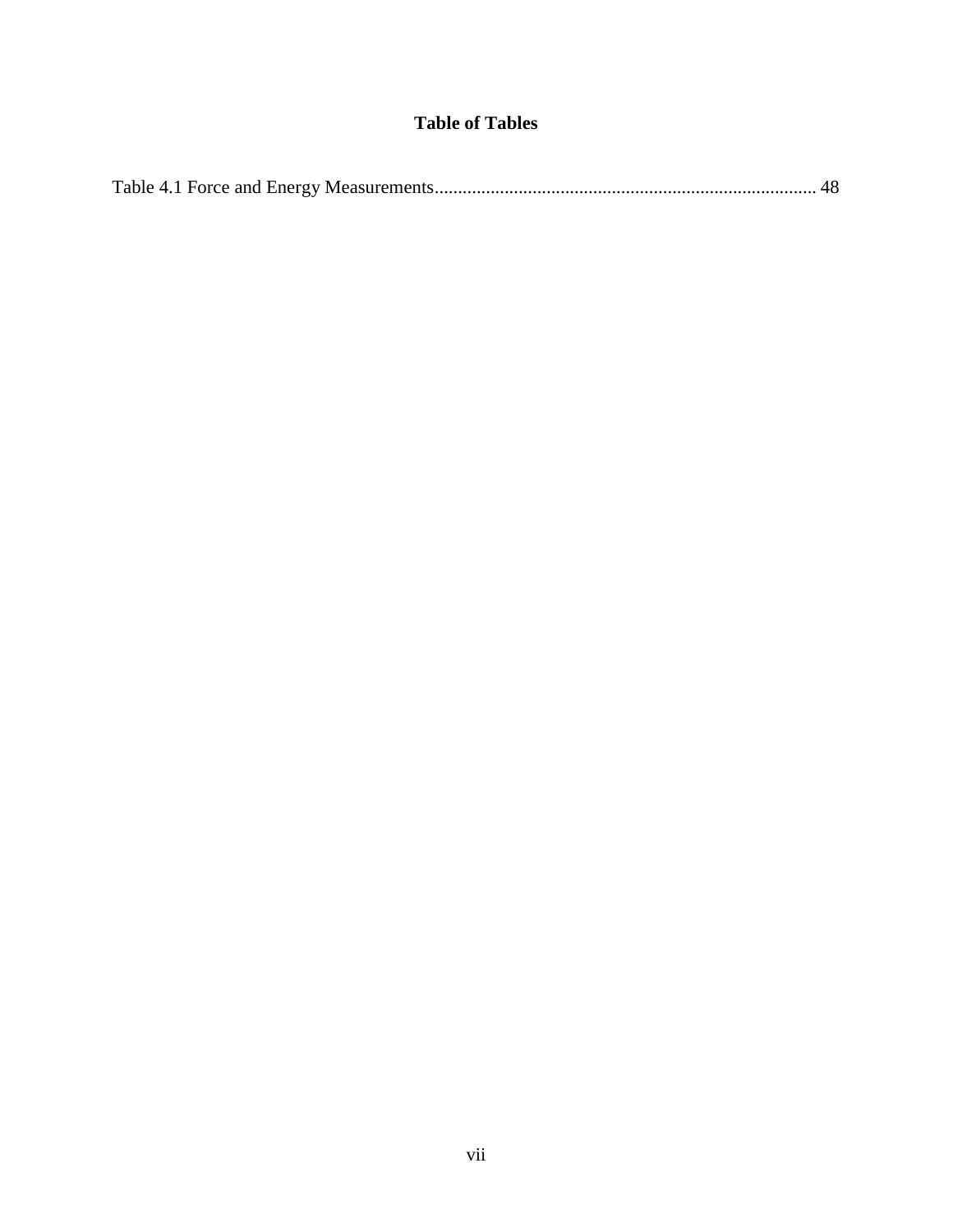### **Chapter 1 - Introduction**

The fundamental forces between a bacterium and mineral surface are central to understanding the intricacies of interfacial phenomena such as bacterial attachment to or detachment from minerals, biofilm formation and structure, bacterial affinity for or recognition of specific mineral surfaces, and dispersal of microorganisms in the environment. In nature, a myriad of physical and chemical interactions occur at bacteria-mineral interfaces due to the mosaic of macromolecular structures on bacteria, and the diversity of mineral surface functionality and crystallography. Mineral-microbe interactions are governed by the cumulative effects of fundamental, nano-  $(10^{-9}$  N) to pico-scale  $(10^{-12}$  N) forces such as van der Waals, electrostatics, solvation interactions, and steric interactions. However, acquiring even an elementary appreciation of these forces presents a daunting challenge, primarily due to the minute scale at which these interfaces must be probed, and the difficulty in developing a technique that preserves the natural intricacies of bacteria surfaces. This dissertation describes the development and use of a new technique, biological force microscopy (BFM), which is capable of quantitatively measuring interfacial and adhesion forces between living bacterial cells and mineral surfaces (or other living cells), in situ.

Chapter two was published in *Geochimica et Cosmochimica Acta*, 2000, 64: 3133-3139. Access to this manuscript may be obtained at [http://www.elsevier.com/.](http://www.elsevier.com/) In this chapter, BFM is used to measure attractive and repulsive forces in the nanoNewton range between *Escherichia coli* and muscovite, goethite, and graphite surfaces at separations of  $\langle 1 \rangle$   $\mu$ m in aqueous solutions (pH 6, 25 °C) of varying ionic strength. The resulting data are used to interpret the intermolecular forces operative between living bacteria and mineral surfaces in natural environments.

Chapter three was published in *Geomicrobiology Journal*, 2001, 18: 63-76. Access to this manuscript may be obtained at [http://www.tandf.co.uk/.](http://www.tandf.co.uk/) This chapter presents a detailed description of the use of BFM to accurately measure nanoscale force and distance relationships between a bacterium and mineral surface. The fabrication of biologically-active-force-probes (i.e., force-sensing probes activated with living cells) is also discussed in detail. BFM is used to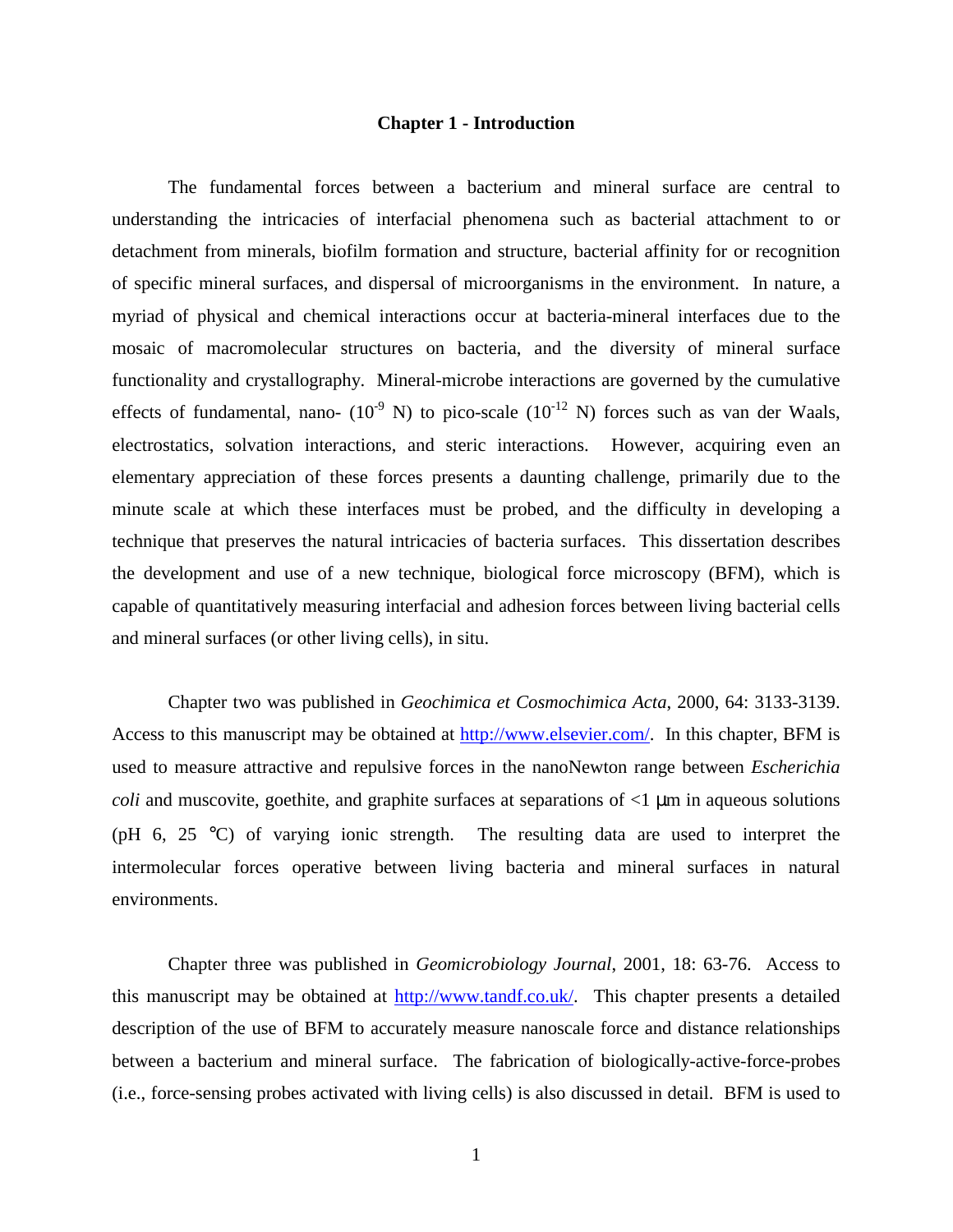measure approach and retraction forces between mica and *Burkholderia spp.* grown under high or low nutrient conditions. The resulting data are used to discuss the role that physiology plays in adhesion strategies.

Chapter four is in review in *Science*, 2001. If accepted, access to this manuscript may be obtained at [http://www.sciencemag.org/.](http://www.sciencemag.org/) In this chapter, BFM is used to probe electron transfer processes between a dissimilatory-metal-reducing-bacterium and iron oxyhydroxides. Force measurements with picoNewton resolution were made with living cells of *Shewanella oneidensis*  (also called *S. putrefaciens*), in aqueous solution under aerobic and anaerobic conditions as a function of the nanoscale (in nanometers) distance between the cell and mineral surface. Energy values (in attoJoules =  $10^{-18}$  J) derived from these measurements show that *S. oneidensis* recognizes goethite such that the affinity between the bacterium and mineral rapidly increases by two to five times under anaerobic conditions where electron transfer from bacterium to mineral is expected. Specific signatures in the force curves, analyzed with a theoretical model describing conformational changes in proteins, suggest that a 150 kDa putative, iron reductase is quickly mobilized within the outer membrane of *S. oneidensis* and specifically interacts with the goethite surface to facilitate the electron transfer process.

#### **References**

Lower, S.K., Tadanier, C.J., and Hochella, M.F., Jr. (2000) Measuring interfacial and adhesion forces between bacteria and mineral surfaces with biological force microscopy. *Geochimica et Cosmochimica Acta*, 64: 3133-3139. Copyright © 2000 Elsevier Science Ltd.

Lower, S.K., Tadanier, C.J., and Hochella, M.F., Jr. (2001) Dynamics of the mineral-microbe interface: Use of biological force microscopy in biogeochemistry and geomicrobiology. *Geomicrobiology Journal*, 18: 63-76. Copyright © 2001 Taylor & Francis.

Lower, S.K., Beveridge, T.J., and Hochella, M. F., Jr. (2001) Bacterial recognition of mineral surfaces: Nanoscale interactions between *Shewanella* and α-FeOOH. *Science*, in review.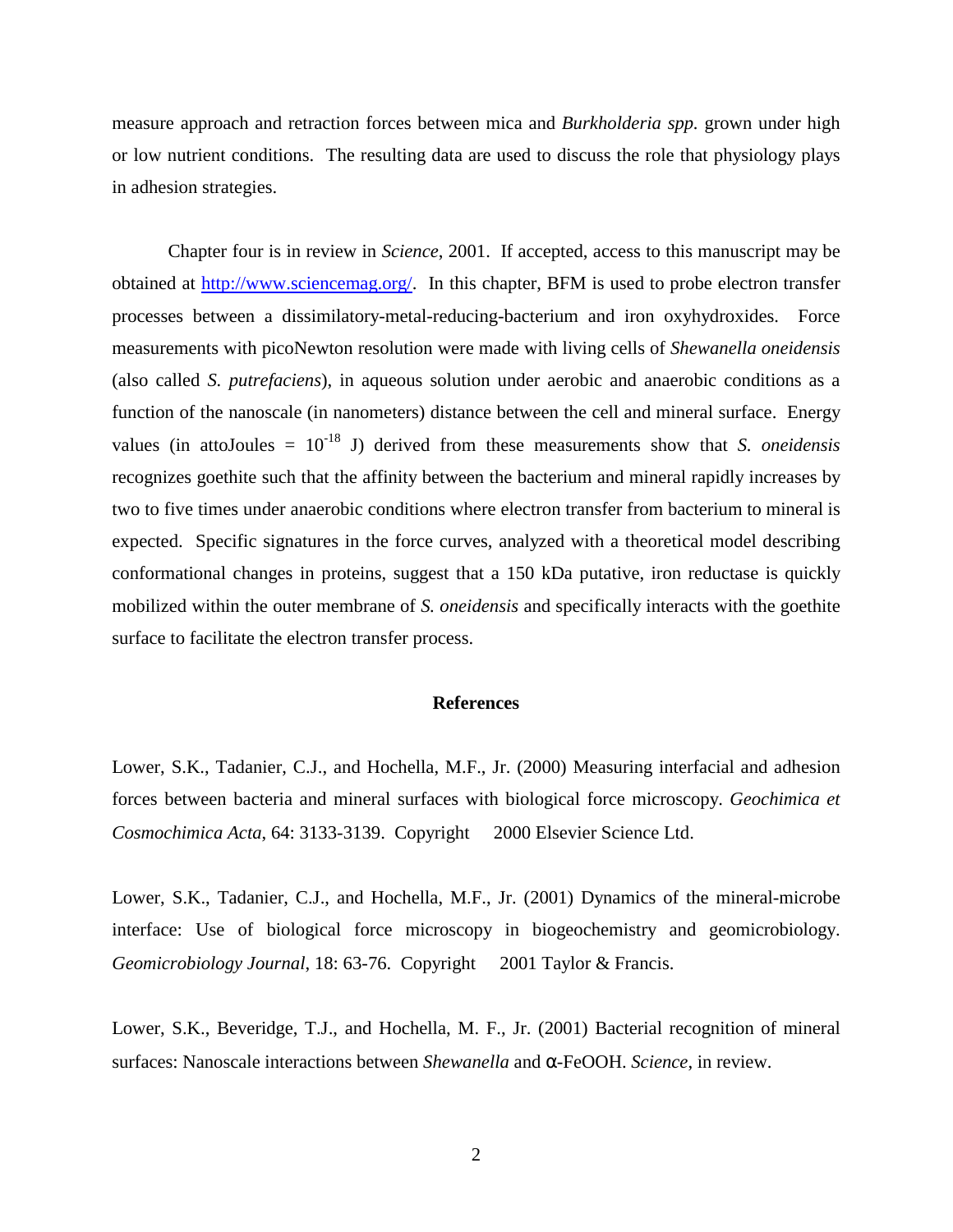## **Chapter 2 - Measuring interfacial and adhesion forces between bacteria and mineral surfaces with biological force microscopy**

*Published in Geochimica et Cosmochimica Acta, 2000, 64:3133-3139* Copyright © 2000 Elsevier Science Ltd

#### **Abstract**

Interfacial and adhesion forces between living, unmodified bacterial cells (*Escherichia coli*) and mineral surfaces (muscovite, goethite, and graphite) have been directly measured in aqueous solution using a force microscope. Native cells are linked to a force-sensing probe that is used to characterize interactions as a mineral surface approaches, makes contact with, and withdraws from bacteria on the probe. Attractive and repulsive interfacial forces were detected at ranges up to 400 nanometers separation, the magnitude and sign depending on the ionic strength of the intervening solution and the mineral surface charge and hydrophobicity. Adhesion forces, up to several nanoNewtons in magnitude and exhibiting various fibrillation dynamics, were also measured and reflect the complex interactions of structural and chemical functionalities on the bacteria and mineral surfaces.

#### **Introduction**

The fundamental forces between a bacterium and mineral surface are central to understanding the intricacies of interfacial phenomena such as bacterial attachment to or detachment from minerals (van Loosdrecht et al., 1989; Fletcher, 1996; Yee et al., 2000), mineral dissolution and crystal growth (Myers and Nealson, 1988; Hiebert and Bennett, 1992; Schultze-Lam et al., 1992; Roden and Zachara, 1996; Fortin et al., 1997), biofilm formation and structure (Lawrence et al., 1991; Davies et al., 1998), bacterial affinity for or recognition of specific mineral surfaces (Ohmura et al., 1993; Fleminger and Shabtai, 1995; Bhosle et al., 1998; Dziurla et al., 1998; Edwards et al., 1998), and dispersal of genetically engineered microorganisms in the environment (Gannon et al., 1991; Mills and Powelson, 1996; Trevors and van Elsas, 1997). A myriad of physical and chemical interactions occur at bacteria-mineral interfaces in nature, due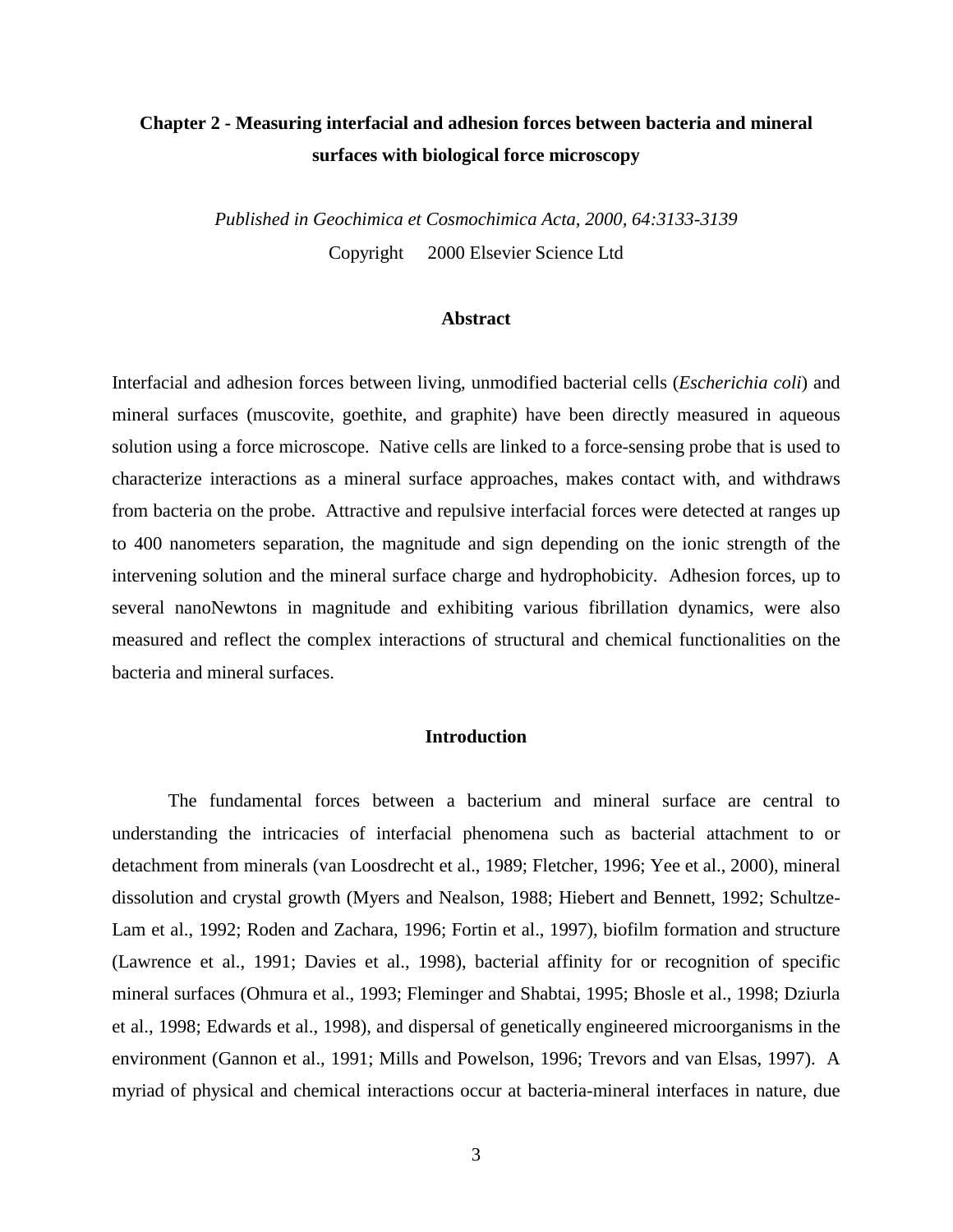to *(i)* the mosaic of spatially discrete macromolecular cell envelope structures on bacteria, *(ii)* the dynamic nature of these structures imposed by various environmental conditions, and *(iii)* the diversity of mineral surface functionality and crystallography. These interactions are governed by the cumulative effects of interfacial forces when bacteria and minerals are separated by some finite distance, and by adhesion forces when in intimate contact (Israelachvili and McGuiggan, 1988; Israelachvili, 1992; Kendall, 1994; Butt et al., 1995; Fletcher, 1996; Gay and Leibler, 1999). However, acquiring even an elementary appreciation of these forces presents a daunting challenge, primarily due to the minute scale at which these interfaces must be probed, and the difficulty in developing a technique that preserves the natural intricacies of the bacteria surface.

Here we introduce and describe a new technique, biological force microscopy (BFM), which is capable of quantitatively measuring interfacial and adhesion forces between native bacterial cells and mineral surfaces, in situ. BFM was inspired by research that uses atomic force microscopy to study inter- and intra-molecular interactions between organic and inorganic surfaces with resolutions as small as a few picoNewtons (Ducker et al., 1991; Tsao et al., 1993; Florin et al., 1994; Frisbie et al., 1994; Lee et al., 1994; Moy et al., 1994; Boland and Ratner, 1995; Dammer et al., 1995; Hinterdorfer et al., 1996; Rief et al., 1997a; Rief et al., 1997b; Wong et al., 1998; Grandbois et al., 1999). In this study we use BFM to measure attractive and repulsive forces in the nN range between *Escherichia coli* and muscovite, goethite, and graphite surfaces at separations of  $\leq 1$  µm in aqueous solutions (pH 6, 25 °C) of varying ionic strength (low  $I = 10^{-5}$  M, high  $I = 10^{-1}$  M). The resulting data are used to interpret the interactive dynamics operative between living bacteria and mineral surfaces.

#### **Material and Methods**

#### *Mineral and Bacteria Specimens*

Mineral specimens were selected to span a range of surface charges and hydrophobicities. Their points-of-zero-charge (pzc) and contact angles (θ) are (Stumm and Morgan, 1996; Adamson and Gast, 1997): pzc = 2-3,  $\theta$  = near 0° for muscovite; pzc = 8-9,  $\theta$  = near 0° for goethite; and pzc = 7-8,  $\theta = 85{\cdot}90^{\circ}$  for graphite. Muscovite and graphite were cleaved immediately before using them, whereas goethite crystals were cleaned by agitation in ultrapure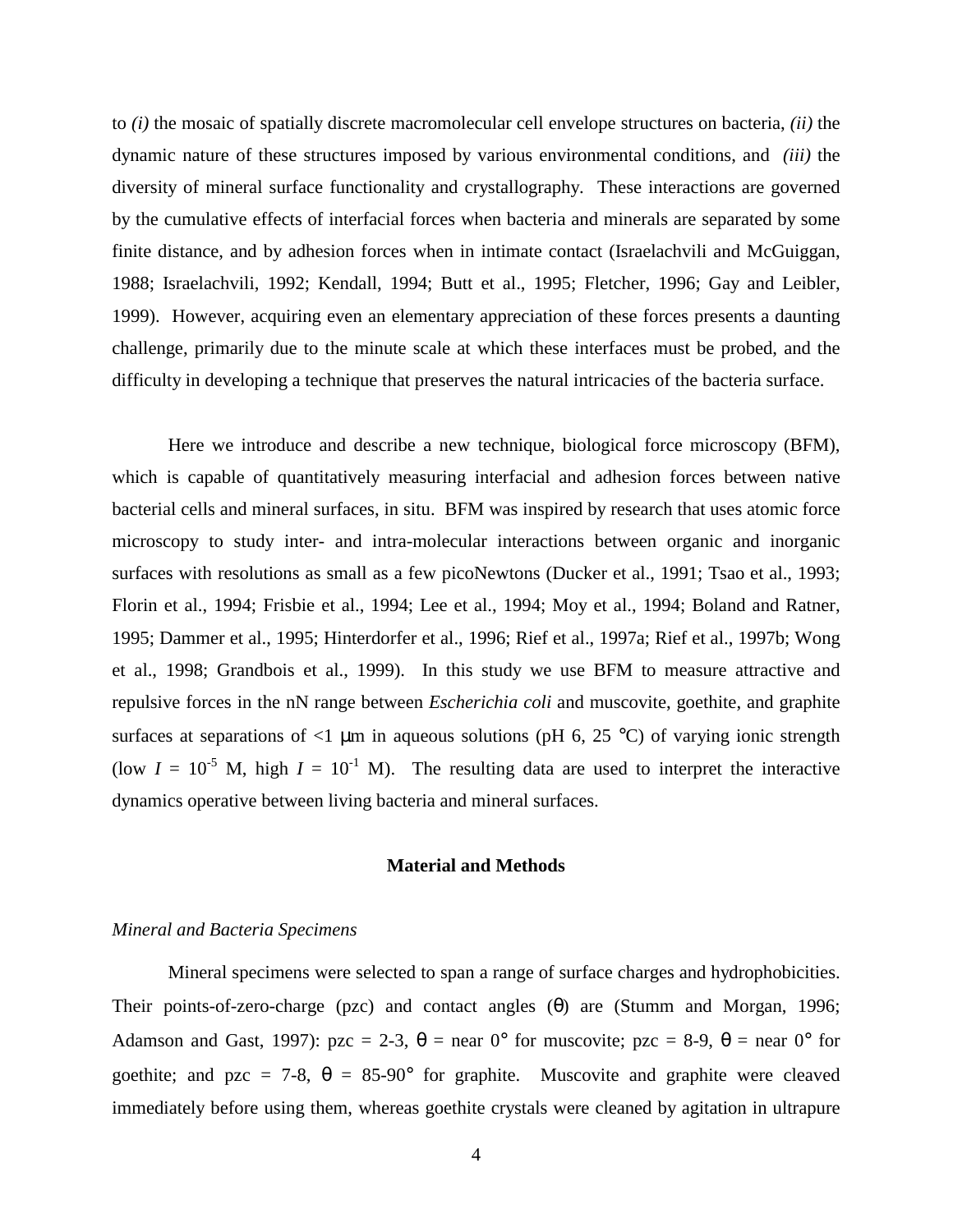water (Milli-Pore), acetone, and ethanol to remove adventitious carbon (Stipp and Hochella, 1991).

*E. coli* K-12 was selected because of the wealth of structural, physiological, and molecular information on this organism and also because of increasing concerns related to the release of this bacterium into the environment. Wastewater treatment facilities and wastewater reclamation projects, for example, are interested in the interaction of this bacterium with sorbtive mineral phases (Crook et al., 1998). Furthermore, as *E. coli* can develop natural competence (i.e., genetic transformation in natural environments) (Baur et al., 1996), improper disposal of genetically altered strains may pose a significant threat to human health and natural ecosystems (Av-Gay, 1999).

Electroporation was used to transform bacterial cells with a plasmid (pGLO, Bio-Rad) encoding a green fluorescent protein (Dower et al., 1988; Miller et al., 1988). Electro-competent cells were transformed with a Gene-Pulser (Bio-Rad) at  $25 \mu$ F,  $12.5 \text{ kV cm}^{-1}$ , 4 msec. Induction of the plasmid was accomplished by culturing the cells in 0.02 M L-arabinose  $(C_5H_{10}O_5)$ . Transformed cells were grown to exponential phase, plated onto agar, and allowed to grow overnight. Several colonies were scraped from the plate, washed in  $10^{-5}$  M sodium chloride, and used in BFM experiments (see below). These transformed bacteria produced an intracellular fluorophore, which allowed us to characterize the distribution of cells on the force sensors without using dyes that would bind to outer surface macromolecules potentially altering cell surface properties (see below).

#### *Design and Characterization of Biologically-Active-Force-Probes*

 Force-sensing probes, termed biologically-active-force-probes (BAFPs), were fabricated by linking a minute bacteria-coated-bead to a silicon nitride cantilever in a manner that conserved the orientation, structural integrity, and conformation of macromolecules on the bacterial surface (Fig. 2.1). Glass beads  $\sim$  5  $\mu$ m radius; Duke Scientific or Polysciences) were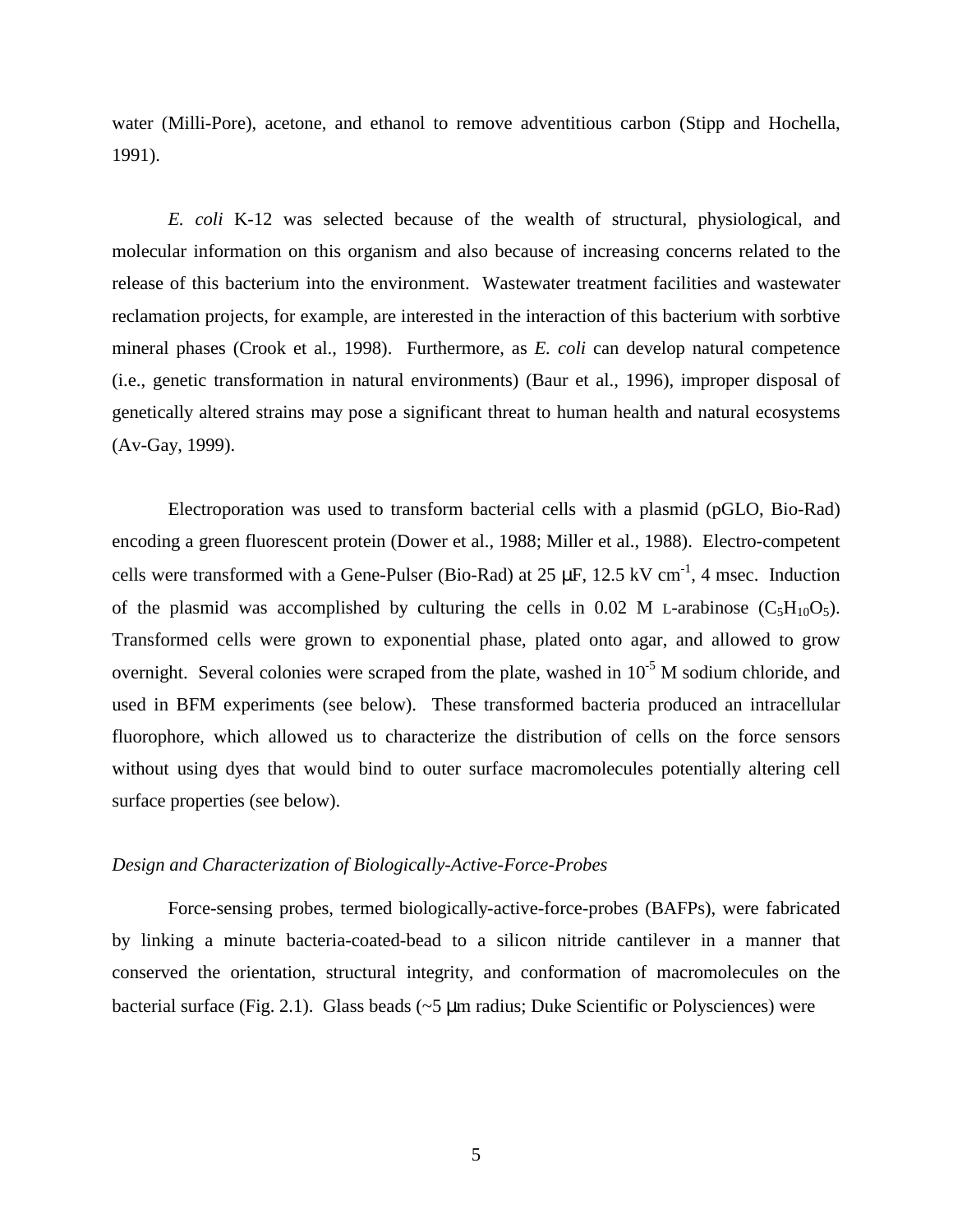



Figure 2.1. (a) Biological force microscopy components highlighting the linkage between bacterial cells and the force-sensing cantilever. Illustrated is one of many possible poly-lysine linkages between negatively charged silanol groups on the bead and negatively charged cellsurface functional groups on biomolecules, such as phospholipids (shown here) or lipopolysaccharides. A piezoelectric scanner was used to translate a mineral to and from a biologically-active-force-probe (BAFP). Forces between bacteria on the probe and the mineral were detected by reflecting a laser off the top of the cantilever and into a photodiode detector. (b) Scanning laser confocal micrograph of a BAFP (perspective is from the mineral surface looking towards the BAFP). Bacteria are fluorescing due to excitation of an intracellular protein. Biological activity of these cells was demonstrated by culturing a colony on an agar plate using the probe as the inoculum. Scale bar  $10 \mu$ m.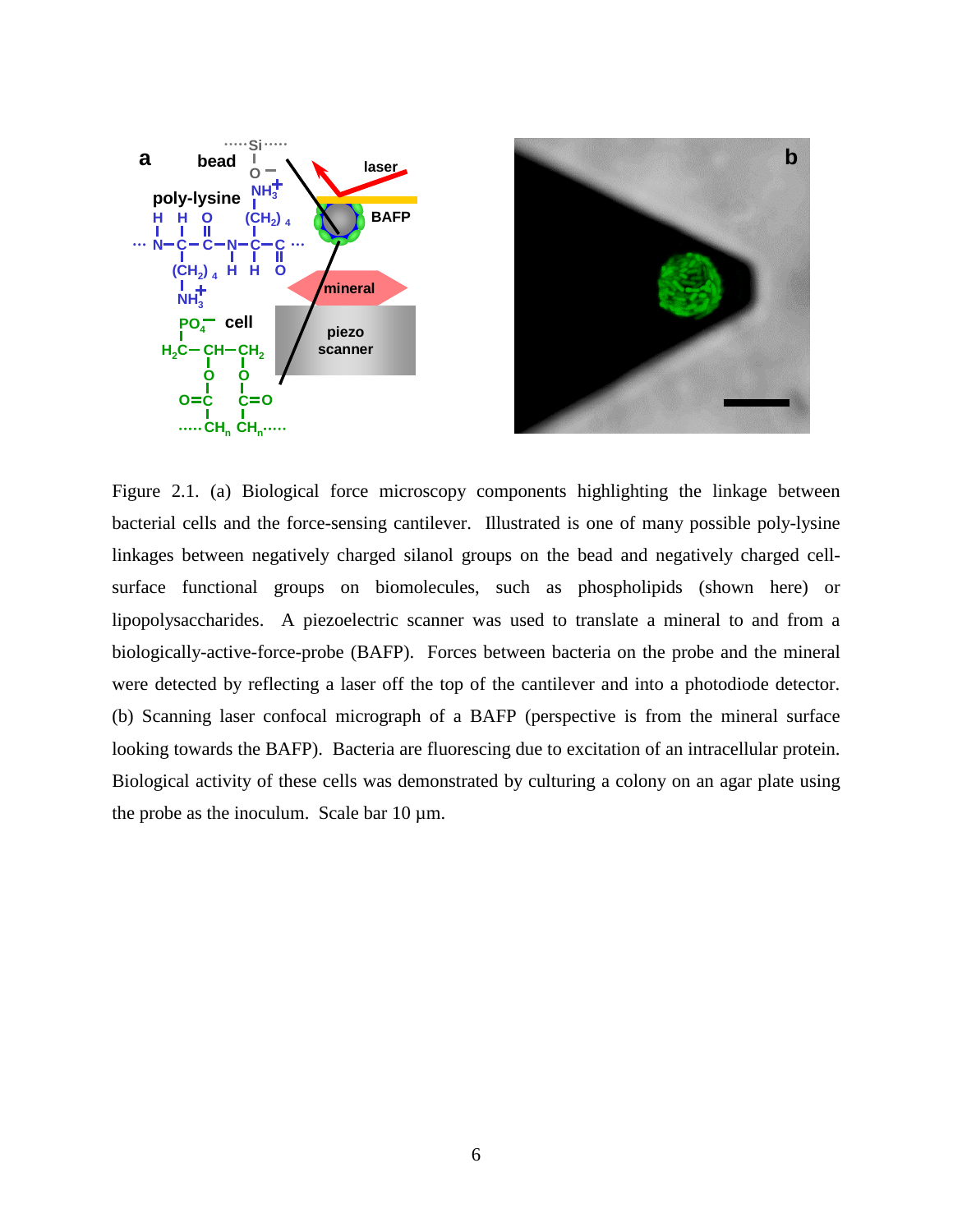cleaned with hydrofluoric acid (1 % solution for 1.5 minutes) or sodium hydroxide (50 % solution for 60 minutes), rinsed with ultrapure water (Milli-Pore), and functionalized with amino groups by incubation in a 2% solution of 135 kDa poly-D-lysine (Sigma) for ~4 hours. This procedure creates a 1-3 nm thick, positively charged monolayer on glass beads (Pagac et al., 1998a; Pagac et al., 1998b). Amine-functionalized beads were dispersed in a suspension of washed cells and spun at 8,000 x *g* for 5 minutes at 4 °C. A single bead supporting a monolayer of cells was attached to a cantilever using a small amount of epoxy resin, which has previously been found to be inert in aqueous solutions (Pincet et al., 1995; Yoon et al., 1997). This attachment procedure was conducted in solution with the aid of a microscope (Nikon, 200X magnification) and a micromanipulator to translate the cantilever.

By using whole bacteria expressing macromolecules in their natural state rather than individual biomolecules (e.g., exopolysaccharides, proteins) purified from bacterial surfaces, we avoided situations in which the linkage procedure modified the conformation of biomolecules such that they were no longer in a natural state (Stotzky, 1986; Ellen and Burne, 1996; Turner et al., 1996; Ingersoll and Bright, 1997; Turner et al., 1997). Linkage of cells to the cantilever is extremely stable. The strength of bonds between poly-lysine and either glass or bacteria are on the order of 1000 kJ molecule<sup>-1</sup> (Voet and Voet, 1995; West et al., 1997), which is at least one to four orders of magnitude greater than interfacial and adhesion forces expected to occur between bacteria and mineral surfaces (Israelachvili, 1992).

A BAFP was placed in the fluid-cell used in force measurements and imaged with a scanning laser confocal microscope LSM-510 Axiovert 100M (Zeiss) using a 100X, 1.4 N.A. objective lens. The confocal ability of the microscope, and cellular expression of the intracellular fluorophore encoded by the inserted plasmid, allowed noninvasive characterization of the three-dimensional nature of BAFPs.

#### *Biological Force Microscopy Measurements*

BFM measurements were performed in sodium chloride solutions using a NanoScope IIIa Multimode SPM (Digital Instruments). The deflection of a BAFP was monitored as an oriented mineral grain (mounted on a piezoelectric scanner) was indexed towards, made contact with, and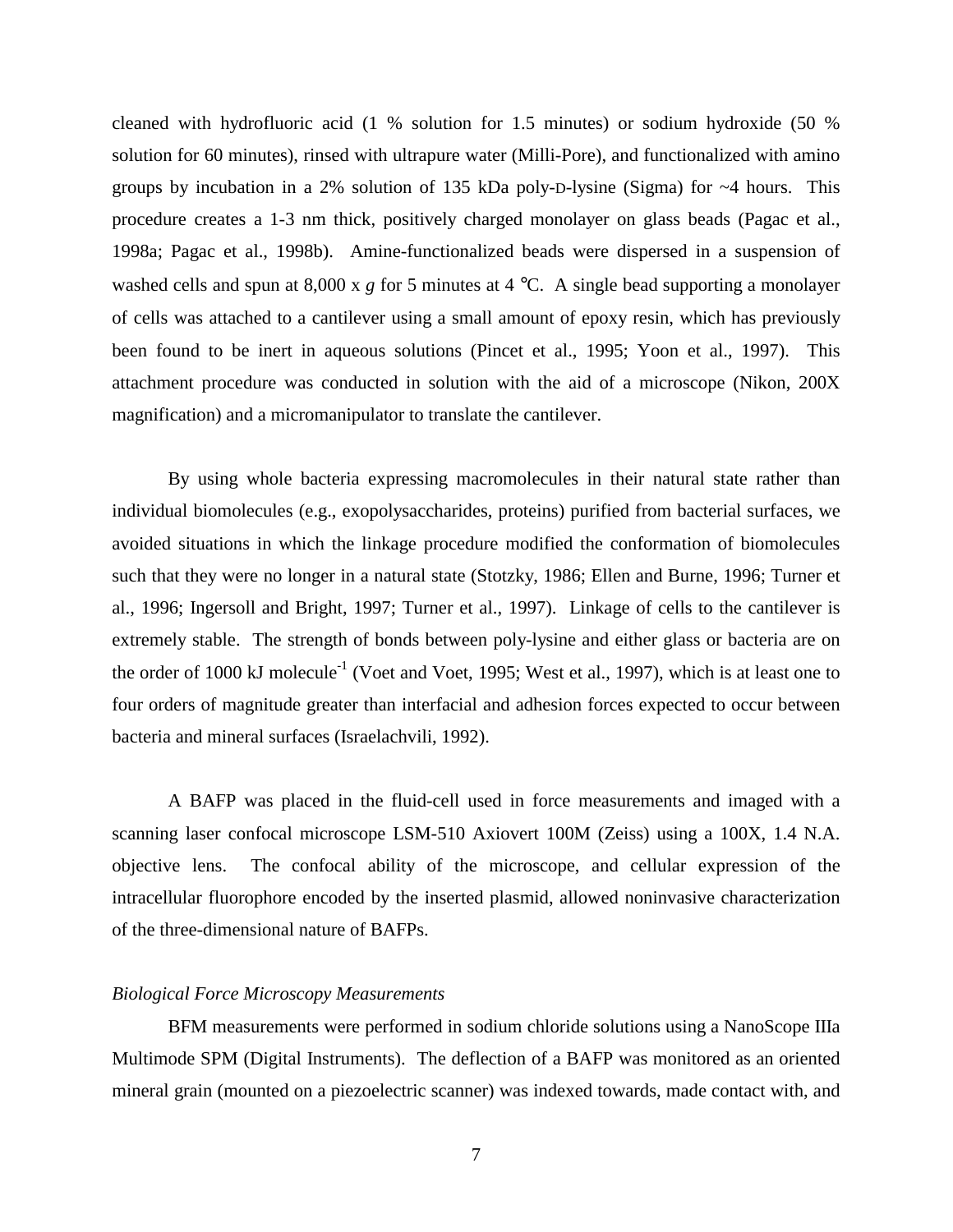retracted from bacteria on the probe (Fig. 2.1). The mineral was translated at rates of  $\langle 3 \rangle$  µm sec<sup>-1</sup> which is within the range of velocities of motile bacteria (Marshall, 1976). Interfacial forces were measured as the mineral approached the bacteria on the probe; whereas adhesion forces were measured upon contact and subsequent retraction of the mineral from the bacteria. Mineral samples were driven to the same contact force to normalize the effect that loading can have on measured forces during retraction (Weisenhorn et al., 1992). To ensure reproducibility, measurements were taken as solution in the fluid-cell was cycled between low *I* and high *I* four to five times per mineral.

Force-distance curves were constructed from photodiode-voltage versus piezo displacement data (i.e., "force curves") (Ducker et al., 1991; Ducker et al., 1992). Diode response (in volts) was converted to cantilever deflection (in meters) using the diode/displacement conversion factor defined by the region of constant compliance (i.e., slope on the force curve where diode response becomes a linear function of piezo displacement). Hooke's Law,  $F = k_{sp} d$ , where *d* is cantilever deflection and  $k_{sp}$  is the cantilever spring constant (0.17 N m<sup>-1</sup>; determined according to Cleveland et al., 1993), was then used to obtain the force of interaction (in Newtons). The distance-axis origin was defined as the point of intimate contact (i.e., beginning of the region of constant compliance). This conversion method is appropriate when the cantilever is the most compliant component of the system (Hutter and Bechhoefer, 1993). A region of constant compliance with 1:1 correspondence between probe deflection and piezo displacement was observed in all approach-retraction cycles in this study. Recent elasticity measurements of various bacterial surface macromolecules suggest that this situation is valid for most bacteria (Xu et al., 1996; Yao et al., 1999). However, for cells that are more compliant than the cantilever or have fragile appendages, it will be necessary to use a method that does not require bacteria-mineral contact (D'Costa and Hoh, 1995; Sader et al., 1999).

The results presented herein illustrate the interaction between a mineral surface and an aggregate of cells rather than single bacterium. The surface properties of an aggregate of cells may differ from those of a single cell. It should be noted, however, that force measurements made with force microscopes are presumed to involve the interaction of only a few tens to hundreds of square nanometers (Butt et al., 1995). These dimensions are closer to the size of a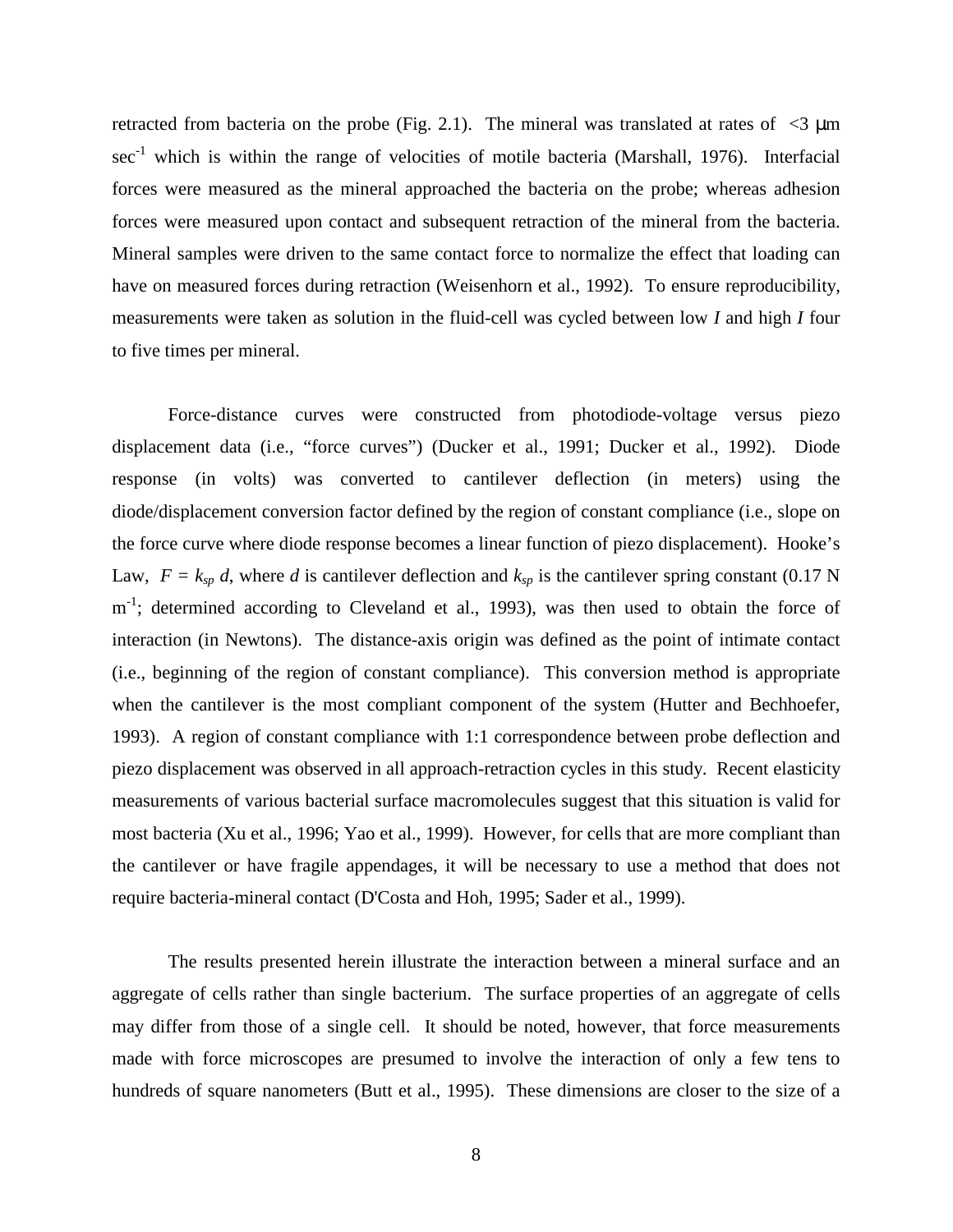single bacterium than the entire aggregate of cells on the cantilever. Single bacterium have been attached to cantilevers (results not shown), but this linkage is extremely difficult. Recent advances in optical tweezer (Svoboda and Block 1994) and nanotweezer (Kim and Lieber 1999) technologies could significantly enhance the linkage of single cells to a cantilever.

#### **Results**

Net repulsive interfacial forces were observed for muscovite approach curves (Fig. 2.2a). Conversely, *E. coli*-goethite and -graphite systems exhibited more attractive interfacial forces on approach (Fig. 2.2b, 2.2c). For these latter systems, jump-to-contact events were observed at distances of <20 nm because the force gradient between bacteria and mineral surface exceeded the cantilever spring constant. Ionic strength effects were noted for all mineral-bacteria systems. In general, the magnitude of interfacial forces and distances over which they were operative diminished at high *I*.

Adhesion forces of varying magnitude were observed for each bacteria-mineral system upon retraction and were sensitive to solution *I*. At high *I* the muscovite system showed adhesion and the retraction curve displayed a large number of discrete "pull-off" events to separations of ∼400 nm (Fig. 2.2a). At low *I* the muscovite system did not exhibit attractive adhesion forces. Goethite and graphite systems were markedly different as they exhibited decreased adhesion force at high *I* and displayed jump-from-contact events because the cantilever spring constant exceeded the force gradient between bacteria and mineral surface (Fig. 2.2b, 2.2c).

Results from the control experiment between muscovite and a naked poly-lysine coated bead (no bacteria) (Fig. 2.2d) were very different from those between muscovite and an *E. coli* coated bead (Fig. 2.2a). As expected, the positively charged poly-lysine exhibited strong attraction towards the (001) surface of muscovite which is negatively charged at pH 6. Hysteresis between the approach and retraction curves was absent for the interaction between muscovite and poly-lysine. These observations indicate that the poly-lysine linker did not affect forces measured between the bacteria and mineral.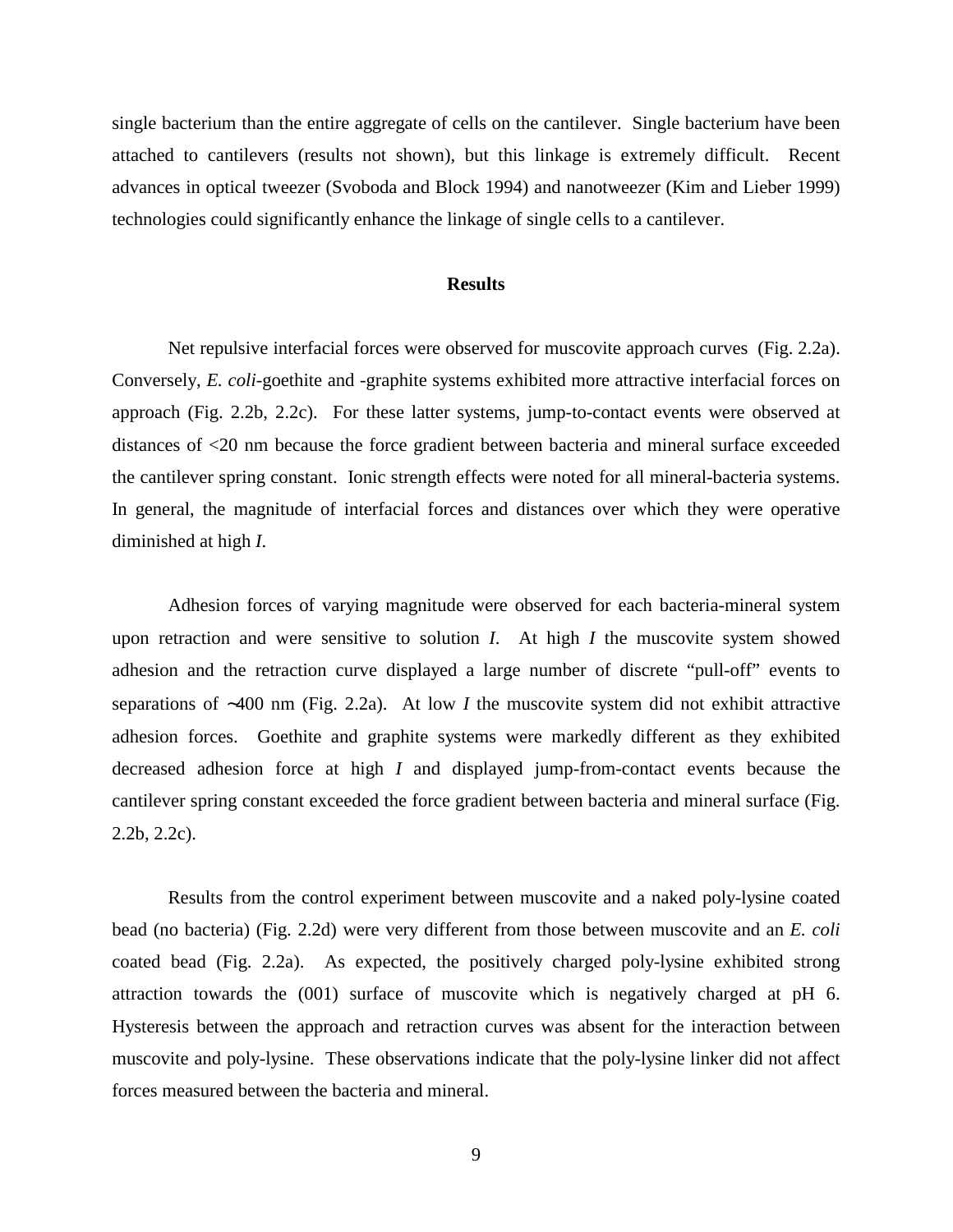

Figure 2.2. Force-distance curves for *Escherichia coli* K-12 and (a; top left) muscovite (001) surface, (b; top right) goethite (010) surface, and (c; bottom left) graphite (001) surface at pH 6, 25ºC and varying ionic strengths (*I*). (d; bottom right) Control experiment for muscovite (001) surface and naked poly-lysine coated bead. Jump-to- or jump-from-contact events result in linear segments with a slope corresponding to the cantilever spring constant  $(0.17 \text{ N m}^{-1})$ . Curve convention: (triangles)  $I = 10^{-5}$  M, approach; (squares)  $I = 10^{-5}$  M, retraction; (diamonds)  $I = 10^{-1}$ M, approach; (circles)  $I = 10^{-1}$  M, retraction. Force sign convention: (+) repulsive; (-) attractive. Note differences in axes scales.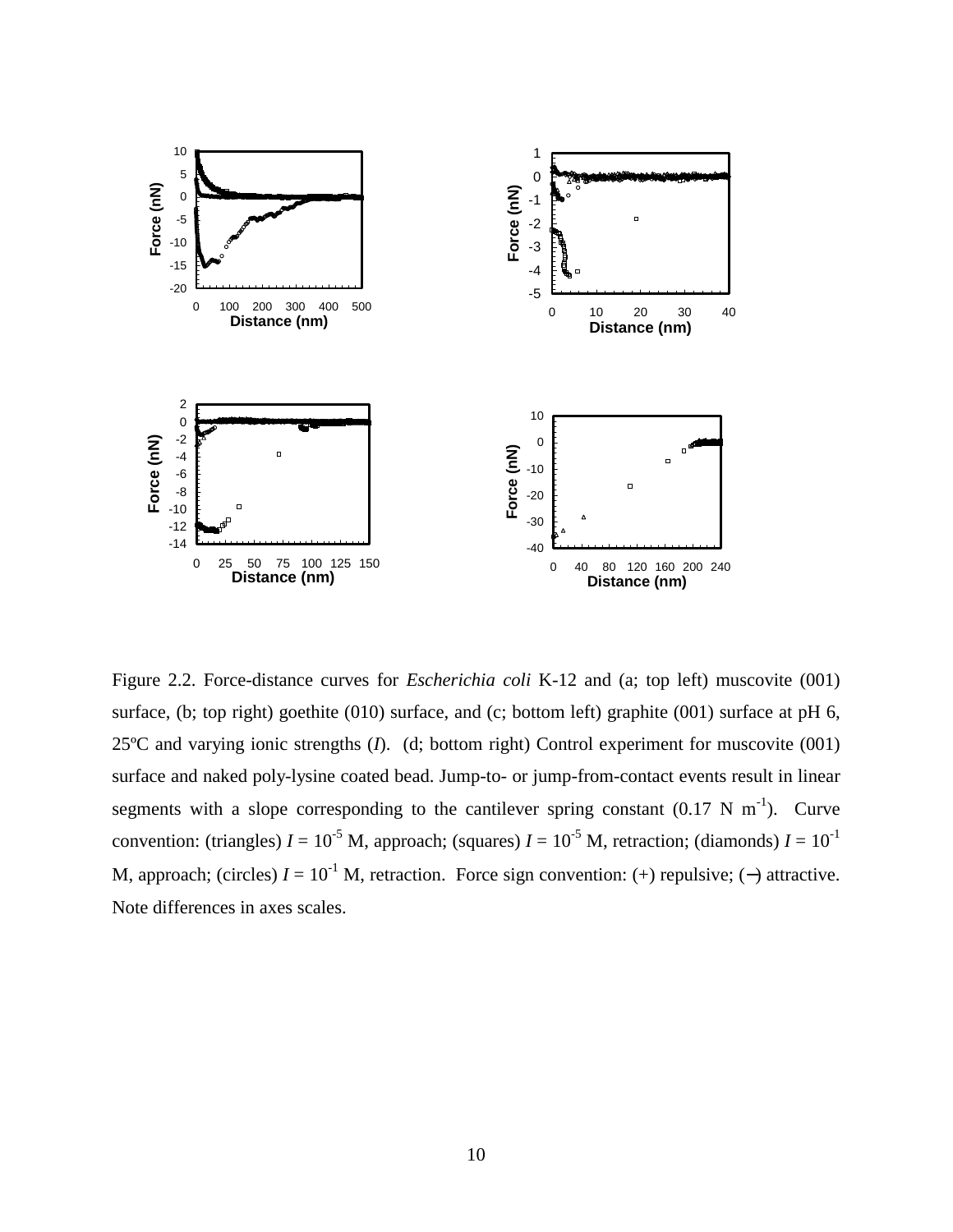The bacteria-mineral data presented above were performed by applying the same BAFP to muscovite, goethite, graphite, and then once again to muscovite. Only minor variation was observed between the initial and replicate muscovite experiments indicating that bacterial surfaces were not significantly altered by repeated contact with mineral surfaces. Results shown in Fig. 2.2 are representative of 300-400 force-distance curves collected using three separate *E. coli* BAFPs. While results were highly reproducible (e.g., errors in measurement of muscovitebacteria approach curves are  $\sim \pm 0.2$  nN in force and  $\sim \pm 2.0$  nm in distance), some variation was observed particularly in retraction curves. The dynamic nature of the macromolecular cell envelope mosaic (Beveridge, 1999) and specific cell orientation on a BAFP are likely to account for the variation.

#### **Discussion**

#### *Categories of Interfacial and Adhesion Forces*

All intermolecular forces ultimately depend on the distribution of electrons surrounding interacting particles or surfaces (Israelachvili, 1992). Unfortunately, theoretical and experimental studies of the electronic structures of complex biological and mineralogical surfaces are still in their infancy (e.g., Becker et al., 1996; Beveridge, 1999; Rosso et al., 1999). Therefore, the fundamental interactions responsible for interfacial and adhesion forces have been operationally classified into a number of force categories which differ in magnitude, sign, and operative range.

Van der Waals forces and hydrophobic interactions are generally considered attractive and predominate from contact to tens of nm separation, whereas electrostatic forces may be attractive or repulsive and tend to predominate at greater separations (Israelachvili and McGuiggan, 1988; Israelachvili, 1992; Butt et al., 1995; Fletcher, 1996; Yoon et al., 1997). The magnitude and operative distance of electrostatic forces decrease with increasing *I*, commonly termed the electrostatic double-layer effect. Polymer interactions or bridging forces, involving long-chain organic molecules, represent the combined effects of several forces including hydrophobics, electrostatics and van der Waals. These interactions may be attractive or repulsive depending on ionization of functional groups and typically extend outwards to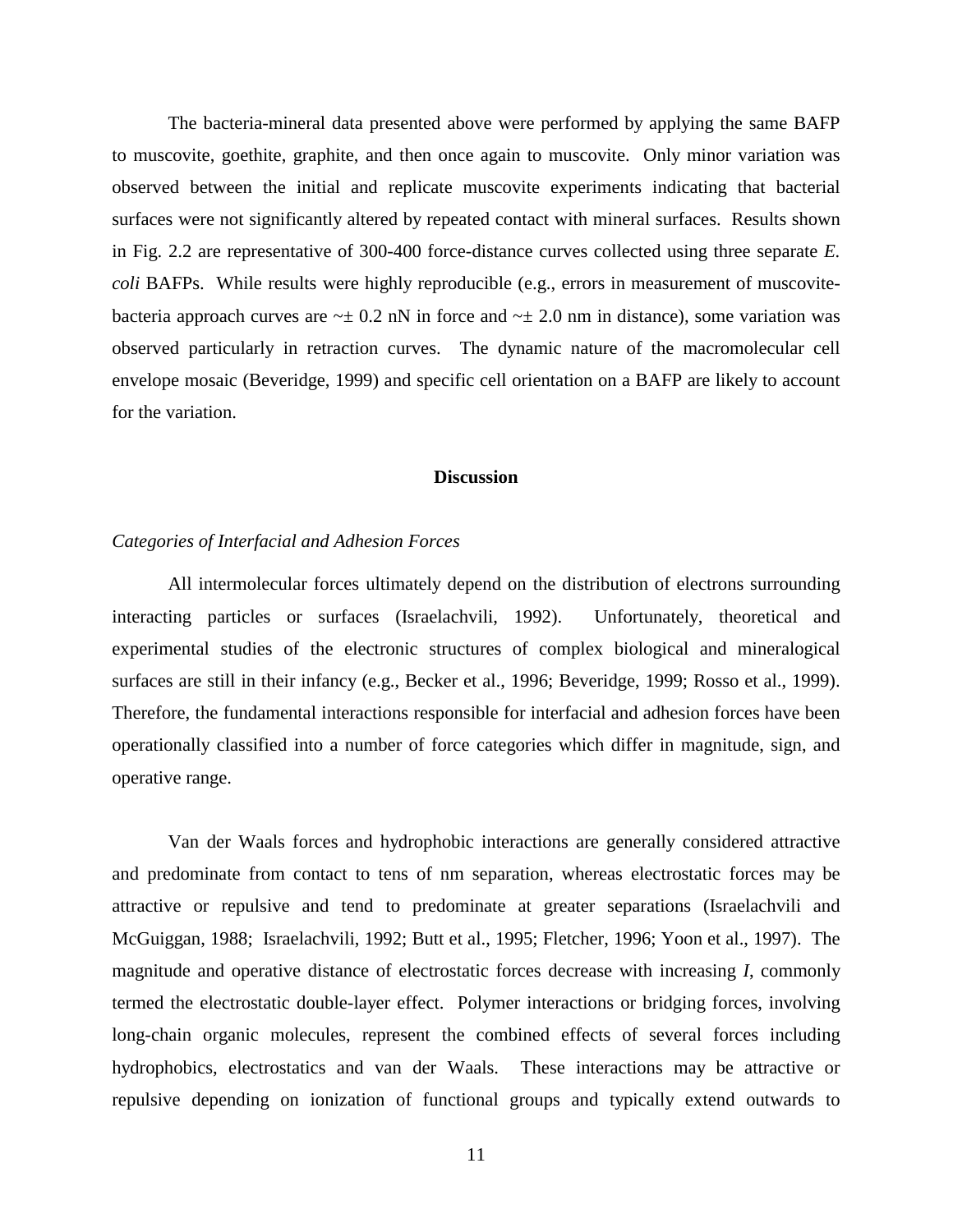hundreds of nm (van Loosdrecht et al., 1990; Israelachvili, 1992; Biggs, 1995; Jucker et al., 1998). Forces attributable to ionic-polymers decrease with increasing *I*, whereas neutralpolymers are unaffected by different *I* (Frank and Belfort, 1997).

At intermediate distances (0.5 to 5 nm), repulsive forces related to solvation/hydration and steric/entropic effects become operative and may be influenced by *I* dependent conformation changes in polymeric surface molecules or solution charge screening (Israelachvili and McGuiggan, 1988; Israelachvili, 1992; Butt et al., 1995). At extremely small separations (< 1 nm), attractive, specific interactions between surfaces such as hydrogen bonding, cation bridging, and receptor-ligand interactions may occur (Israelachvili and McGuiggan, 1988; Israelachvili, 1992; Butt et al., 1995; Fletcher, 1996; Kinloch, 1996).

#### *Mineralogical and Microbiological Aspects of Forces*

Deconvolution of the net force between two surfaces into contributions made by individual interaction mechanisms would require detailed spectroscopic, microscopic, and surface structural information. Additionally, it is beyond the scope of this paper to compare the measured interfacial and adhesion forces to those predicted by models such as DLVO (Derjaguin and Landau, 1941; Verwey and Overbeek, 1948) and JKR (Johnson et al., 1971), respectively. None-the-less, a general interpretation consistent with the characteristics of the force types outlined above can be made from the force-distance curves shown in Fig. 2.2.

For the interaction between *E. coli* and muscovite, both of which are negatively charged at pH 6, repulsive interfacial forces observed for the approach curves are consistent with electrostatic forces (Fig. 2.2a). The magnitude of repulsion and distance over which the force was operative diminished at high ionic strength (*I*) as expected due to compression of the electrostatic double layers around the bacteria and muscovite (Israelachvili, 1992) and the flattened conformation of negatively charged polymers on the bacteria surface (Frank and Belfort, 1997; Jucker et al., 1998).

An adhesion force was observed for the *E. coli*-muscovite system at high *I* as the retraction curve displayed a large number of discrete "pull-off" events to separations of ∼400 nm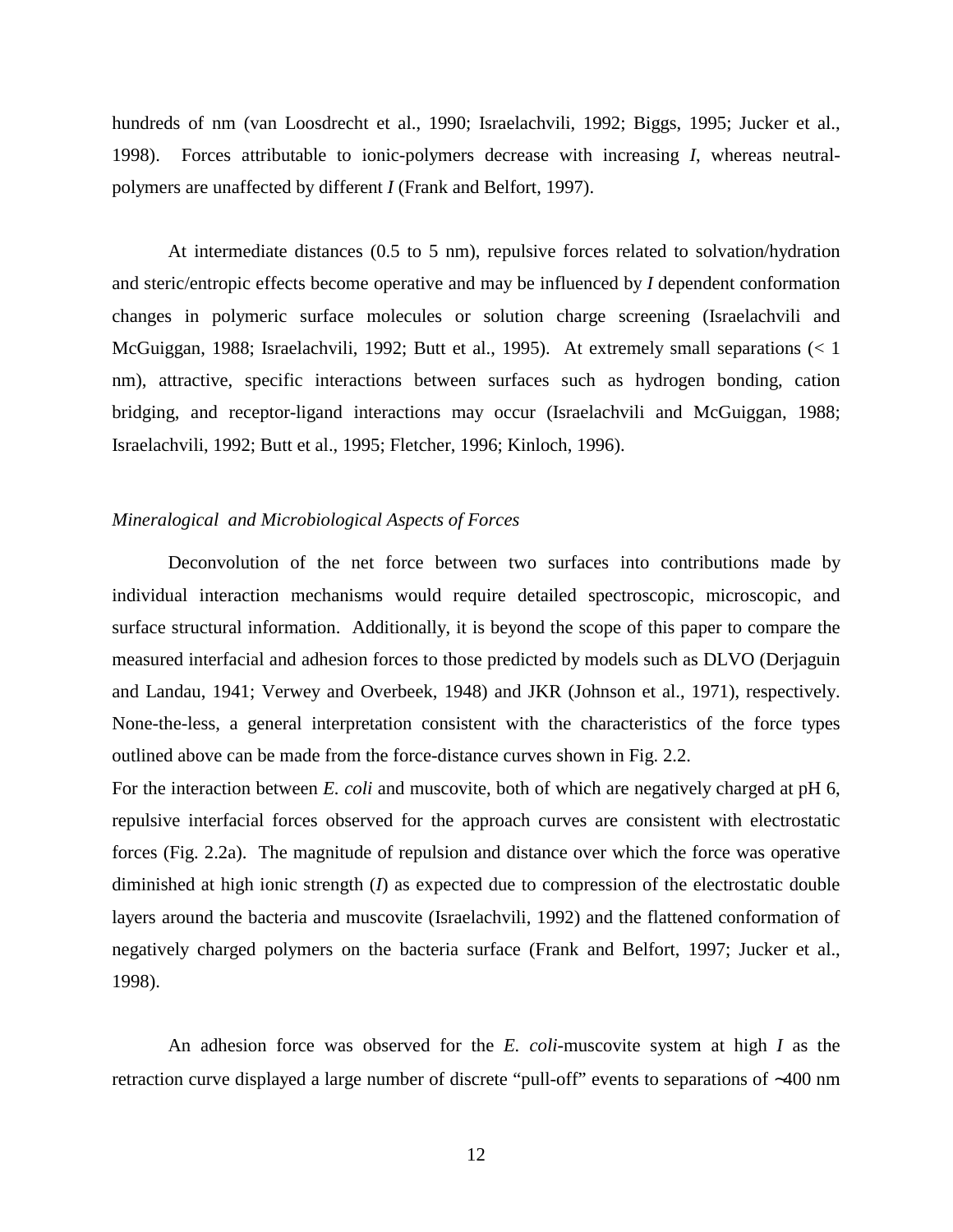(Fig. 2.2a). This behavior is indicative of formation of strong specific interactions after contact. The discrete pull-off events and plateau beginning at a separation of  $\sim$  150 nm are reminiscent of fibrillation or stringing – formation and subsequent rupture of discrete adhesive fibers or fibrils – which may occur upon separation of two surfaces bonded by a polymeric adhesive film (Kendall, 1994; Gay and Leibler, 1999). This phenomenon occurs particularly if one or both of the surfaces are molecularly smooth (e.g., muscovite) allowing intimate contact to be established (Kendall, 1994; Kinloch, 1996).

Adhesion at high *I* is likely due to interactions of cell-surface macromolecules such as lipopolysaccharides and fimbriae/pili with the mineral surface (Fletcher, 1996; Neidhardt, 1996). Pull-off events observed at distances of less than  $\sim 50$  nm are consistent with the formation of hydrogen bonds between lipopolysaccharide hydroxyl groups and surface hydroxyl or structural water molecules on muscovite (Jucker et al., 1997). Proteinaceous structures like fimbriae/pili would be expected to interact for up to  $\sim$  500 nm through either electrostatic or hydrogen bonding interactions between charged amino acid residues and mineral surface charges particularly at high *I* due to charge screening of the intervening solution (Fletcher, 1996; Frank and Belfort, 1997).

For the interaction between *E. coli* and goethite, interfacial attraction was expected because the mineral and bacteria are oppositely charge at pH 6. While attraction was observed upon approach (Fig. 2.2b), it was relatively weak. Adsorbed anions (e.g., phosphate), from an undetermined source, were detected on crystals taken from the same batch as that used in force measurements (x-ray photoelectron results not shown). Adsorption of anions is known to depress the pzc of iron-oxides causing them to be less positive (McBride, 1994) and therefore have a weaker interaction with negatively charged bacteria. Decreased interfacial attraction upon approach at high *I* is consistent with the withdrawal of negatively charged bacterial polymers from solution (Fletcher, 1996; Frank and Belfort, 1997). Attractive adhesion forces, observed upon retraction, were relatively weak and short range (Fig. 2.2b). For goethite, a relatively rough, growth surface was used rather than a smooth, cleavage surface as was the case for the other two minerals. Therefore intimate contact, a prerequisite for strong adhesive bonds (Kinloch, 1996), could not be established resulting in weak adhesion forces.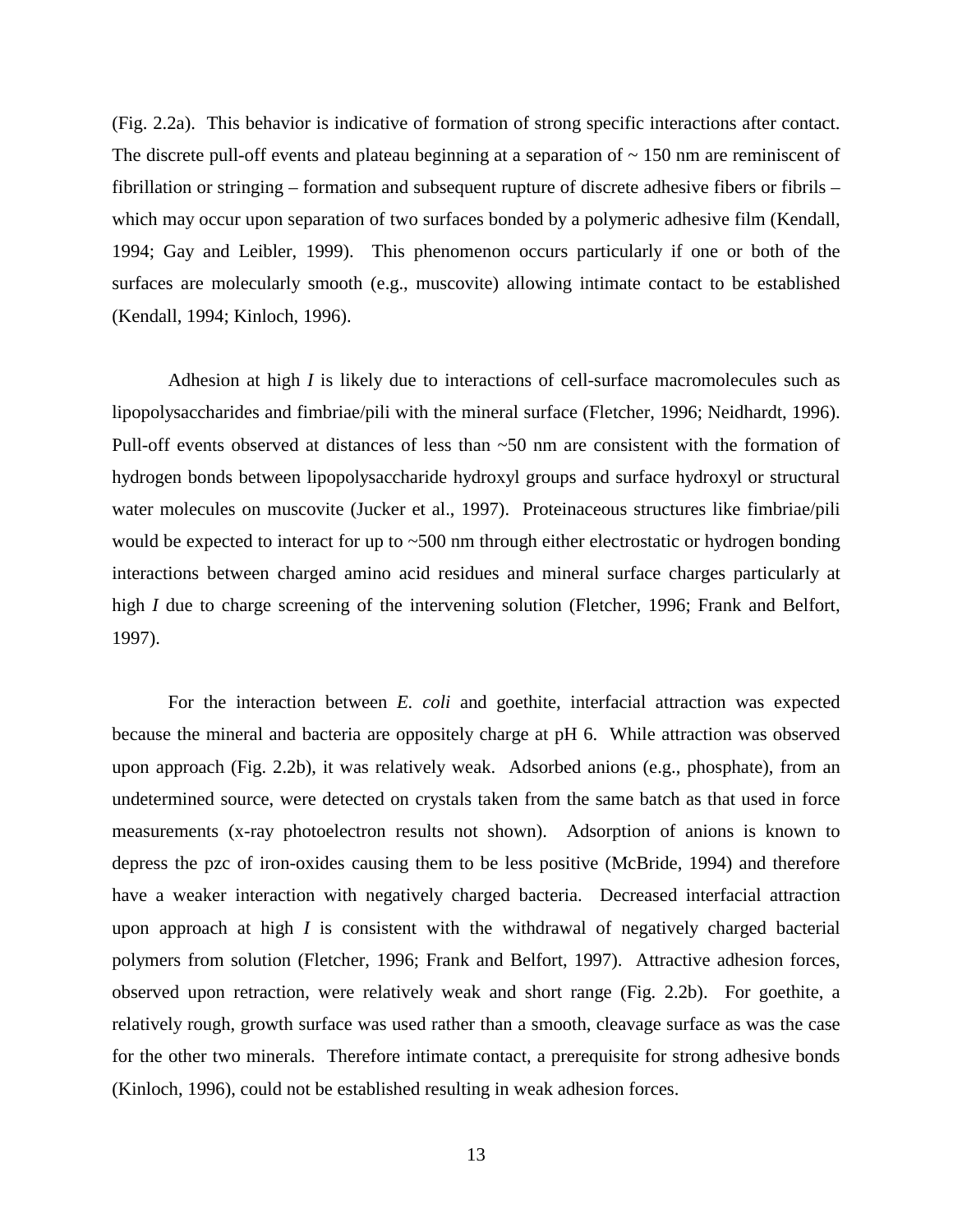Hydrophobic interactions appropriately account for the attractive interfacial behavior observed upon approach of *E. coli* to the hydrophobic and sparingly charged graphite surface (Fig. 2.2c). Relatively strong, longer-range adhesion was observed upon retraction. This is consistent with the formation of hydrophobic bonds between nonpolar residues on *E. coli* and the hydrophobic graphite surface (Fletcher, 1996; Yoon et al., 1997). The decrease in attractive interactions at high *I* is consistent with the influence of solution electrolyte concentration on hydrophobic forces (Tsao et al., 1993).

#### **Conclusion**

BFM provides a holistic approach for directly measuring interfacial and adhesion forces between microorganisms and solid surfaces in situ. This technique has the potential to be highly versatile based on the unique manner in which BAFPs are fabricated. Activated beads tailored to accommodate the vast biochemical diversity of biological surfaces can be synthesized with a variety of linkers presently used in various chromatographic techniques (e.g., ligand-receptor groups and silanized hydrocarbons functionalized with ionizable or hydrophobic groups). Furthermore, by changing the cantilever spring constant (i.e., using levers of different geometry or composition) a wide range of interfacial and adhesion forces can be probed using one BAFP protocol.

BFM could be used as a method for studying fundamental processes associated with the mineral-microbe interface, particularly when it is used to complement other techniques. Several examples are discussed below. (1) Quantitative evidence of bacterial recognition of mineral surfaces could be addressed with BFM. (2) By using BFM with microbial mutants lacking specific surface biomolecules, one could assess the roles of proteins, lipopolysaccharides, and extracellular polysaccharides in attachment or detachment processes. (3) BFM could also be used to explore mineralogical control on the genetic expression of microbial surface structures. Such studies could be complimented by noninvasive imaging techniques such as confocal microscopy and scanning near-field optical microscopy, fluorophores that target specific molecules or biochemical structures, and/or fluorescence resonance energy transfer. (4) Mineral surfaces with and without organic conditioning films could be probed to assess the adhesive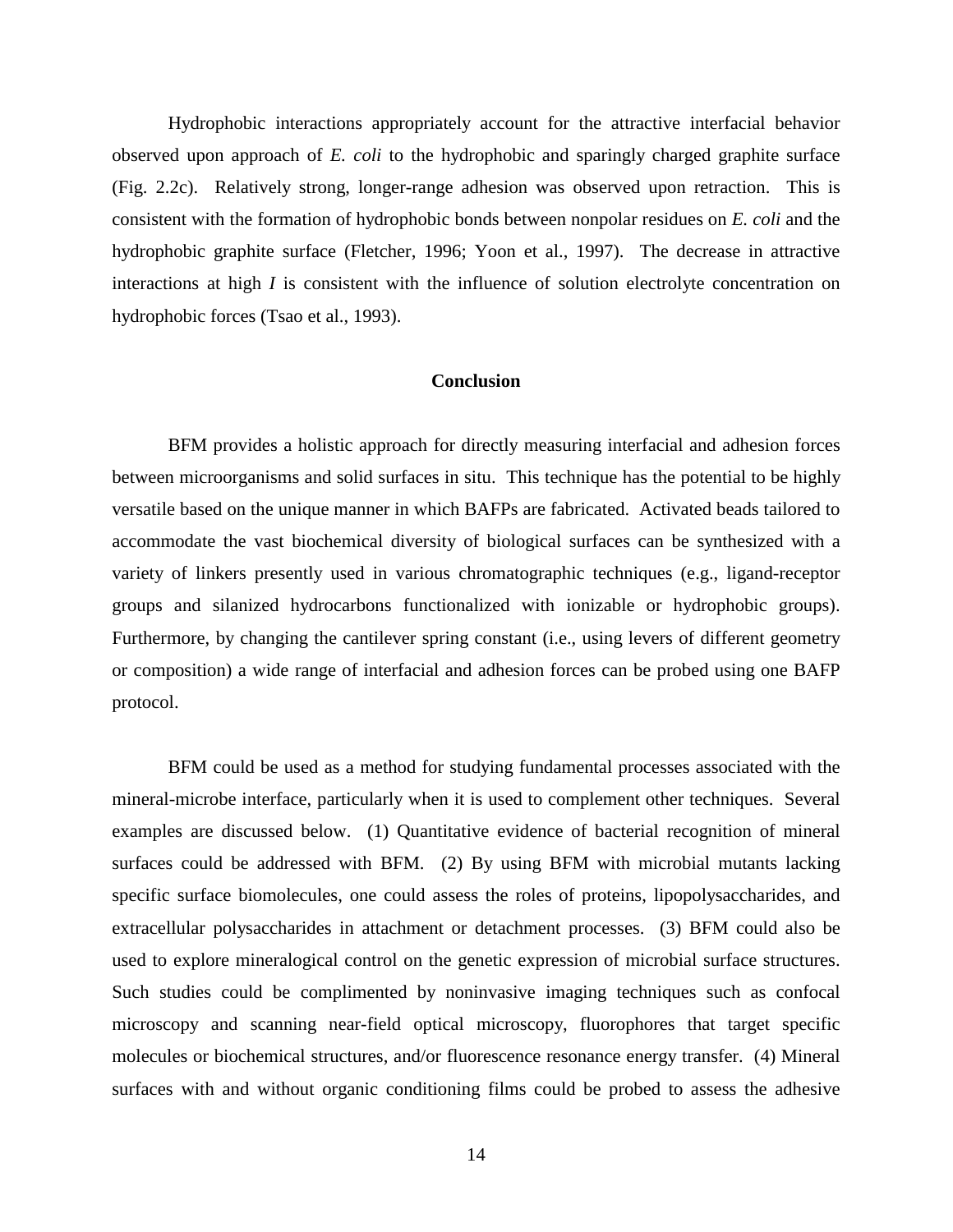properties of humic or fulvic acids. (5) BFM could be used to study inter- and intra-species signaling of microorganisms within a biofilm or other community by probing bacteria-bacteria interactions, host-pathogen recognition, and/or the effects aqueous biochemical signals have on quorum sensing phenomena. (6) BFM could provide insight into enzyme activity or conformation changes in cell surface proteins involved in oxidation/reduction reactions at mineral surfaces. In so doing, BFM may contribute to a better understanding of electron transfer at the microbe-mineral interface. (7) Forces measured with BFM could be compared to force models (e.g., DLVO and JKR) to gain a fundamental understanding of attachment and detachment phenomena. Techniques like biological force microscopy have the potential to open a new door in mineral-microbe research, one in which researchers are able to gain a fundamental insight into the nanoscale world that exists at the interface between microorganisms and minerals in nature.

#### **Acknowledgments**

This work benefited from discussions with W. Ducker, A. Razatos, J. Wightman, and members of the Virginia Tech mineral-microbe group including D. Berry, M. Eick, T. Kendall, J. Little, and M. Potts. The presentation of this study was enhanced by the constructive comments of J. Fein and three anonymous reviewers. K. DeCourcy assisted with electroporation and scanning laser microscopy. S.K.L. greatly appreciates the support of J. Tak. Mineral samples were provided by the Virginia Tech Geological Sciences Museum. Funding was provided by the American Chemical Society grant ACS-PRF 34326-AC2 and the Department of Energy grant DE-FG02-99ER 15002.

#### **References**

Av-Gay Y. (1999) Uncontrolled release of harmful microorganisms. *Science* **284**, 1621.

Adamson A. W. and Gast A. P. (1997) *Physical Chemistry of Surfaces*. John Wiley & Sons, New York.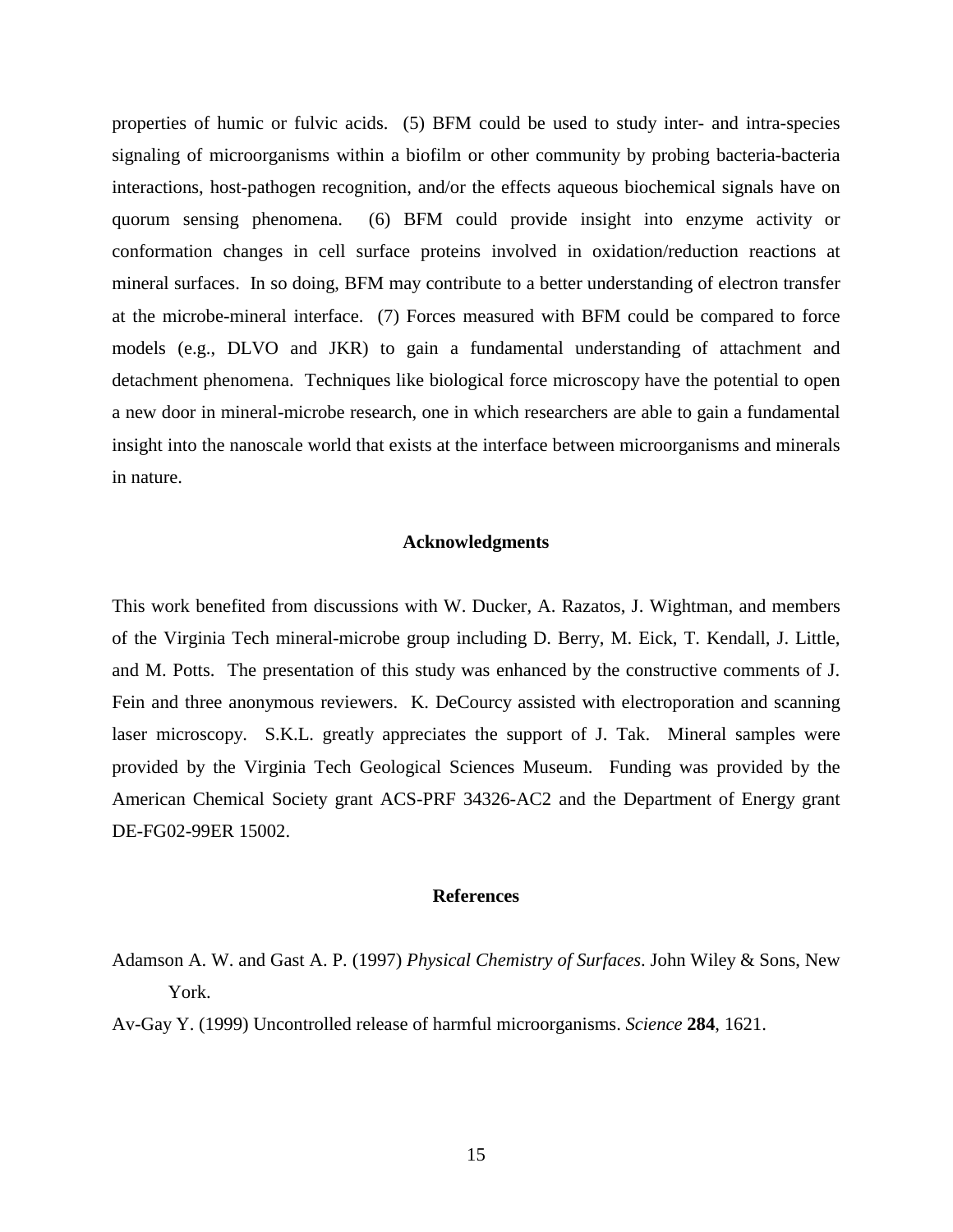- Baur B., Hanselmann K., Schlimme W., and Jenni B. (1996) Genetic transformation in freshwater: *Escherichia coli* is able to develop natural competence. *Appl. Envir. Microbiol.* **62**, 3673-3678.
- Becker U., Hochella, Jr., M. F., and Apra E. (1996) The electronic structure of hematite  $\{001\}$ surfaces: Applications to the interpretation of STM images and heterogeneous surface reactions. *Amer. Mineral.* **81**, 1301-1314.
- Beveridge T. J. (1999) Structures of Gram-negative cell walls and their derived membrane vesicles. *J. Bacteriol.* **181**, 4725-4733.
- Bhosle N., Suci P. A., Baty A. M., Weiner R. M., and Geesey G. G. (1998) Influence of divalent cations and pH on adsorption of a bacterial polysaccharide adhesin. *J. Colloid Interface Sci.* **205**, 89-96.
- Biggs S. (1995) Steric and bridging forces between surfaces bearing adsorbed polymer: An atomic force microscopy study. *Langmuir* **11**, 156-162.
- Boland T. and Ratner B. D. (1995) Direct measurement of hydrogen bonding in DNA nucleotide bases by atomic force microscopy. *Proc. Nat. Acad. Sci. USA* **92**, 5297-5301.
- Butt H. J., Jaschke M., and Ducker W. (1995) Measuring surface forces in aqueous electrolyte solution with the atomic force microscope. *Bioelectrochem. Bioenergetics* **38**, 191-201.
- Cleveland J. P., Manne S., Bocek D., and Hansma P. K. (1993) A nondestructive method for determining the spring constant of cantilevers for scanning force microscopy. *Rev. Sci. Instrum.* **64**, 403-405.
- Crook J., Engelbrecht R. S., Benjamin M. M., Bull R. J., Fowler B. A., Griffin H. E., Hass C. N., Moe C. L., Rose J. B., and Trussel R. R. (1998) *Issues in Potable Reuse: The Viability of Augmenting Drinking Water Supplies with Reclaimed Water*. National Academy Press, Washington DC.
- Dammer U., Popescu O., Wagner P., Anselmetti D., Guntherodt H.-J., and Misevic G. N. (1995) Binding strength between cell adhesion proteoglycans measured by atomic force microscopy. *Science* **267**, 1173-1175.
- Davies D. G., Parsek M. R., Pearson J. P., Iglewski B. H., Costerton J. W., and Greenberg E. P. (1998) The involvement of cell-to-cell signals in the development of a bacterial biofilm. *Science* **280**, 295-298.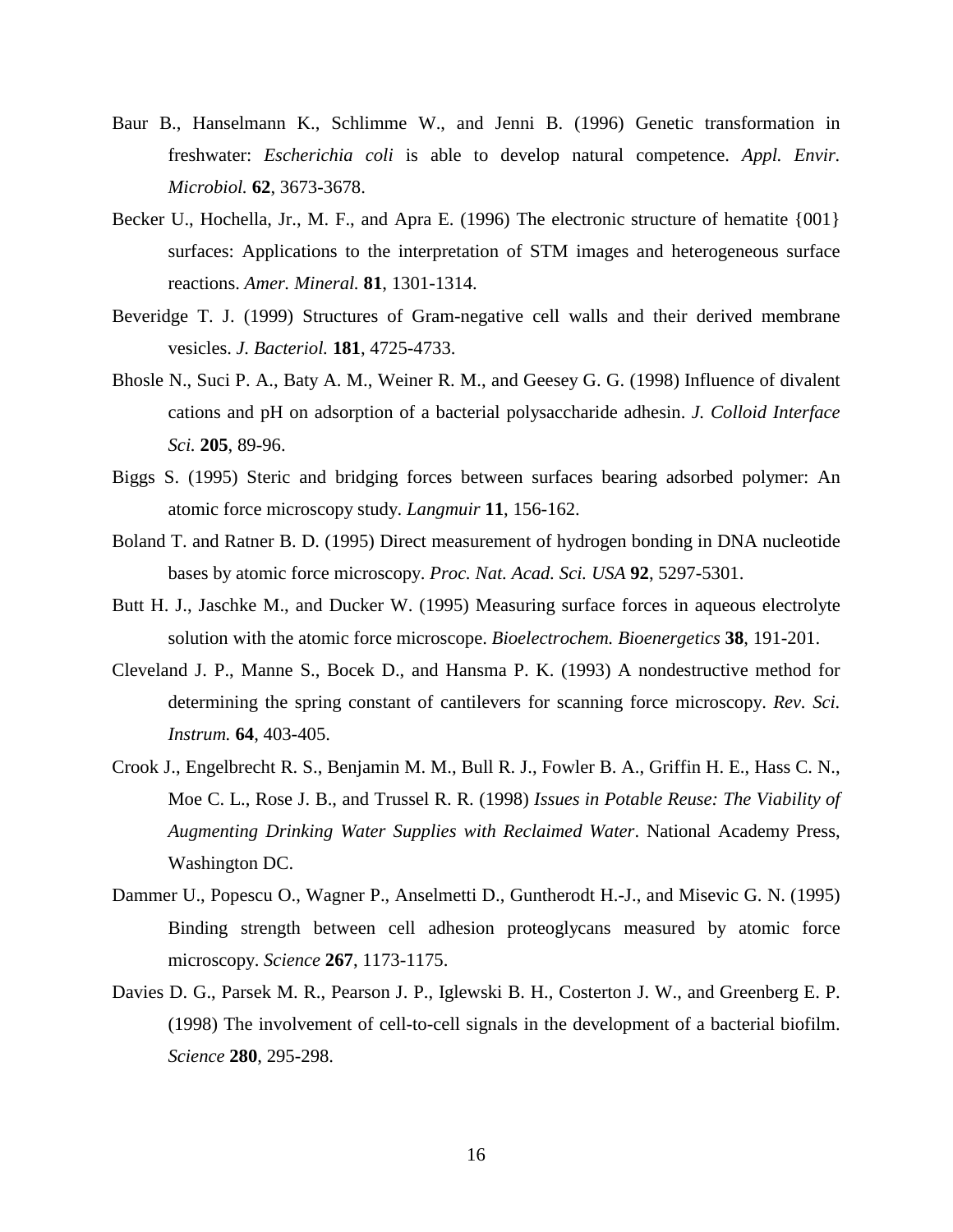- D'Costa N. P. and Hoh J. H. (1995) Calibration of optical lever sensitivity for atomic force microscopy. *Rev. Sci. Instrum.* **66**, 5096-5097.
- Derjaguin B. V. and Landau L. (1941) Theory of the stability of strongly charged lyophobic sols and the adhesion of strongly charged particles in solutions of electrolytes. *Acta Physiochim. URSS* **14**, 633-662.
- Dower W. J., Miller J. F., and Ragsdale C. W. (1988) High efficiency transformation of *E. coli* by high voltage electroporation. *Nucleic Acids Res.* **16**, 6127-6145.
- Ducker W. A., Senden T. J., and Pashley R. M. (1991) Direct measurement of colloidal forces using an atomic force microscope. *Nature* **353**, 239-241.
- Ducker W. A., Senden T. J., and Pashley R. M. (1992) Measurements of forces in liquids using a force microscope. *Langmuir* **8**, 1831-1836.
- Dziurla M., -A., Achouak W., Lam B., -T., Heulin T., and Berthelin J. (1998) Enzyme-linked immunofiltration assay to estimate attachment of Thiobacilli to pyrite. *Appl. Envir. Microbiol.* **64**, 2937-2942.
- Edwards K. J., Schrenk M. O., Hamers R., and Banfield J. F. (1998) Microbial oxidation of pyrite: Experiments using microorganisms from an extreme acidic environment. *Amer. Mineral.* **83**, 1444-1453.
- Ellen R. P. and Burne R. A. (1996) Conceptual advances in research on the adhesion of bacteria to oral surfaces. In *Bacterial Adhesion: Molecular and Ecological Diversity.* (ed. M. Fletcher). American Society for Microbiology, Washington DC. pp. 201-247.
- Fleminger G. and Shabtai Y. (1995) Direct and rapid analysis of the adhesion of bacteria to solid surfaces: Interaction of fluorescently labeled *Rhodococcus* strain GIN-1 (NCIMB 40340) cells with titanium-rich particles. *Appl. Envir. Microbiol.* **61**, 4357-4361.
- Fletcher M. (1996) *Bacterial Adhesion: Molecular and Ecological Diversity*. Wiley-Liss, New York.
- Florin E.-L., Moy V. T., and Gaub H. E. (1994) Adhesion forces between individual ligandreceptor pairs. *Science* **264**, 415-417.
- Fortin D., Ferris F. G., and Beveridge T. J. (1997) Surface-mediated mineral development by bacteria. *Rev. Mineral.* **35**, 161-180.
- Frank B. P. and Belfort G. (1997) Intermolecular forces between extracellular polysaccharides measured using the atomic force microscope. *Langmuir* **13**, 6234-6240.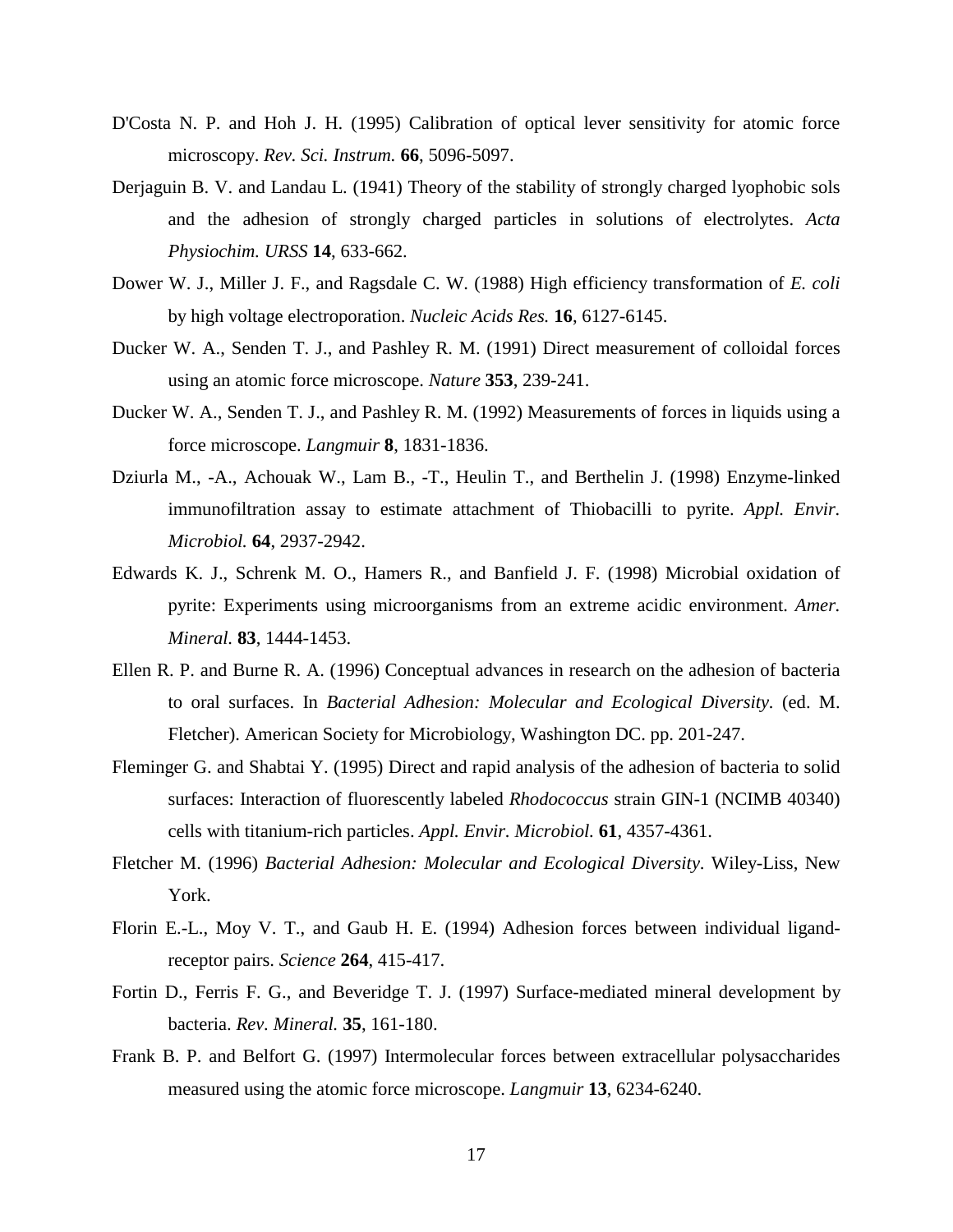- Frisbie C. D., Rozsnyai L. F., Noy A., Wrighton M. S., and Lieber C. M. (1994) Functional group imaging by chemical force microscopy. *Science* **265**, 2071-2074.
- Gannon J. T., Manilal V. B., and Alexander M. (1991) Relationship between cell surface properties and transport of bacteria through soil. *Appl. Envir. Microbiol.* **57**, 190-193.
- Gay C. and Leibler L. (1999) On stickiness. *Phys. Today* **52**, 48-52.
- Grandbois M., Beyer M., Rief M., Clausen-Schaumann H., and Gaub H. E. (1999) How strong is a covalent bond? *Science* **283**, 1727-1730.
- Hiebert F. K. and Bennett P. C. (1992) Microbial control of silicate weathering in organic-rich ground water. *Science* **258**, 278-281.
- Hinterdorfer P., Baumgartner W., Gruber H. J., Schilcher K., and Schindler H. (1996) Detection and localization of individual antibody-antigen recognition events by atomic force microscopy. *Proc. Nat. Acad. Sci. USA* **93**, 3477-3481.
- Hutter J. L. and Bechhoefer J. (1993) Calibration of atomic-force microscope tips. *Rev. Sci. Instrum.* **64**, 1868-1873.
- Ingersoll C. M. and Bright F. V. (1997) Using fluorescence to probe biosensor interfacial dynamics. *Anal. Chem.* **69**, 403A-408A.
- Israelachvili J. (1992) *Intermolecular and Surface Forces*. Academic Press, London.
- Israelachvili J. N. and McGuiggan P. M. (1988) Forces between surfaces in liquids. *Science* **241**, 795-800.
- Johnson K. L., Kendall K., and Roberts A. D. (1971) Surface energy and the contact of elastic solids. *Proc. Royal Soc. London* **324A**, 301-313.
- Jucker B. A., Harms H., Hug S. J., and Zehnder A. J. B. (1997) Adsorption of bacterial surface polysaccharides on mineral oxides is mediated by hydrogen bonds. *Colloids Surf. B* **9**, 331-343.
- Jucker B. A., Zehnder A. J. B., and Harms H. (1998) Quantification of polymer interactions in bacterial adhesion. *Environ. Sci. Technol.* **32**, 2909-2915.
- Kendall K. (1994) Adhesion: Molecules and mechanics. *Science* **263**, 1720-1725.
- Kim P. and Lieber C. M. (1999) Nanotube nanotweezers. *Science* **286**, 2148-2150.
- Kinloch A. J. (1996) Adhesives in engineering. *Proc. Instit. Mech. Engineers*, 1-32. London.
- Lawrence J. R., Korber D. R., Hoyle B. D., Costerton J. W., and Caldwell D. E. (1991) Optical sectioning of microbial biofilms. *J. Bacteriol.* **173**, 6558-6567.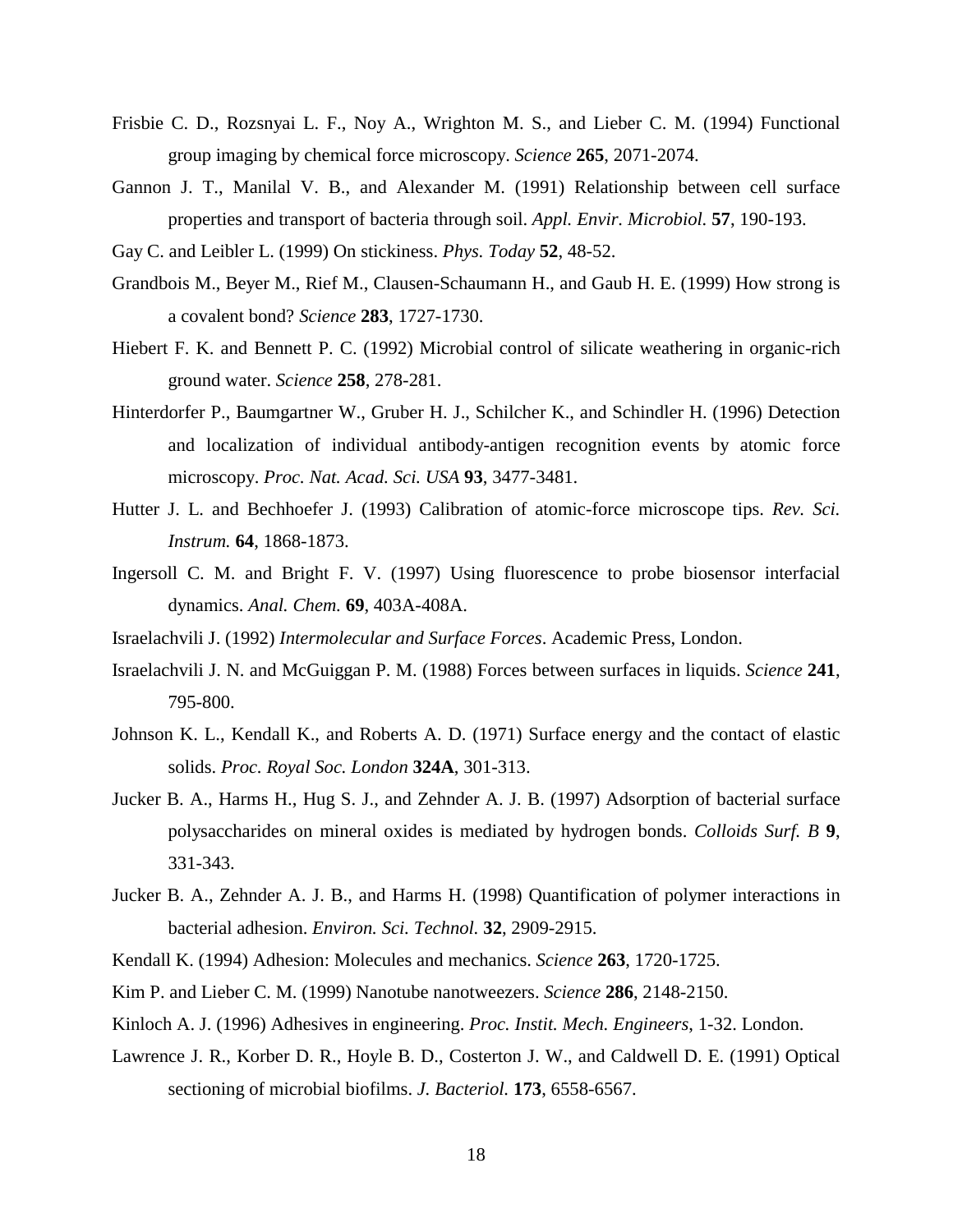- Lee G. U., Chrisey L. A., and Colton R. J. (1994) Direct measurement of the forces between complementary strands of DNA. *Science* **266**, 771-773.
- Marshall K. C. (1976) *Interfaces in Microbial Ecology*. Harvard University Press, Cambridge, Massachusetts.
- McBride M. B. (1994) *Environmental Chemistry of Soils*. Oxford University Press, New York.
- Miller J. F., Dower W. J., and Tompkins L. S. (1988) High-voltage electroporation of bacteria: genetic transformation of *Campylobacter jejuni* with plasmid DNA. *Proc. Nat. Acad. Sci. USA* **85**, 856-860.
- Mills A. L. and Powelson D. K. (1996) Bacterial interactions with surfaces in soils. In *Bacterial Adhesion: Molecular and Ecological Diversity.* (ed. M. Fletcher). American Society for Microbiology, Washington DC. pp. 25-57.
- Moy V. T., Florin E.-L., and Gaub H. E. (1994) Intermolecular forces and energies between ligands and receptors. *Science* **266**, 257-259.
- Myers C. and Nealson K. H. (1988) Bacterial manganese reduction and growth with manganese oxide as the sole electron acceptor. *Science* **240**, 1319-1321.
- Neidhardt F. C. (1996) *Escherichia coli and Salmonella: Cellular and Molecular Biology*. American Society for Microbiology, Washington DC.
- Ohmura N., Kitamura K., and Saiki H. (1993) Selective adhesion of *Thiobacillus ferrooxidans* to pyrite. *Appl. Envir. Microbiol.* **59**, 4044-4050.
- Pagac E. S., Prieve D. C., and Tilton R. D. (1998a) Kinetics and mechanisms of cationic surfactant adsorption and coadsorption with cationic polyelectrolytes at the silica-water interface. *Langmuir* **14**, 2333-2342.
- Pagac E. S., Tilton R. D., and Prieve D. C. (1998b) Depletion attraction caused by unadsorbed polyelectrolytes. *Langmuir* **14**, 5106-5112.
- Pincet F., Perez E., and Wolfe J. (1995) Does glue contaminate the surface forces apparatus? *Langmuir* **11**, 373-374.
- Rief M., Oesterhelt F., Heymann B., and Gaub H. E. (1997a) Single molecule force spectroscopy on polysaccharides by atomic force microscopy. *Science* **275**, 1295-1297.
- Rief M., Gautel M., Oesterhelt F., Fernandez J. M., and Gaub H. E. (1997b) Reversible unfolding of individual titin immunoglobulin domains by AFM. *Science* **276**, 1109-1112.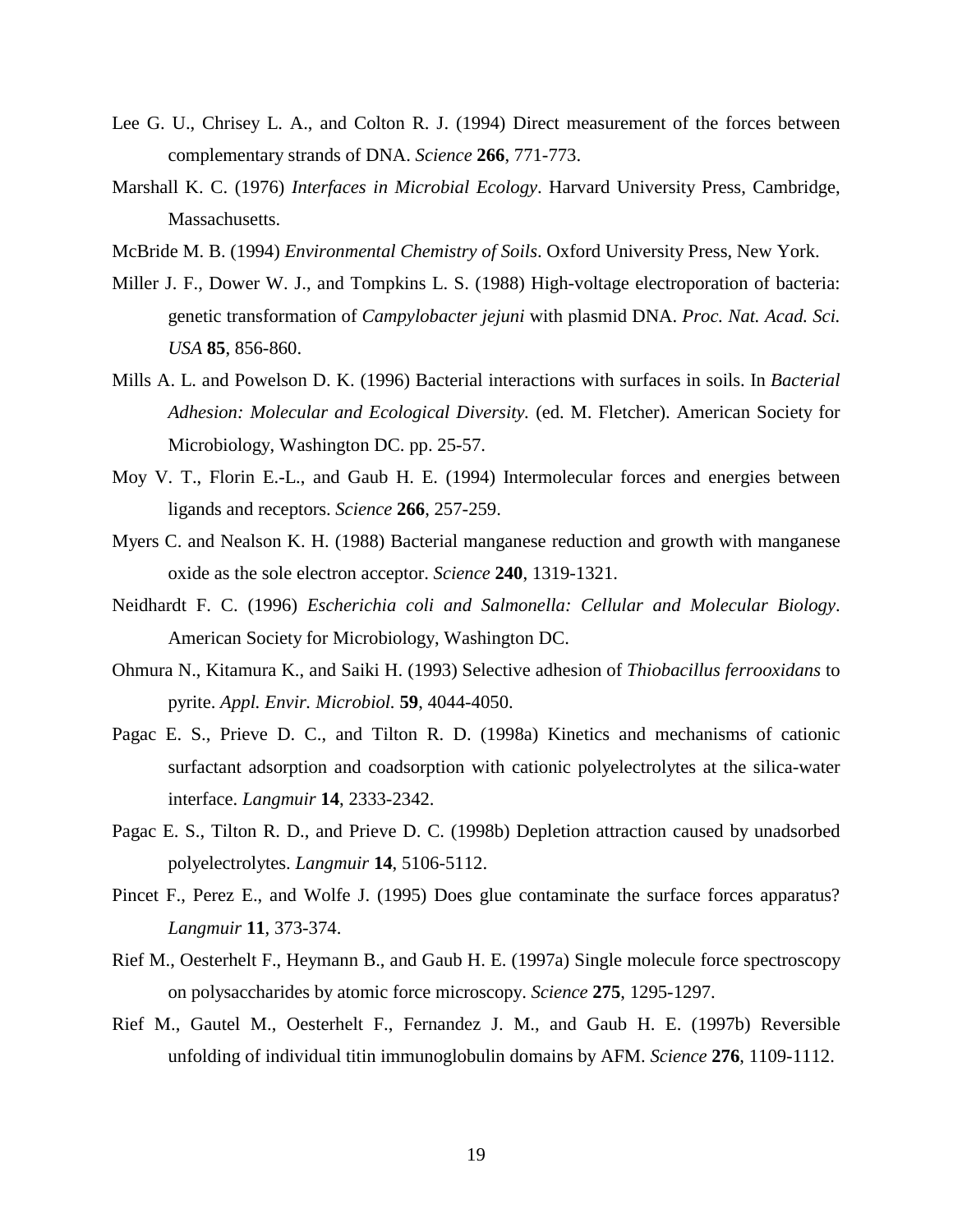- Roden E. E. and Zachara J. M. (1996) Microbial reduction of crystalline iron(III) oxides: Influence of oxide surface area and potential for cell growth. *Environ. Sci. Technol.* **30**, 1618-1628.
- Rosso K. M., Becker U., and Hochella M. F., Jr. (1999) Atomically resolved electronic structure of pyrite {100} surfaces: An experimental and theoretical investigation with implications for reactivity. *Amer. Mineal.* **84**, 1535-1548.
- Sader J. E., Chon J. W. M., and Mulvaney P. (1999) Calibration of rectangular atomic force microscope cantilevers. *Rev. Sci. Instrum.* **70**, 3967-3969.
- Schultze-Lam S., Harauz G., and Beveridge T. J. (1992) Participation of a cyanobacterial S-layer in fine-grain mineral formation. *J. Bacteriol.* **174**, 7971-7981.
- Stipp S. L. and Hochella, Jr., M. F. (1991) Structure and bonding environments at the calcite surface as observed with X-ray photoelectron spectroscopy (XPS) and low energy electron diffraction (LEED). *Geochim. Cosmochim. Acta* **55**, 1723-1736.
- Stotzky G. (1986) Influence of soil mineral colloids on metabolic processes, growth, adhesion, and ecology of microbes and viruses. In *Interactions of Soil Minerals with Natural Organics and Microbes*, Vol. 17 (eds. P. M. Huang and M. Schnitzer). Soil Science Society of America, Madison, Wisconsin. pp. 305-428.
- Stumm W. and Morgan J. J. (1996) *Aquatic Chemistry*. John Wiley & Sons, New York.
- Svoboda K. and Block S. M. (1994) Biological applications of optical forces. *Annu. Rev. Biophys. Biomol. Struct.* **23**, 247-285.
- Trevors J. T. and van Elsas J. D. (1997) Quantification of gene transfer in soil and the rhizosphere. In *Manual of Environmental Microbiology.* (ed. C. J. Hurst). American Society for Microbiology, Washington DC. pp. 500-508.
- Tsao Y.-H., Evans D. F., and Wennerstrom H. (1993) Long-range attractive force between hydrophobic surfaces observed by atomic force microscopy. *Science* **262**, 547-550.
- Turner D. C., Peek B. M., Wertz T. E., Archibald D. D., Geer R. E., and Gaber B. P. (1996) Enzymatic modification of a chemisorbed lipid monolayer. *Langmuir* **12**, 4411-4416.
- Turner D. C., Testoff M. A., Conrad D. W., and Gaber B. P. (1997) Enzymatic hydrolysis of a chemisorbed peptide film using beads activated with covalently bound chymotrypsin. *Langmuir* **13**, 4855-4860.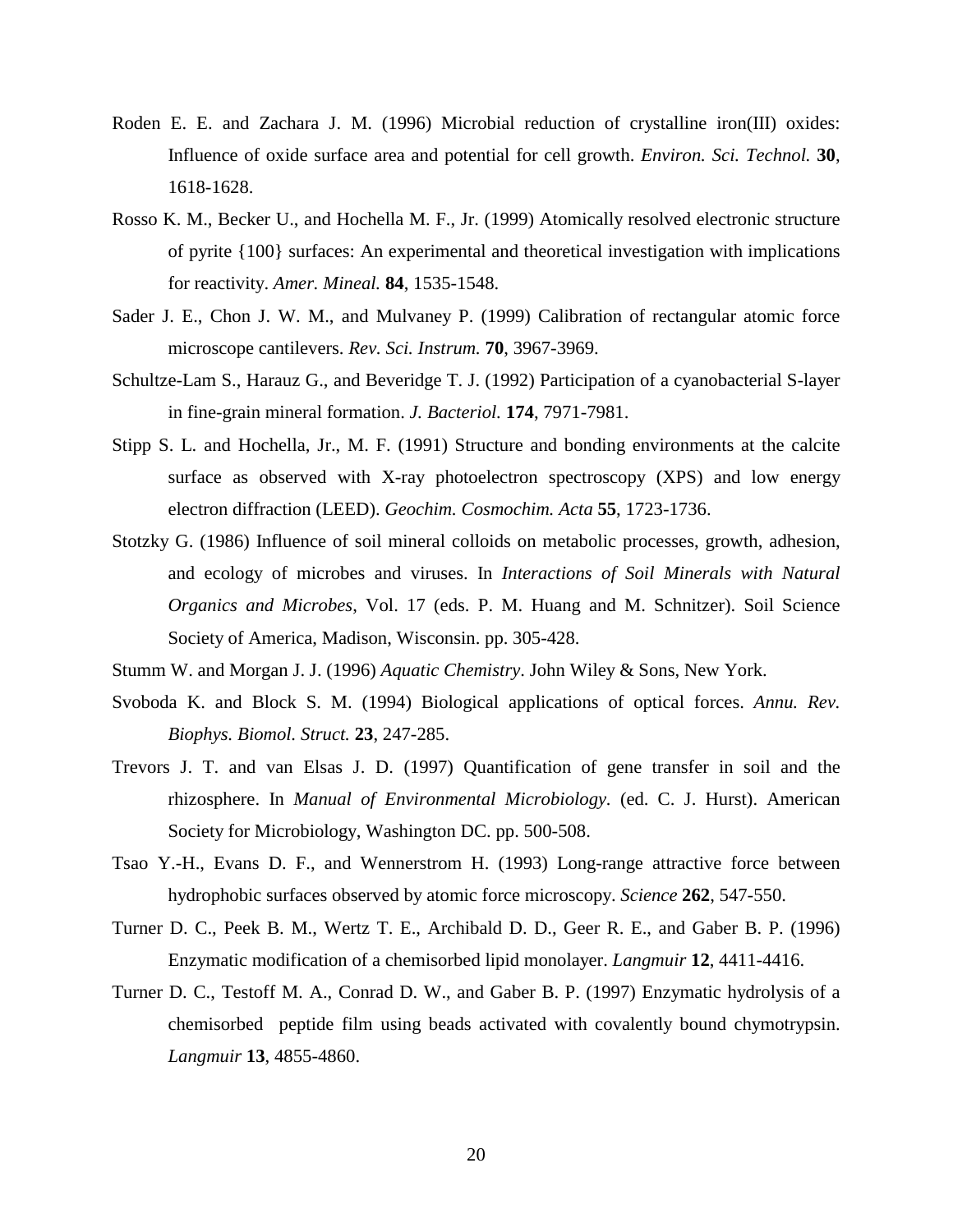- van Loosdrecht M. C. M., Lyklema J., Norde W., and Zehnder A. J. B. (1989) Bacterial adhesion: A physicochemical approach. *Microbial Ecology* **17**, 1-15.
- van Loosdrecht M. C. M., Norde W., Lyklema J., and Zehnder A. J. B. (1990) Hydrophobic and electrostatic parameters in bacterial adhesion. *Aquatic Sci.* **52**, 103-114.
- Verwey E. J. W. and Overbeek J. Th. G. (1948) *Theory of the Stabilityof Lyophobic Colloids*. Elsevier, Amsterdam.
- Voet D. and Voet J. (1995) *Biochemistry*. John Wiley & Sons, New York.
- Weisenhorn A. L., Maivald P., Butt H.-J., and Hansma P. K. (1992) Measuring adhesion, attraction, and repulsion between surfaces in liquids with an atomic-force microscope. *Phys. Review B* **45**, 11226-11232.
- West J. K., Latour R., Jr., and Hench L. L. (1997) Molecular modeling study of adsorption of poly-L-lysine onto silica glass. *J. Biomed. Materials Res.* **37**, 585-591.
- Wong S. S., Joselevich E., Woolley A. T., Cheung C. L., and Lieber C. M. (1998) Covalently functionalized nanotubes as nanometre-sized probes in chemistry and biology. *Nature* **394**, 52-55.
- Xu W., Mulhern P. J., Blackford B. L., Jericho M. H., Firtel M., and Beveridge T. (1996) Modeling and measuring the elastic properties of an Archaeal surface, the sheath of *Methanospirillum hungatei*, and the implications for methane production. *J. Bacteriol.* **178**, 3106-3112.
- Yao X., Jericho M., Pink D., and Beveridge T. (1999) Thickness and elasticity of Gram-negative murein sacculi measured by atomic force microscopy. *J. Bacteriol.* **181**, 6865-6875.
- Yee N., Fein J. B., and Daughney C. J. (2000) Experimental study of the pH, ionic strength, and reversibility behavior of bacteria-mineral adsorption. *Geochim. Cosmochim. Acta* **64**, 609-617.
- Yoon R. H., Flinn D. H., and Rabinovich Y. I. (1997) Hydrophobic interactions between dissimilar surfaces. *J. Colloid Interface Sci.* **185**, 363-370.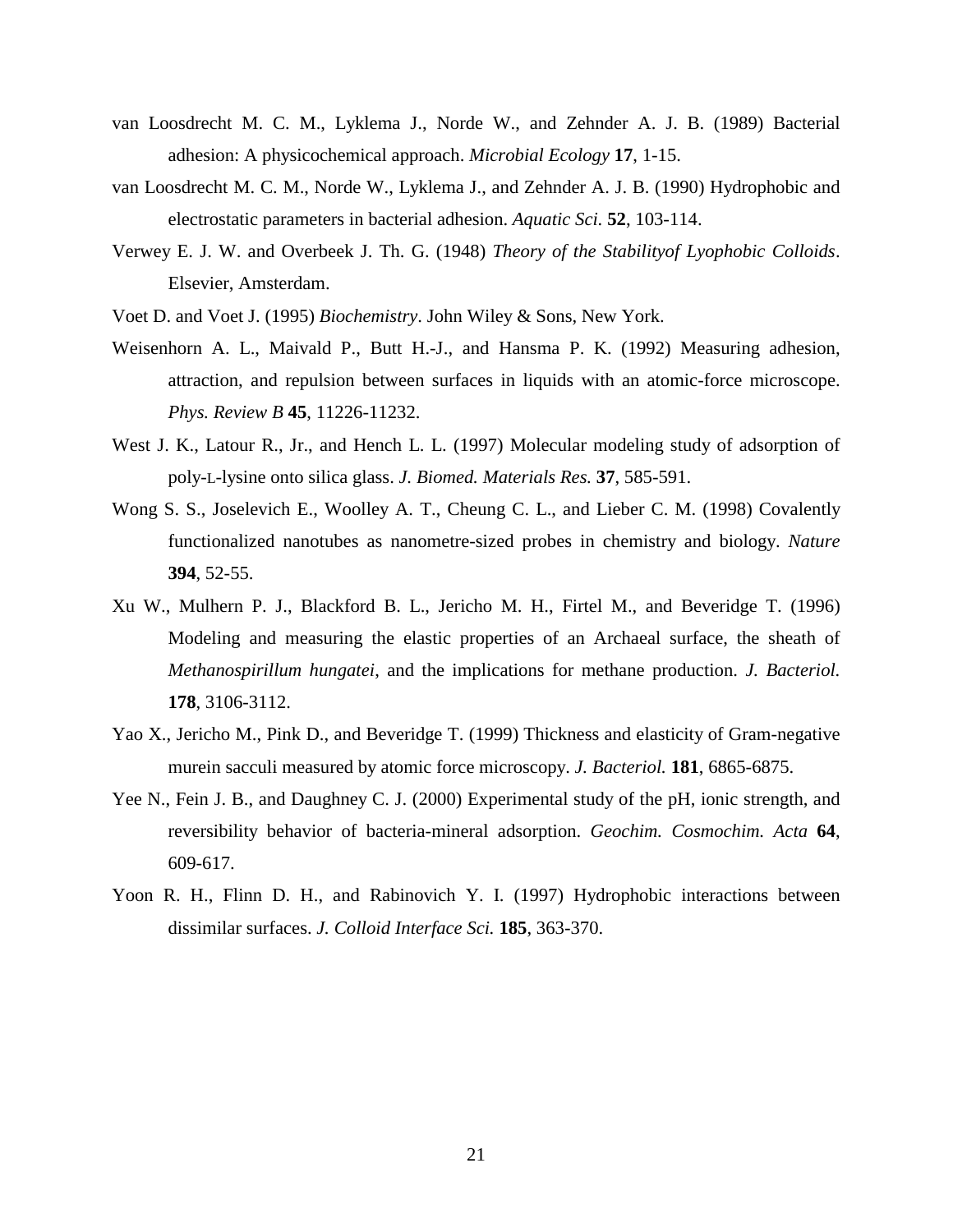## **Chapter 3 - Dynamics of the mineral-microbe interface: Use of biological force microscopy in biogeochemistry and geomicrobiology**

*Published in Geomicrobiology Journal, 2001, 18: 63-76.* Copyright © 2000 Taylor & Francis

#### **Abstract**

At the most fundamental level, inter- and intra-molecular forces delineate the interface between a microorganism and a mineral surface. A new technique, termed biological force microscopy (BFM), is described which can be used to directly probe the dynamics of the mineral-microbe interface. BFM quantifies attractive and repulsive forces in the nanoNewton range between living microbial cells and mineral surfaces in aqueous solution. Native bacterial cells are linked to a force-sensor that is used in a force microscope to measure bacteria-mineral interactions as a function of the distance between the mineral surface and the cells on the sensor. The magnitudes and ranges of the measured forces reflect the chemical and structural intricacies of the mineral-microbe interface. BFM is presented with potential applications to studies assessing the role microbes or biomolecules play in geochemical and mineralogical processes.

#### **Introduction**

Mineral-microbe interactions have been occurring for at least 3 billion years on and within the earth. Thousands of mineral species with enormous variability in surface chemistry and structure may interact with any of millions of bacterial species that display diverse surface mosaics and physiologies. Minerals and microorganisms are intimately linked such that one often cannot exist without the other in nature. Microbial processes play roles in the cycling of elements and sorption of metals (Ehrlich 1990; Fein et al. 1997; Langley and Beveridge 1999; Marshall 1996; Stotzky 1986), the dissolution of minerals (Banfield and Hamers 1997; Barker et al. 1998; Edwards et al. 1998a; Edwards et al. 1998b; Forsythe et al. 1998; Grantham et al. 1997; Hersman et al. 1995; Hersman et al. 1996; Krumbein et al. 1991; Lovley and Phillips 1986; Lovley and Phillips 1987; Myers and Nealson 1988; Robert and Berthelin 1986; Roden and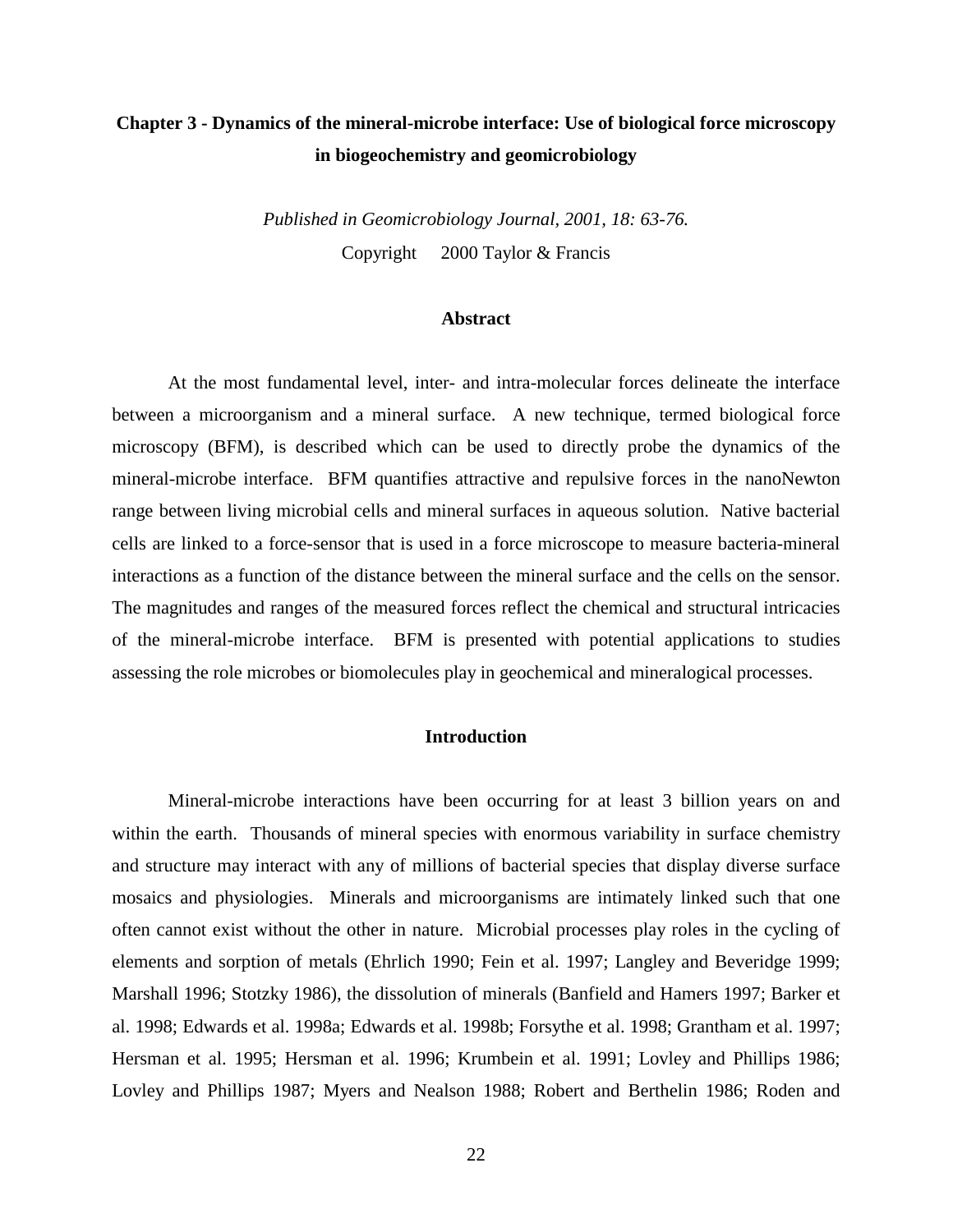Zachara 1996; Schrenk et al. 1998; Stone 1997; Welch and Ullman 1993; Welch and Vandevivere 1994), and mineral crystallization (Beveridge and Doyle 1989; Fortin and Beveridge 1997; Fortin et al. 1997; Pentecost and Bauld 1988; Schultze-Lam et al. 1996; Schultze-Lam et al. 1992; Warren and Ferris 1998). Conversely, mineralogical processes influence the distribution, activity, and diversity of microbes (Barker et al. 1997; Bennett et al. 1996; Fletcher 1996a; Fredrickson et al. 1995; Marshall 1996; Rogers et al. 1998; Schrenk et al. 1998; Stotzky 1986), the expression of genes (Arredondo et al. 1994; Dziurla et al. 1998; Fletcher 1996a; Gehrke et al. 1998), community structure and development (Brown et al. 1997; Kennedy and Gewin 1997; Lawrence et al. 1991; Thorseth et al. 1995; Wolfaardt et al. 1994), and transfer of genetic material (Holben 1997; Trevors and van Elsas 1997).

The thread linking these unimaginably complex interactions is the fact that mineralmicrobe processes are dependent upon the intimate juxtaposition of a living and nonliving entity, that is, the *interface* between a microbial cell and a mineral surface. A fundamental appreciation of this interface is dependent upon our understanding and characterization of the symphony of inter- and intra-molecular forces between microbes and mineral surfaces in nature. Despite the vast amount of work on microbial affects on mineralogical processes and vice versa, the interface remains largely unexplored due primarily to the fact that it is difficult to directly probe this minute and dynamic space.

Atomic force microscopy – and variations thereof – is an elegant tool for measuring interand intramolecular forces between organic and inorganic surfaces (Figure 3.1) (for review see Butt et al. 1995; Cappella and Dietler 1999; Lower and Maurice 2001). Recently, we created biological force microscopy (BFM) as a method to *directly* probe interfacial and adhesion forces between bacteria and mineral surfaces in aqueous solution (Lower et al. 2000). Living cells are linked to a sensor that is used to quantitatively measure attractive and repulsive forces in the nanoNewton range between bacteria and mineral surfaces at distances between zero (i.e., contact) and 1 µm. Measured forces reflected the complex interactions of structural and chemical functionalities on the bacteria and mineral surfaces. Herein, we demonstrate and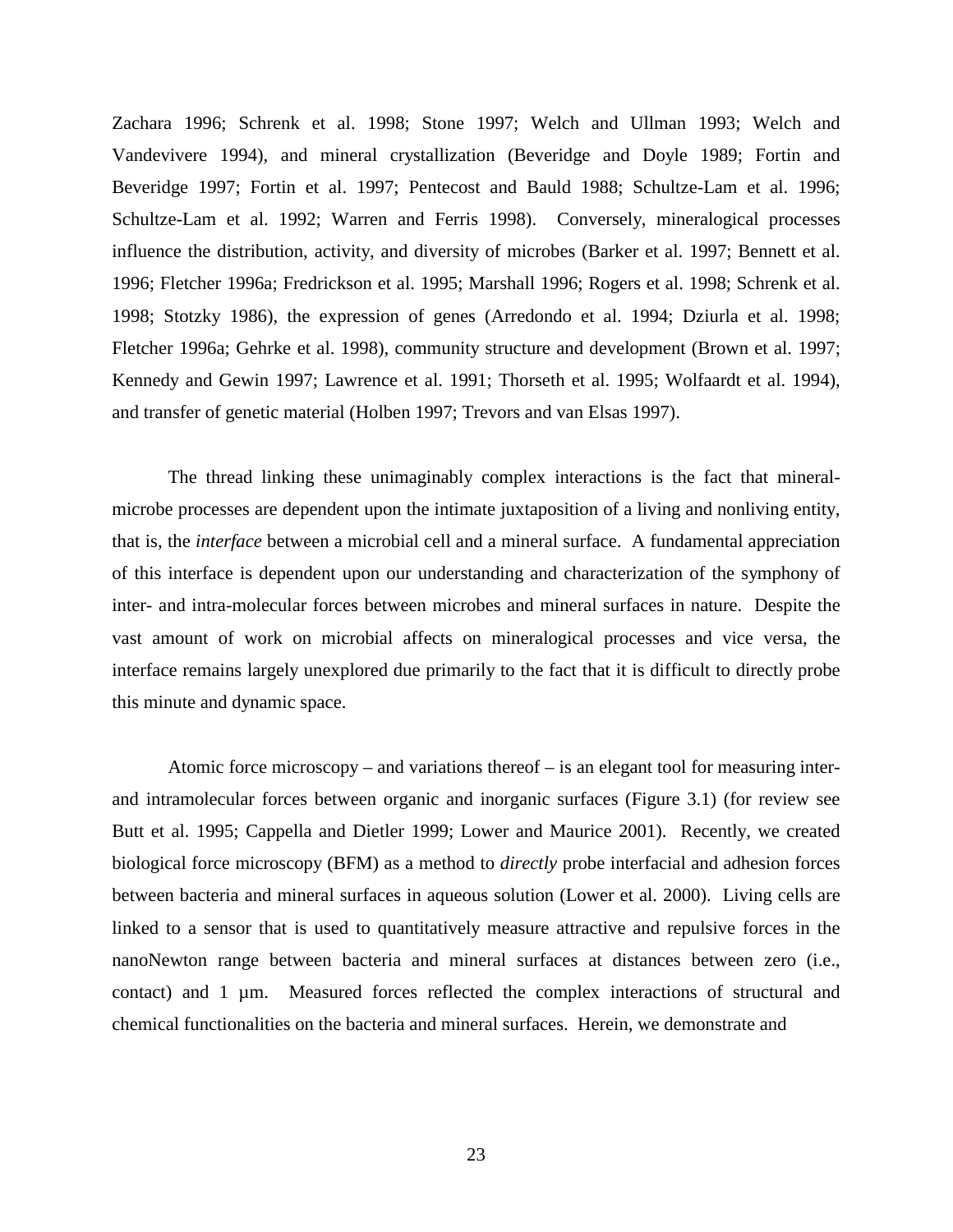

**Figure 3.1.** Schematic diagram showing the key components of a force microscope. The mineral and force sensor are within a fluid cell (not shown) containing aqueous solution. Force measurements are made by recording the deflection of a sensor (i.e., cantilever) in response to attractive or repulsive forces between itself and the sample (a mineral in this case). The sample, mounted on a piezoelectric scanner, indexes towards, makes contact with, and retracts from the sensor. Deflection of the sensor is detected by reflecting a laser off the top of the sensor and into a split segment photodiode. In this study, bacteria (shown as a sphere) have been linked to the sensor thereby creating a biologically-active-force-probe (BAFP) used to measure interfacial and adhesive forces between bacteria and mineral surfaces, *in-situ*.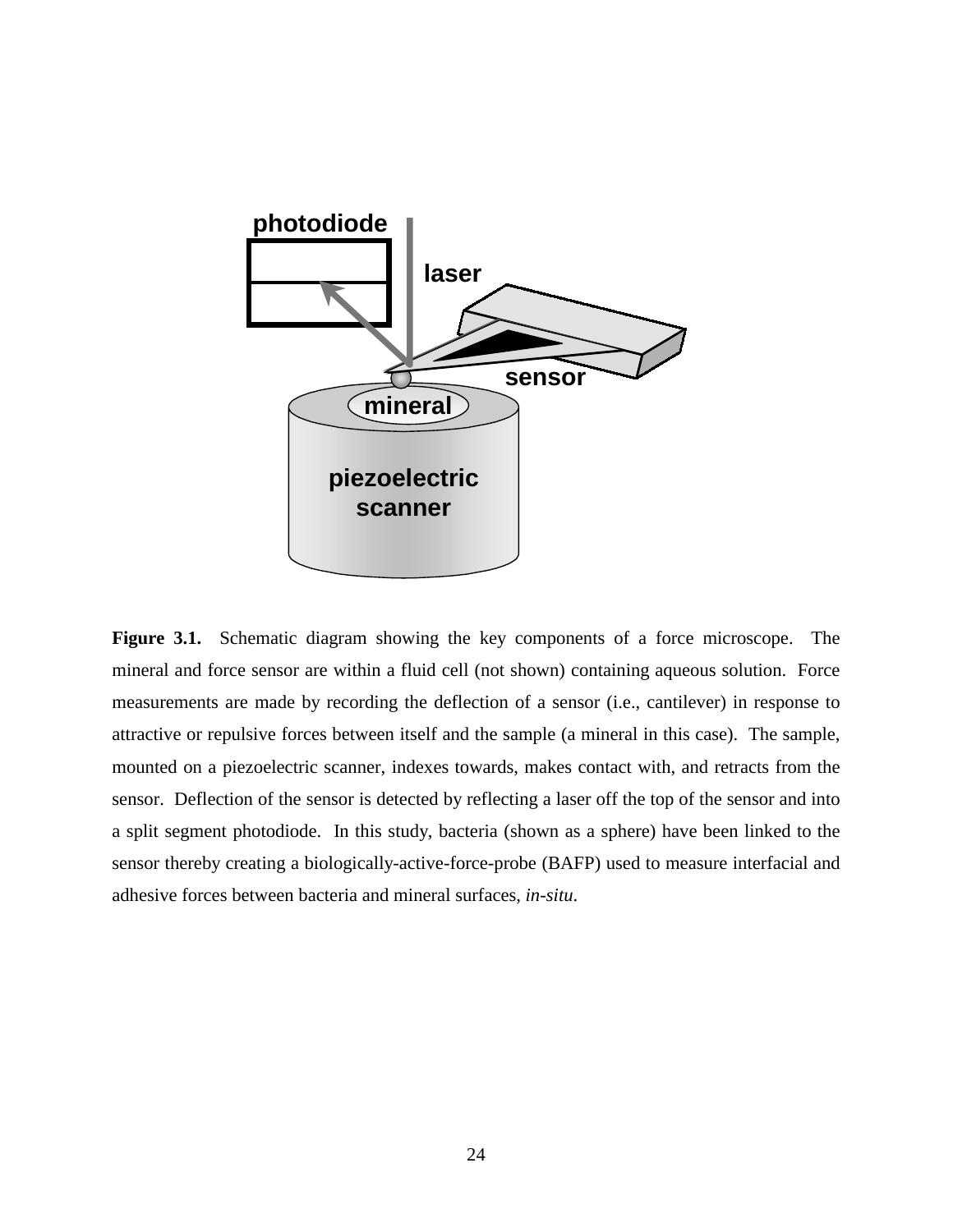discuss this technique and suggest potential applications of BFM to studies assessing the role that microbes or biomolecules play in geochemical and mineralogical processes.

#### **Materials and Methods**

#### *Mineral and Bacteria*

Freshly cleaved muscovite  $(KAl<sub>2</sub>(AlSi<sub>3</sub>O<sub>10</sub>)(OH)<sub>2</sub>)$  and a Gram-negative soil bacteria were used for all experiments. The bacteria strain was obtained from a chemostat inoculated with an iron-oxide rich soil from Pandapas Pond, Jefferson National Forest, Virginia (Tadanier et al. 2000). Through comparison of 500 bp of 16S rRNA sequence, this bacterium has been aligned at the species level (0.67% difference) with the pseudomonad *Burkholderia cepacia* (MIDI Labs, Newark, DE). *Burkholderia* sp. were cultured on agar plates under oligotrophic (glucose concentration =  $0.6$  mM) or eutrophic conditions (glucose concentration =  $2.8$  mM) and used in BFM experiments as described below (see Tadanier et al. 2000 for complete description of growth media).

#### *Force Sensor Preparation and Characterization*

Biologically-active-force-probes (BAFPs) can be created by linking bacteria either directly to a silicon or silicon nitride force sensor (i.e., cantilever), or indirectly by linking a monolayer of bacteria to a small glass bead that is then fixed to the end of a cantilever. Directlinkage of bacteria to the cantilever was accomplished by first placing a cantilever in a 1-5% solution of the polycationic molecule, poly-D-lysine (135 to 150 kDa; pH near neutral). Bacteria were linked to the poly-lysine functionalized cantilever by lowering it into a colony of live bacteria with the aid of a microscope (Nikon, 200x magnification) and a micromanipulator to translate the cantilever. For the indirect-linkage method, small glass beads (Polysciences or Duke Scientific, radii 3-7 µm, cleaned with a solution of 1% hydrofluoric acid or 10% sodium hydroxide) were activated with a 1-5% solution of poly-lysine. The activated beads were placed in a suspension of *Burkholderia* sp. and centrifuged at 8000 x *g* for 5 minutes. A single bacteriacoated-bead was attached to a cantilever using a small quantity of epoxy resin, which has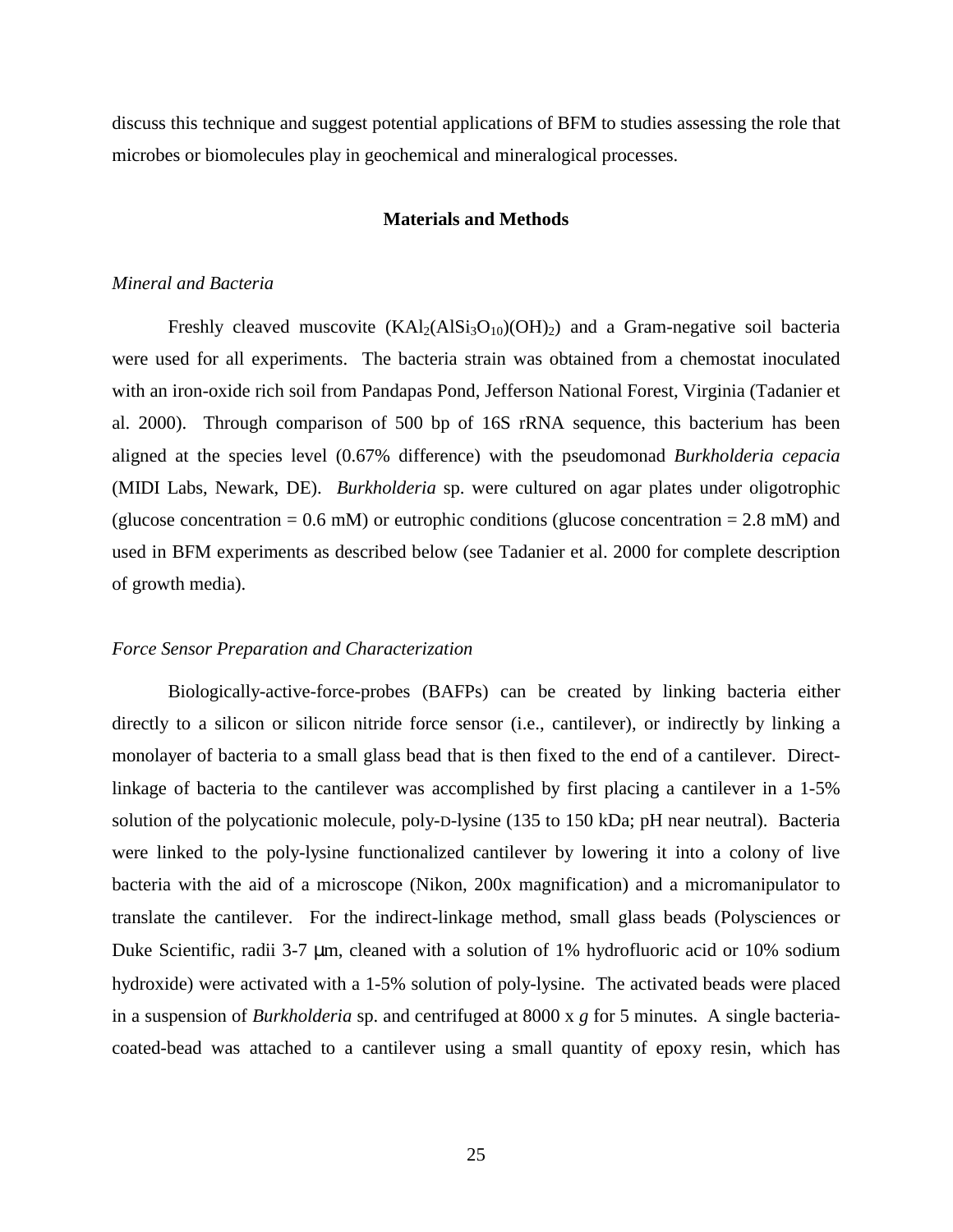previously been found to be inert in aqueous solutions (Pincet et al. 1991; Yoon et al. 1997). This attachment procedure was conducted in solution using a micromanipulator.

Prior to BFM measurements, scanning laser confocal microscopy (Zeiss LSM 510) was used to characterize the three-dimensional nature of a BAFP. A probe was placed in the fluid cell used for force measurements and imaged with a 100x, 1.4 N.A. objective. This imaging procedure was facilitated by transforming bacteria with a plasmid (pGLO, Bio-Rad or pSMC2, provided by G. A. O'Toole, Dartmouth University) that encoded an intracellular green fluorescent protein. The bacteria fluoresced when excited by light at 458 nm or 488 nm. Fluorescence emitted by the epoxy resin revealed that it was confined to the region between the cantilever and glass bead (i.e., resin was not in a position that would alter the interaction between the bacteria and mineral during BFM experiments).

Cantilever spring constants  $(N \ m^{-1})$ , essential for measuring force magnitudes with a force microscope (see below), can vary substantially from the nominal value listed by the manufacturer (Cleveland et al. 1993; Senden and Ducker 1994). Spring constants were determined by attaching known masses to the end of a cantilever and recording the change in cantilever resonant frequency (Cleveland et al. 1993). A linear relationship was observed between added mass and resonant frequency with the slope being the spring constant  $(0.17 \text{ N m}^{-1})$ <sup>1</sup>). These measurements were accomplished using ten cantilevers from the same wafer as that used to create BAFPs. The variability of spring constants from cantilever to cantilever within the same wafer has been determined to be very small (Senden and Ducker 1994). This was confirmed by the linear fit of our data and the reproducibility of the resonant frequency of unloaded cantilevers (13.7 kHz ±0.2).

#### *Force Measurements*

BFM measurements were performed using a NanoScope IIIa Multimode SPM (Digital Instruments) in aqueous solution (pH 6, ionic strength  $10^{-5}$  M, 25 °C). A piezoelectric scanner was used to translate the mineral towards and away from bacteria on a BAFP at rates of 0.1 to 3  $\mu$ m sec<sup>-1</sup>. For comparison, this is within the range of velocities of motile bacteria (Marshall 1976). Interfacial forces were measured as the mineral approached the bacteria on the probe;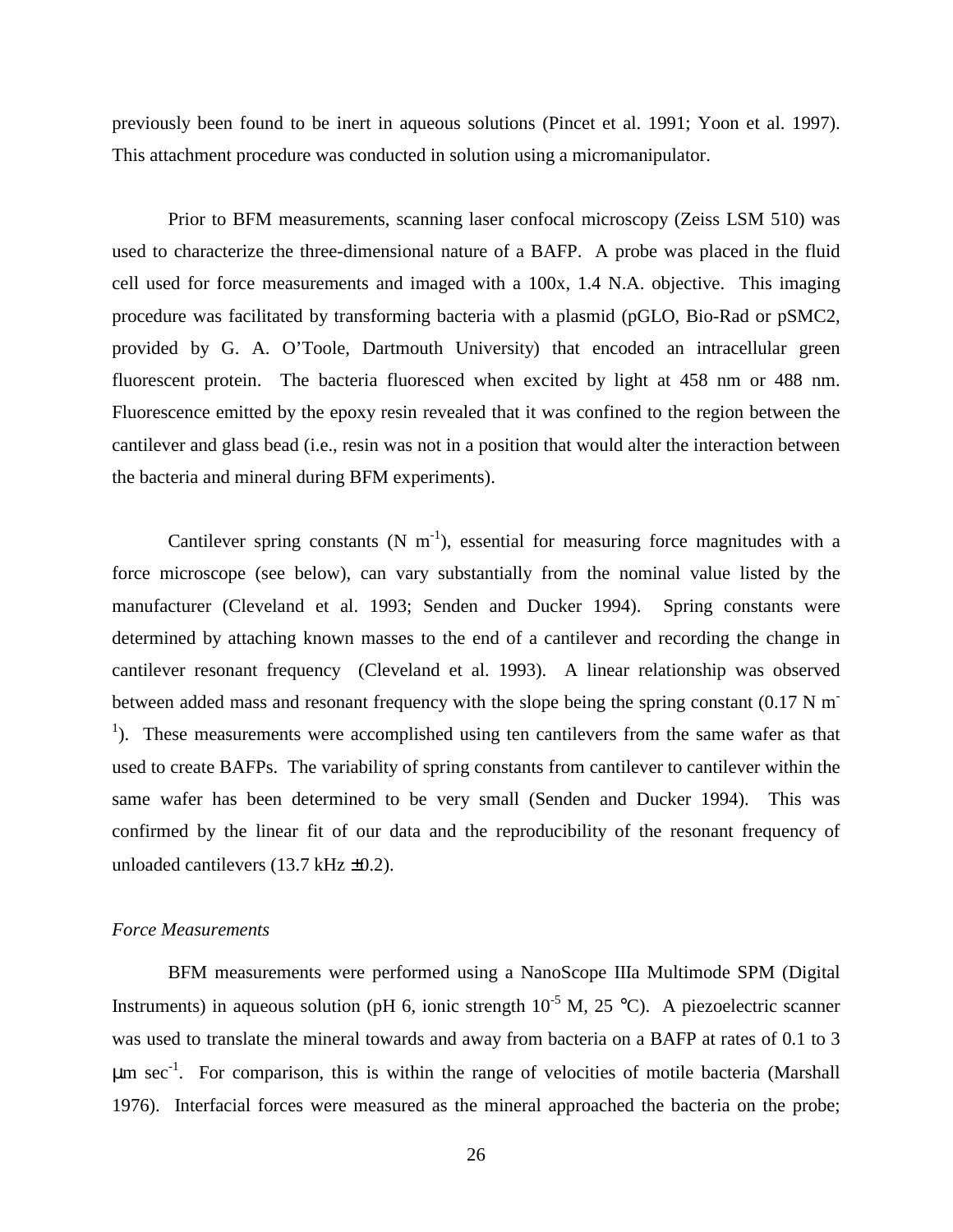whereas adhesion forces were measured upon contact and subsequent retraction of the mineral from the bacteria. Mineral samples were driven to the same contact force to normalize the effect that loading can have on adhesion forces during retraction (Weisenhorn et al. 1992).

Force measurement data are collected as cantilever deflection (diode voltage) and corresponding piezo displacement, typically termed a force curve (Figure 3.2A). This data must be manipulated to produce the familiar force-distance curve, which describes interfacial and adhesion forces (Figure 3.2B). Distance (i.e., separation between bacteria and mineral) is calculated by correcting the recorded piezo position (i.e., displacement) by the measured deflection of the cantilever. For example, if the mineral attached to the piezo scanner moves 10 nm towards bacteria attached to the cantilever, and the bacteria are repelled 2 nm due to repulsive forces, then the actual mineral-bacteria distance (or separation) changes by only 8 nm. The distance axis origin is chosen as the point on the force curve where sensor deflection becomes a linear function of piezo displacement (the sensor is in contact with the sample).

Force (*F*) is determined using Hooke's Law,  $F = k_{sp} d$ , where *d* is cantilever deflection (meters) and  $k_{sp}$  (N m<sup>-1</sup>) is the cantilever spring constant. In order to use Hooke's Law, cantilever deflection measured by the photodiode in volts must be converted to meters. A diode/displacement conversion factor (also called "optical lever sensitivity") is defined from the slope of the force curve region where the cantilever is in contact with the sample on the piezo (Figure 3.2Aiii, called the region of constant compliance). The reciprocal of this conversion factor (in nm  $V^{-1}$ ) can be used to convert measured cantilever deflection in volts to meters. A zero force reference value is determined as the force curve region where sensor deflection is independent of piezo displacement (Figure 3.2Ai, the sensor and sample are not interacting because they are far apart).

It is important to note that using the constant compliance region of the force curve to convert photodiode response into force will overestimate the force of interaction if the bacteria are more compliant than the cantilever. Recent measurements of the elasticity of bacterial surface macromolecules suggest that bacteria are less compliant (i.e., stiffer) than cantilevers having spring constants smaller than 10 N  $m^{-1}$  (Xu et al. 1996; Yao et al. 1999).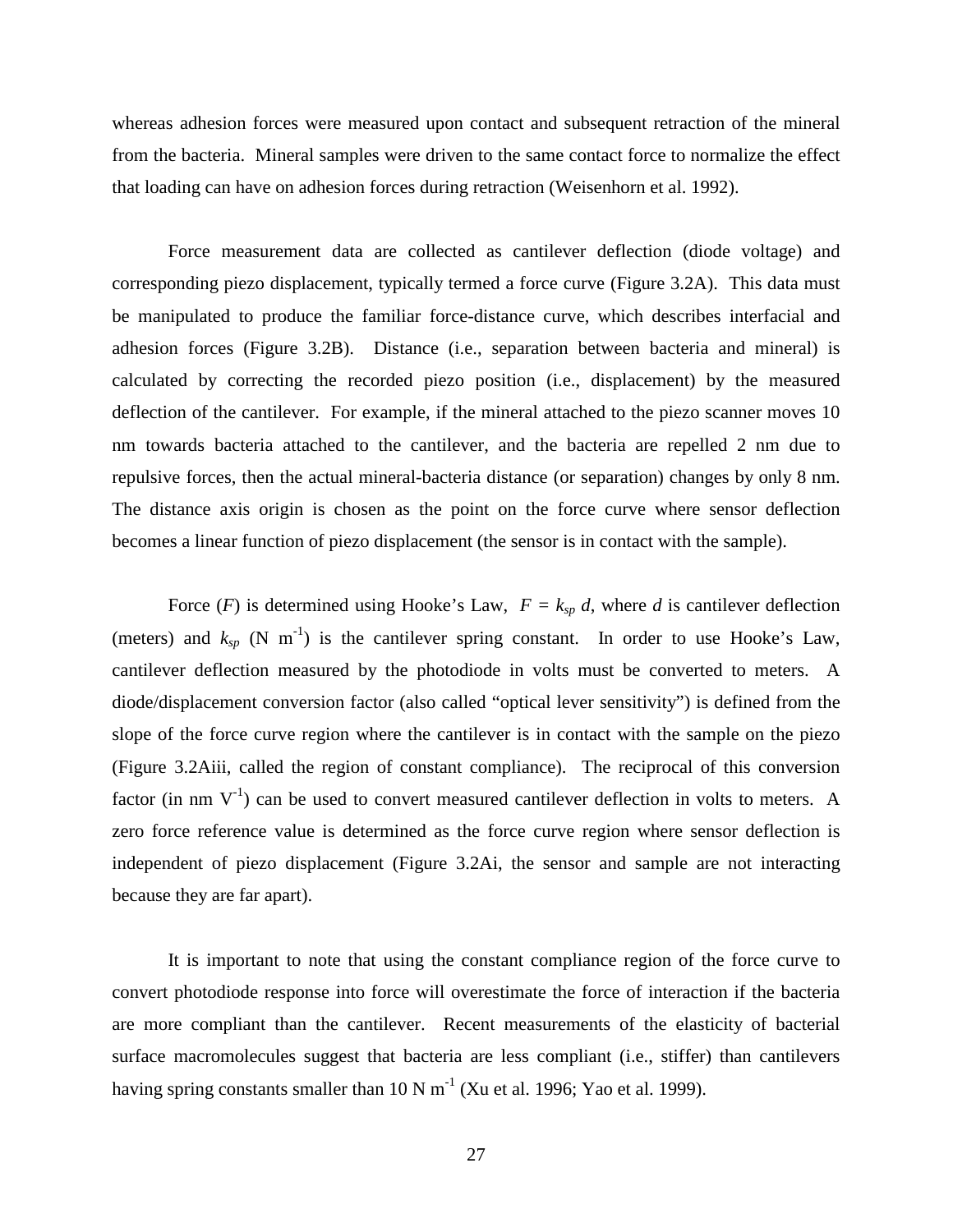

**Figure 3.2.** Schematic diagrams of a force curve (A) and force-distance curve (B). When the sensor and sample are far apart (i) they exhibit no interaction (region of zero force). As the sample approaches the sensor, intermolecular forces between the bacteria and mineral cause the sensor to deflect upwards (ii) due to repulsive forces shown here. Eventually the probe makes contact with the sample (iii) and their movement becomes coupled (region of constant compliance). The sample is then retracted from the probe (iv) until the sensor and sample return to their original positions thereby completing one cycle (an entire cycle requires nano- to milliseconds). Hysteresis, shown here, may occur upon retraction due to adhesion forces. See text for discussion on converting cantilever deflection and piezo displacement into force and distance, respectively. Interfacial forces are measured on approach and adhesion forces are **EXECUTE 1.1 CONSTRANGLUM CONSTRANGLUM CONSTRANGLUM CONSTRANGLUM CONSTRANGLUM CONSTRANGLUM CONSTRANGLUM CONSTRANGLUM CONSTRANGLUM CONSTRANGLUM CONSTRANGLUM CONSTRANGLUM CONSTRANGLUM CONSTRANGLUM CONSTRANGLUM CONSTRANGLU**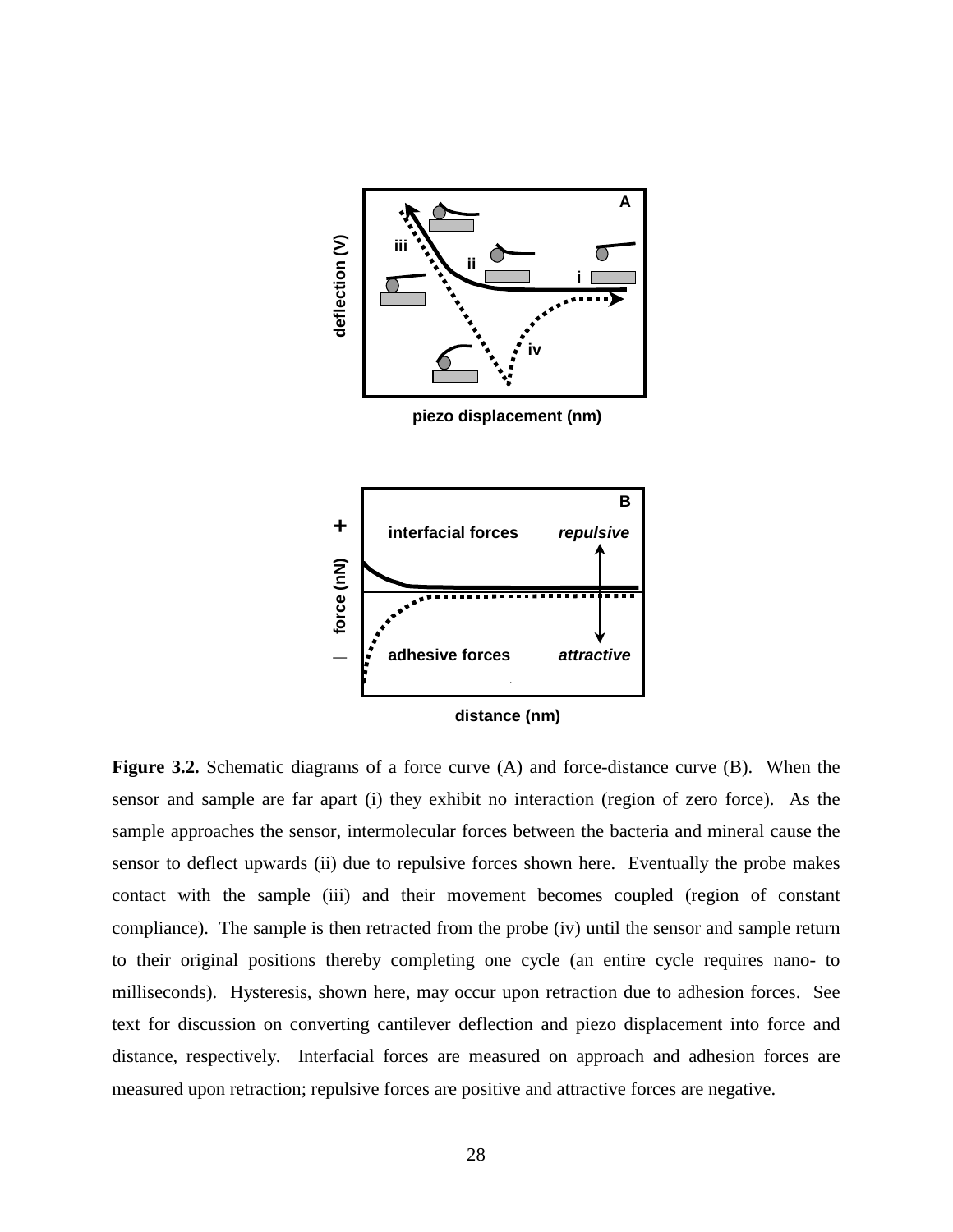In instances where bacteria (or biomolecules) linked to the cantilever are more compliant than the cantilever or for cells with fragile appendages, other methods must be used to accurately convert the measured deflection of the cantilever (in volts) into a force of interaction (in Newtons) (D'Costa and Hoh 1995; Sader et al. 1999). For example, because the optical lever sensitivity is strongly dependent upon the shape of the laser spot on the photodiode detector, the "photodiode shift voltage" can be used to convert volts of cantilever deflection into meters of deflection (D'Costa and Hoh 1995). Photodiode shift voltage is measured as the difference in output voltage when the photodiode detector is shifted approximately 318 µm (one full turn of the positioning screw) on either side of the zero setting. Figure 3.3 illustrates the strong correlation between photodiode shift voltages and optical lever sensitivities measured by directing the laser to different positions on the cantilever. Once this correlation is established for a given instrument, piezoelectric scanner, fluid cell, and cantilever (e.g., 200 µm long, V-shaped, silicon nitride cantilevers), the optical lever sensitivity can be accurately determined without pressing the cantilever against any other surface. This method ensures that forces can be determined regardless of the compliance of the cantilever relative to any microorganism attached to it, and also ensures the preservation of fragile macromolecules on microorganisms attached to the cantilever.

#### **Results and Discussion**

#### *Characterization of Biologically-Active-Force-Probes*

BAFPs were created by either attaching a single bacterium to a force sensor (Figure 3.4A) or by attaching a single bacteria-coated-bead (Figure 3.4B) to a force sensor. Fluorescent dyes (ViaGram, Molecular Probes) and plating techniques revealed that cell membranes on these bacteria are intact and the cells are viable. Both the direct and indirect method of attaching bacteria to a cantilever preserves the orientation and structural integrity of macromolecules on the cell surface. This is important because the native conformation of macromolecules on a bacteria surface is critical to their function, activity, and role in nature. By using whole bacteria expressing macromolecules in their natural state rather than individual biomolecules (e.g., exopolysaccharides, proteins) purified from bacterial surfaces, we avoid situations in which the linkage procedure modifies the conformation of biomolecules such that they are no longer in a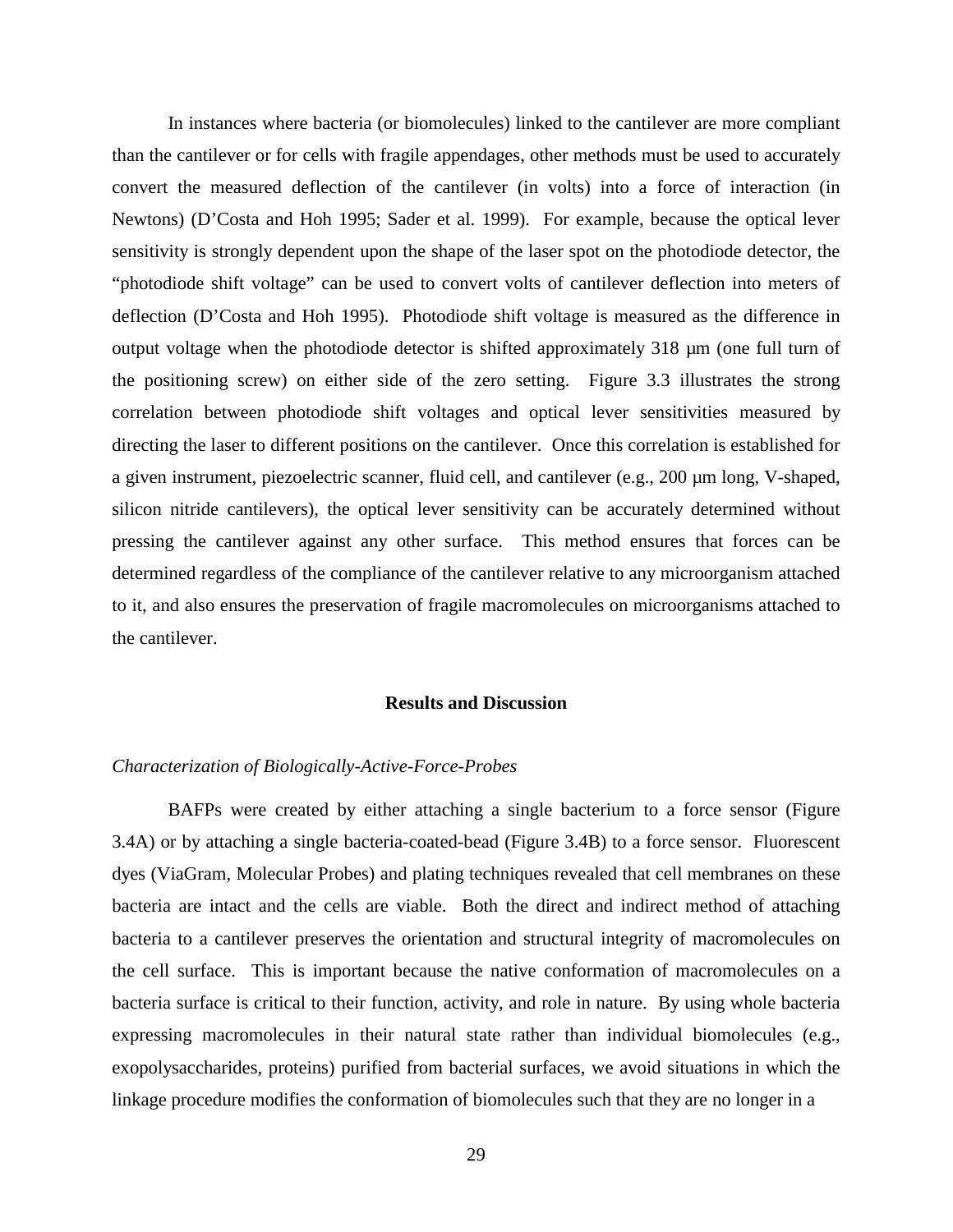

Figure 3.3. Variation of photodiode shift voltage as a function of optical lever sensitivity using a J-type piezoelectric scanner and eight silicon nitride cantilevers (200 µm in length). All measurements were performed on muscovite and hematite in a fluid cell containing aqueous solutions ranging in ionic strength from zero (i.e., Milli-Q water) to  $10^{-2}$  M. The slope of the regression line is 642 nm and the intercept is 1.3 V ( $R^2 = 0.95$ ). With this correlation, the optical lever sensitivity can be determined in a matter of seconds by simply using the photodiode shift voltage. Furthermore, this method is valid regardless of whether the cantilever is the most compliant component of the system.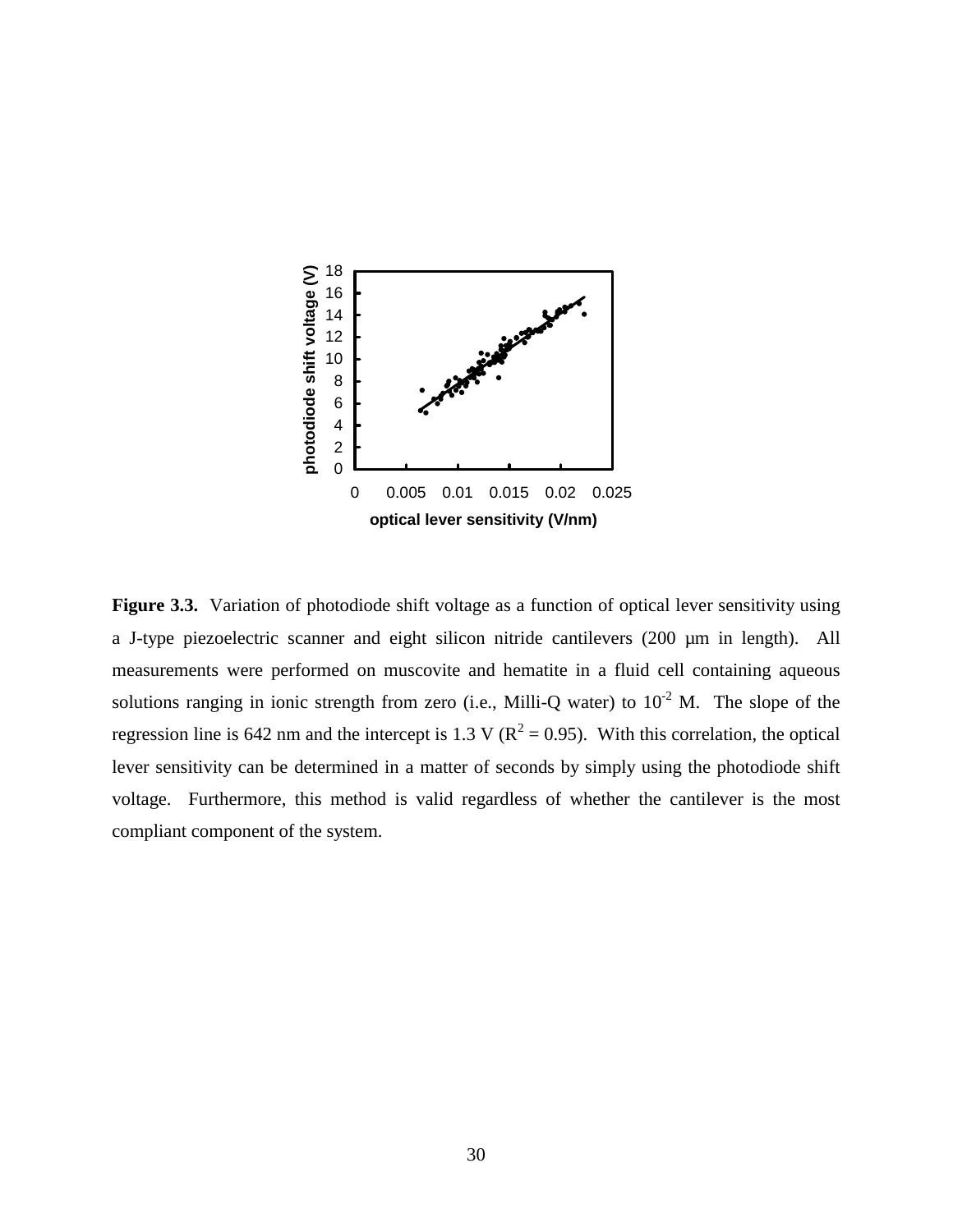

Figure 3.4. (A) Scanning laser micrograph of a BAFP created by directly linking a single cell of *Burkholderia* sp. to a force-sensing cantilever. (B) Confocal micrograph focused on the midplane of bacteria-coated beads revealing a layer of cells. Focusing up and down on the beads reveal that many are evenly coated with cells. Beads showing the most uniform coverage are attached to cantilevers, thereby creating BAFPs. These cells have been transformed with a plasmid encoding a green fluorescent protein and are emitting "natural" fluorescence. This fluorescent protein, being intracellular, together with the confocal abilities of the laser scanning microscope allow noninvasive characterization of the orientation and distribution of cells on the force sensor, *in-situ*, without affecting the surface chemistry of the microbes. Plating experiments in which BAFPs were used as the inoculum, revealed that the bacteria on the sensors are viable and presumably active during force measurements. Scale bars =  $10 \mu m$ .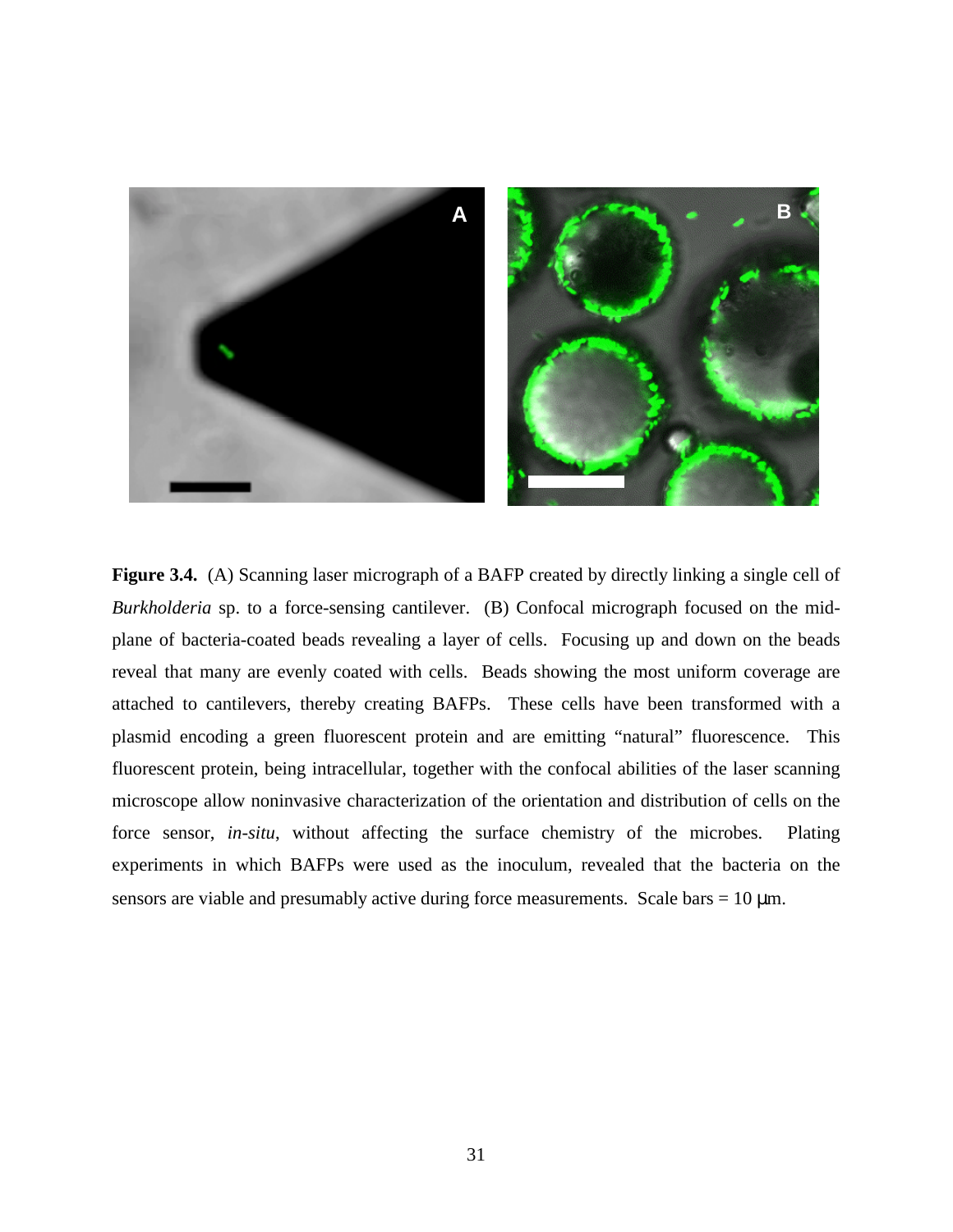natural state (Ellen and Burne 1996; Ingersoll and Bright 1997; Stotzky 1986; Turner et al. 1996; Turner et al. 1997).

As both Gram-negative and Gram-positive bacteria are typically negatively charged at most pH, poly-lysine with its high  $pK_a$  is a more-or-less universal linker molecule. However, due to the large diversity in bacterial surfaces, situations will likely arise in which other linker molecules are necessary. The versatility of our linkage protocol allows for modification on a case-by-case basis. For example, we have also fabricated BAFPs using aminopropyltriethoxysilane and polyethyleneimine with species of *Shewanella* and *Pseudomonas*. Additionally, methods used to attach proteins or antibodies to small glass spheres or sensors (e.g., Caruso et al. 1998; Florin et al. 1994; Frey and Corn 1996; Rezania et al. 1999; Turner et al. 1997) could be applied to our protocol. For example, lysozyme, which has been genetically altered such that it possesses an active binding site but an inactive catalytic site (Voet and Voet 1995), is an attractive choice because of its high affinity for bacterial cell walls. Antibodies specific for cell surface receptors may also be effective linkers.

A critical component to consider when designing BAFPs is the relative difference between those forces binding the cells *to* the sensor, and interfacial and adhesive forces that will be probed *by* the cells *on* the sensor. Forces holding bacteria to the sensor must be greater than the forces that are actually probed, otherwise the bacteria will be stripped from the cantilever during force measurements. Electrostatic attachment of bacteria to sensors via poly-lysine is very strong. Approximations using Coulomb's law and molecular dynamic calculations show that the energy associated with amine-silanol (i.e., the poly-lysine glass bead linkage or polylysine cantilever linkage) and amine-carboxylic pairs (i.e., the poly-lysine bacteria linkage) (Pagac et al. 1998a; Pagac et al. 1998b; Voet and Voet 1995; West et al. 1997) are at least one to four orders of magnitude stronger than potential intermolecular forces between a bacteria and mineral (Israelachvili 1992). Organosilane linkages like that of aminopropyltriethoxysilane form covalent bonds with silanol groups (Plueddemann 1991) and should therefore be even stronger than poly-lysine linkages.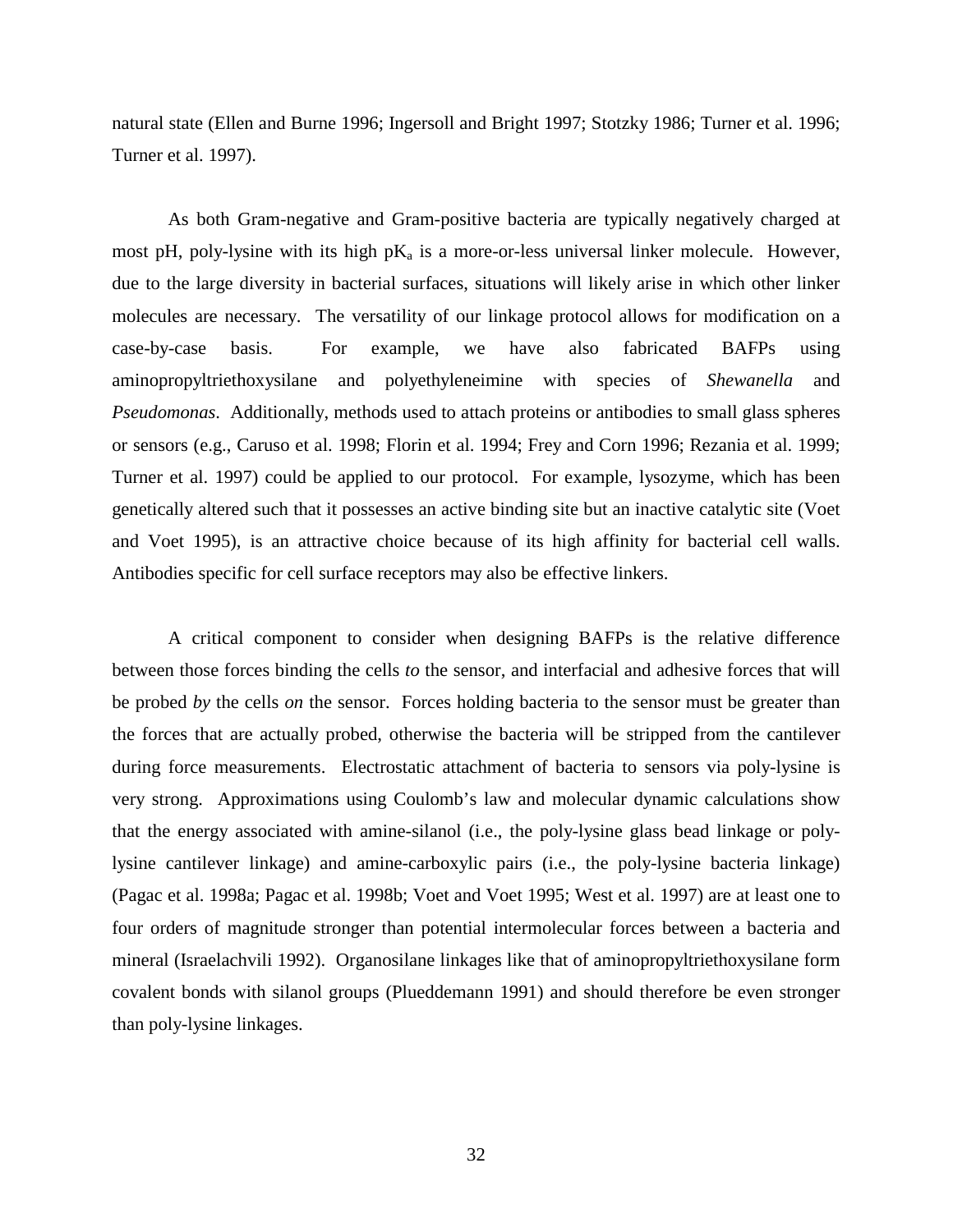Comparison of the direct and indirect linkage protocols suggests that the latter is more desirable. Direct linkage of a single cell to a cantilever (Figure 3.4A) is very difficult. Techniques such as optical tweezers (Svoboda and Block 1994) or nanotweezers (Kim and Lieber 1999) could significantly enhance the linkage of a bacterium to a cantilever, but such techniques are not at present easily applicable to such procedures. Another practical reason for selecting the indirect protocol is the need to use cantilevers with appropriate spring constants in order to probe the entire range of potential forces between microbes and minerals. Cantilevers of different composition (e.g., glass, silicon, silicon nitride, and gold coated cantilevers) are often used to vary the spring constant. Gold coated and uncoated silicon nitride cantilevers, for example, have very different surface properties and silicon nitride itself can vary from  $Si<sub>3</sub>N<sub>4</sub>$  to  $Si<sub>15</sub>N<sub>4</sub>$  (Weisenhorn et al. 1992). These compositional differences would require use of more than one linker molecule to directly attach one particular strain of bacteria to different cantilevers. Conversely, indirect linkage allows the use of one protocol to attach bacteria to glass (or latex) beads of uniform composition, which can then be attached to cantilevers of different compositions.

#### *Forces of interaction between bacteria and mineral surfaces in-situ*

The interactions between muscovite and poly-lysine (Figure 3.5A) and muscovite and the soil *Burkholderia* sp. (Figures 3.5B and 3.5C) were studied with BFM at pH 6, ionic strength 10-  $5$  M, 25 °C. As expected, the positively charged poly-lysine exhibited a strong attraction towards the (001) surface of muscovite which is negatively charged (Figure 3.5A). Hysteresis was not observed for the interaction between muscovite and poly-lysine. In contrast, the *Burkholderia*  sp. exhibited a repulsive interaction with muscovite beginning at ∼80 nm (Figure 5B, approach). However, once contact was made this repulsive force was overcome and the bacteria exhibited an attractive adhesion towards the mineral (Figure 5B, retraction).

The repulsive interfacial forces between the *Burkholderia* sp. and muscovite illustrated in Figure 3.5B (approach) are consistent with the negative surface charges of both the bacteria and mineral at circum-neutral pH. The distance at which repulsion occurs is slightly smaller than that expected based solely on electrostatic interactions (Debye length thickness is  $\sim$ 100 nm at this ionic strength). Other forces associated with hydrophobic, steric, and entropic effects likely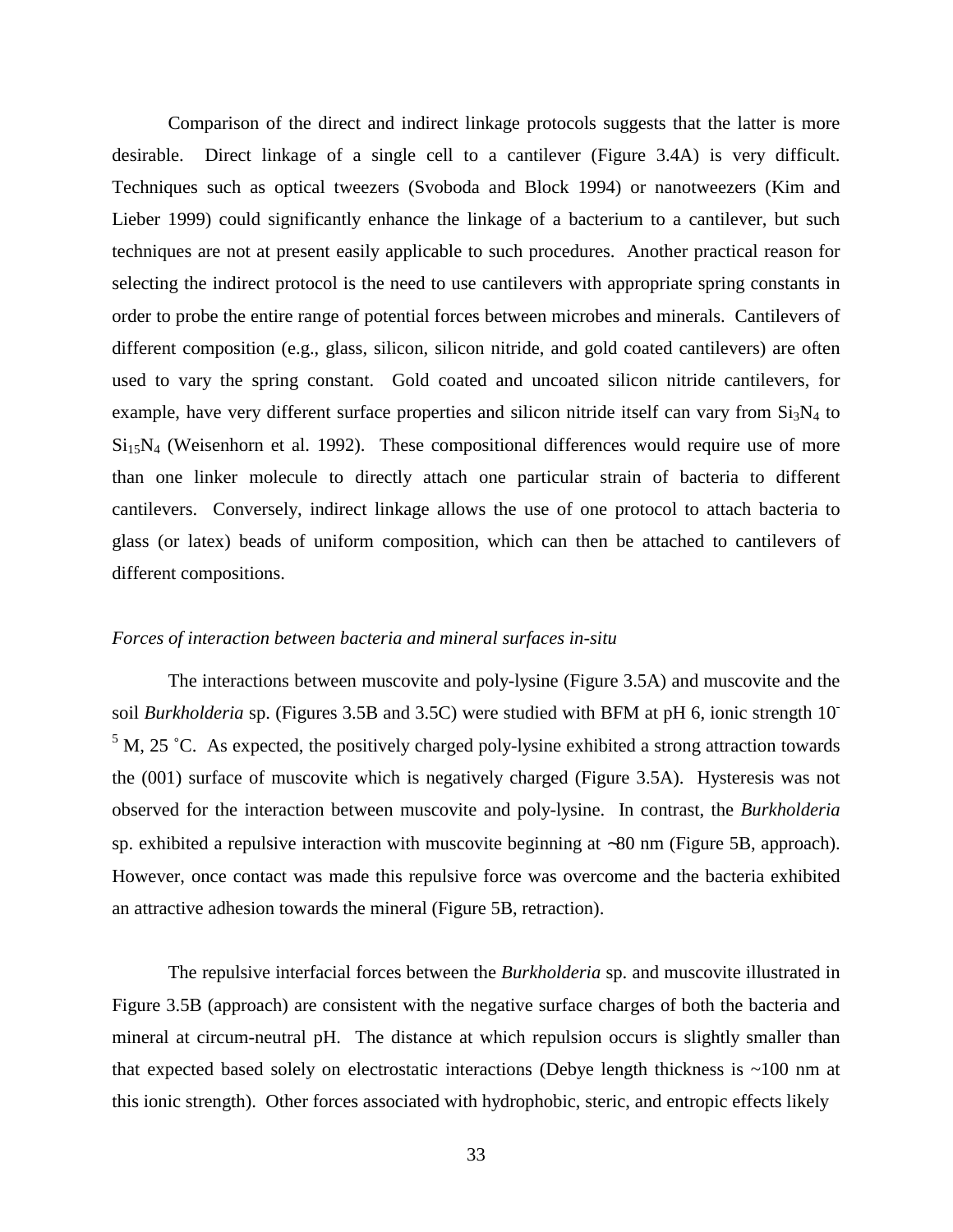

Figure 3.5. Biological force microcopy (BFM) force-distance curves between the (001) surface of muscovite, and a poly-lysine functionalized cantilever (A; top left), versus *Burkholderia* sp. grown in a eutropic environment (B; top right), versus *Burkholderia* sp. grown in an oligotropic environment (C; bottom). Solution conditions were pH 6, ionic strength  $10^{-5}$  M, 25 °C. The force of interaction is plotted as a function of the distance between the two surfaces (i.e., separation between poly-lysine or bacteria on the sensor and the mineral surface). Note difference in x-axis scale. Curves begin on the right and proceed towards the left as the mineral is brought towards the sensor (solid circles, approach curve). The sensor makes contact with the mineral surface and subsequently withdraws from the muscovite (open squares, retraction curve) to complete one cycle.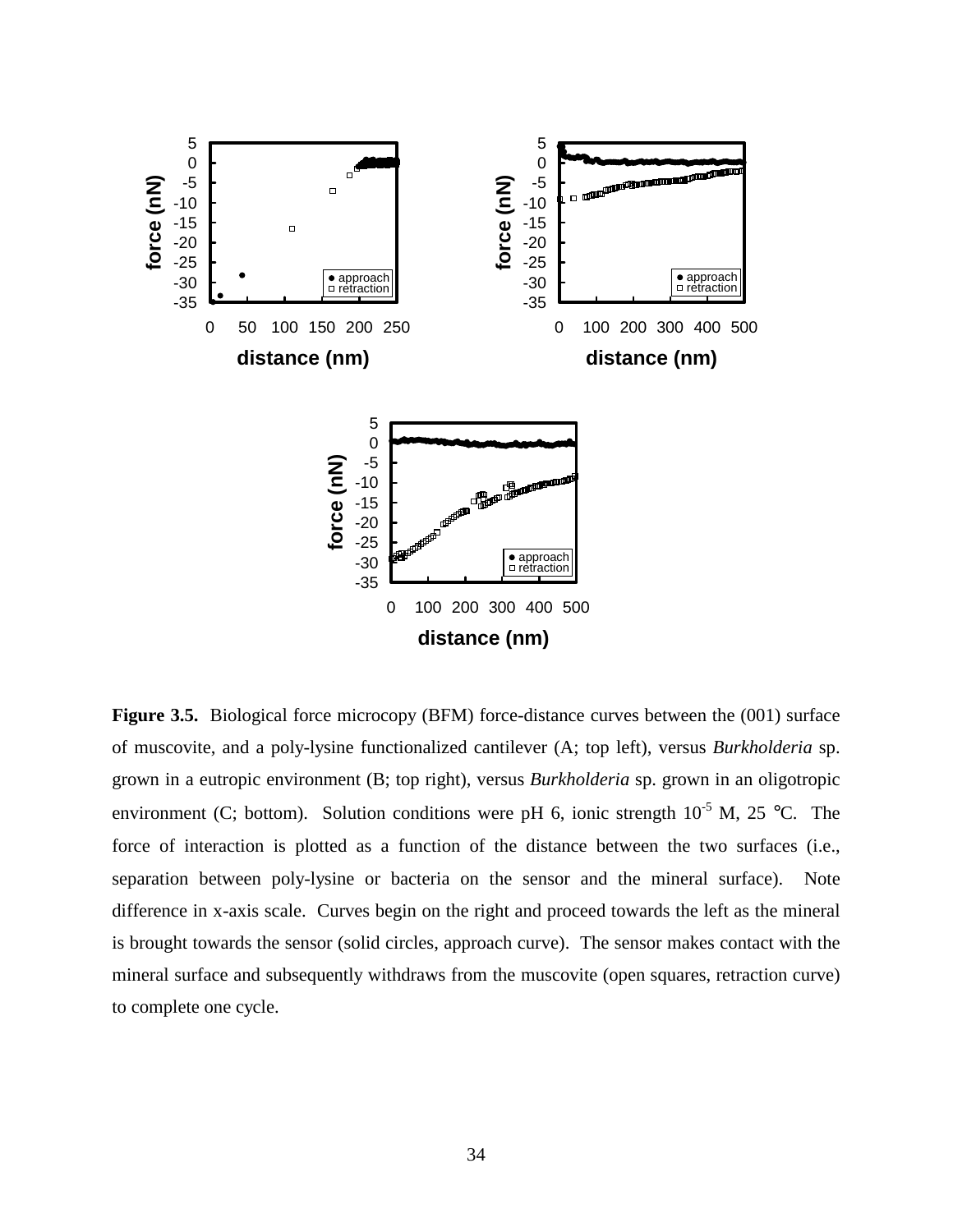play a key role in bacteria-mineral interactions due to the relatively long polymers on bacterial surfaces (Israelachvili and McGuiggan 1988; Israelachvili 1992).

The adhesive behavior between *Burkholderia* sp. and muscovite is drawn out for hundreds of nanometers (Figure 3.5B, retraction). This is likely due to stretching and fibrillation of biomolecules (e.g., lipopolysaccharides or flagella) as a result of attractive forces such as hydrogen bonds between polymers on the bacteria and surface hydroxyls or structured water molecules on muscovite (Jucker et al. 1997).

When the same *Burkholderia* sp. was grown in nutrient poor media it exhibited very strong affinity for muscovite (Figure 3.5C). Interfacial repulsion was not detected (Figure 3.5C, approach) and attractive adhesion forces were very large and long range (Figure 3.5C, retraction). This phenomena is consistent with the observation that many bacterial species alter their surface properties under oligotrophic versus eutropic environments (e.g., Bengtsson 1991). In fact, many bacteria show greater affinity for mineral surfaces under oligotrophic rather than eutropic conditions (Fletcher 1996b; Marshall 1996). This cycling between attached and planktonic states is believed to be a strategy bacteria use to proliferate in nature where many environments have eutropic/oligotropic sequences.

### *Potential Applications of Biological Force Microscopy to Geomicrobiology Studies*

BFM could provide a unique perspective into several aspects of geomicrobiology (e.g., mineral dissolution, crystal growth, and biofilm formation), particularly if used to complement other techniques. Listed below are several examples presented in a question and answer format.

- 1. Do bacteria "recognize" particular minerals or crystallographic orientations? Probe different minerals or different faces on the same mineral with one BAFP.
- 2. Do bacteria show an increased affinity for particular minerals under oligotrophic or anaerobic conditions? Change solution conditions within fluid cell while collecting BFM measurements.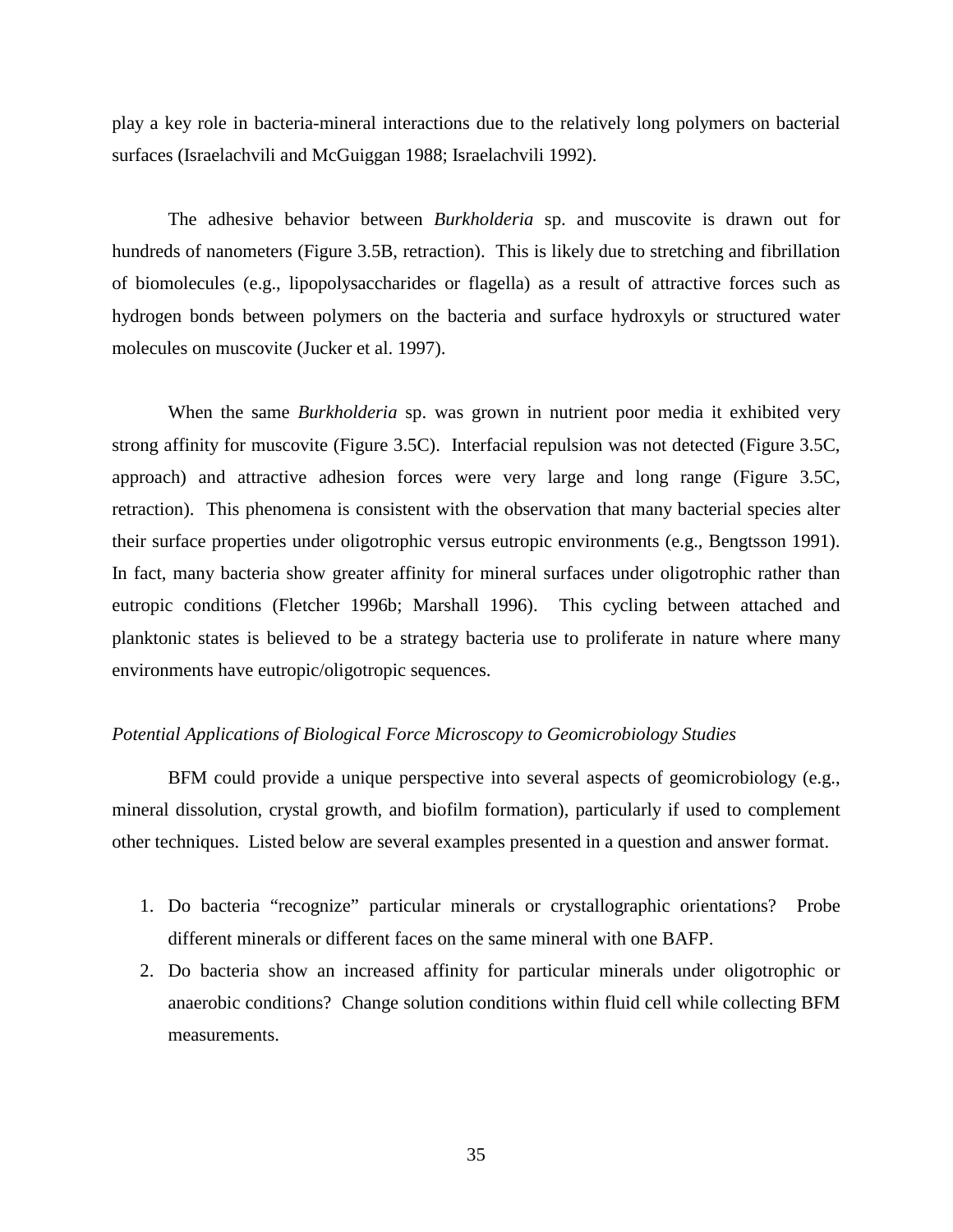- 3. How does inter- and intra-species communication affect biofilm development? Use a BAFP to measure interactions with various species of bacteria that are immobilized on a substrate.
- 4. What intermolecular forces (e.g., van der Waals, electrostatics, hydration, hydrophobic, entropic) are involved in bacterial attachment and detachment processes? Compare forces measured with BFM to those calculated from theoretical models (e.g., DLVO theory).
- 5. What cell surface macromolecules mediate bacterial attachment to mineral surfaces? Are conditioning films required for attachment? Create BAFPs using various mutants that differ in surface macromolecules and use these in BFM on minerals with and without sorbed organic molecules.
- 6. How do bacteria alter their cell surface in response to changing environmental conditions? Do mineral surfaces induce genetic expression of particular macromolecules on a cell surface? If so, how much time is necessary for production of a protein or extracellular polysaccharide? What is the distribution of a particular macromolecule on the cell surface? Combine BFM measurements with biomolecule sensitive fluorophores, scanning laser confocal microscopy, and/or scanning near-field optical microscopy.
- 7. Is direct bacteria-mineral contact necessary for oxidative or reductive dissolution of sulfides, iron oxides, or manganese oxides? Use BFM to measure bacterial affinity for various minerals under aerobic vs anaerobic conditions. Combine BFM with surface sensitive spectroscopies.
- 8. How does the conformation of a protein change when electrons are shuttled to/from a mineral surface (e.g., in the case of *Shewanella*-iron oxide interactions)? Combine BFM measurements with fluorescence resonance energy transfer, scanning laser confocal microscopy, and/or proteins labeled with fluorescent tags.
- 9. Do organic acids exhibit an increased affinity for particular mineral faces? How strong are the bonds between a siderophore or organic ligand and mineral surface? A force sensor could be functionalized with specific biomolecules and used to probe different faces on the same mineral.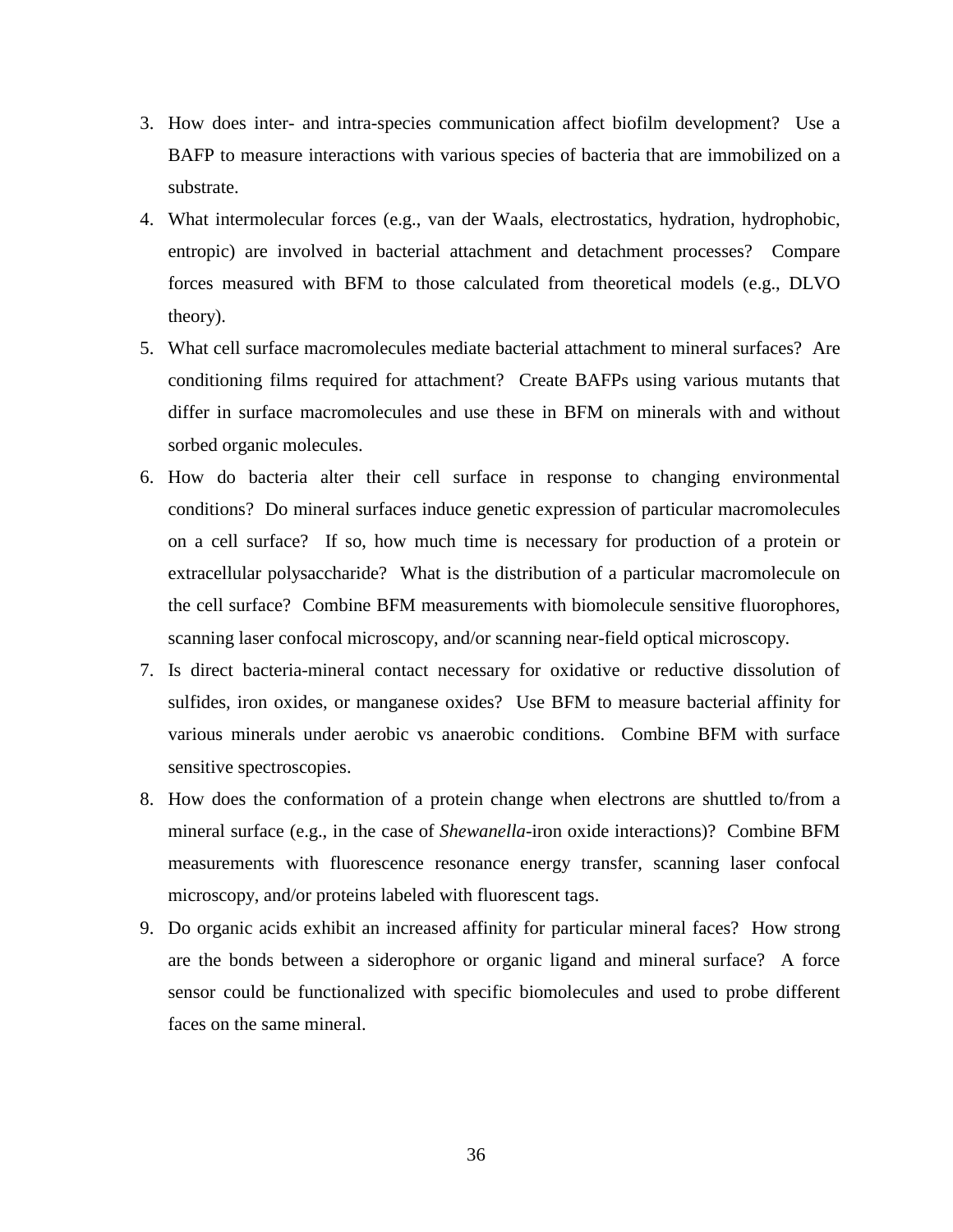Tools such as BFM offer biochemists, biophysicists, geochemists, environmental engineers, microbiologists, and mineralogists a unique insight into the fundamental intricacies of the ubiquitous interfaces between microbes and minerals.

#### **Acknowledgments**

The presentation of this research benefited from the comments of two anonymous reviewers. S.K.L. appreciates the support of J. Tak. Funding was provided by American Chemical Society grant ACS-PRF 34326-AC2 and Department of Energy grant DE-FG02-99ER 15002.

#### **References**

- Arredondo R, Garcia A, Jerez CA. 1994. Partial removal of lipopolysaccharide from *Thiobacillus ferrooxidans* affects its adhesion to solids. Appl Envir Microbiol 60: 2846- 2851.
- Banfield JF, Hamers RJ. 1997. Processes at minerals and surfaces with relevance to microorganisms and prebiotic synthesis. Rev Mineral 35: 81-122.
- Barker WW, Welch SA, Banfield JF. 1997. Biogeochemical weathering of silicate minerals. Rev Mineral 35: 391-428.
- Barker WW, Welch SA, Chu S, Banfield JF. 1998. Experimental observations of the effects of bacteria on aluminosilicate weathering. Amer Mineral 83: 1551-1563.
- Bennett PC, Hiebert FK, Choi WJ. 1996. Microbial colonization and weathering of silicates in petroleum-contaminated groundwater. Chem Geol 132: 45-53.
- Beveridge TJ, Doyle RJ. 1989. Metal Ions and Bacteria. John Wiley & Sons, New York.
- Bengtsson G. 1991. Bacterial exopolymer and PHB production in fluctuating ground-water habitats. FEMS Microbiol Ecol 86: 15-24.
- Brown DA, Sherriff BL, Sawicki JA. 1997. Microbial transformation of magnetite to hematite. Geochim Cosmochim Acta 61: 3341-3348.
- Butt HJ, Jaschke M, Ducker W. 1995. Measuring surface forces in aqueous electrolyte solution with the atomic force microscope. Bioelectrochem Bioenergetics 38: 191-201.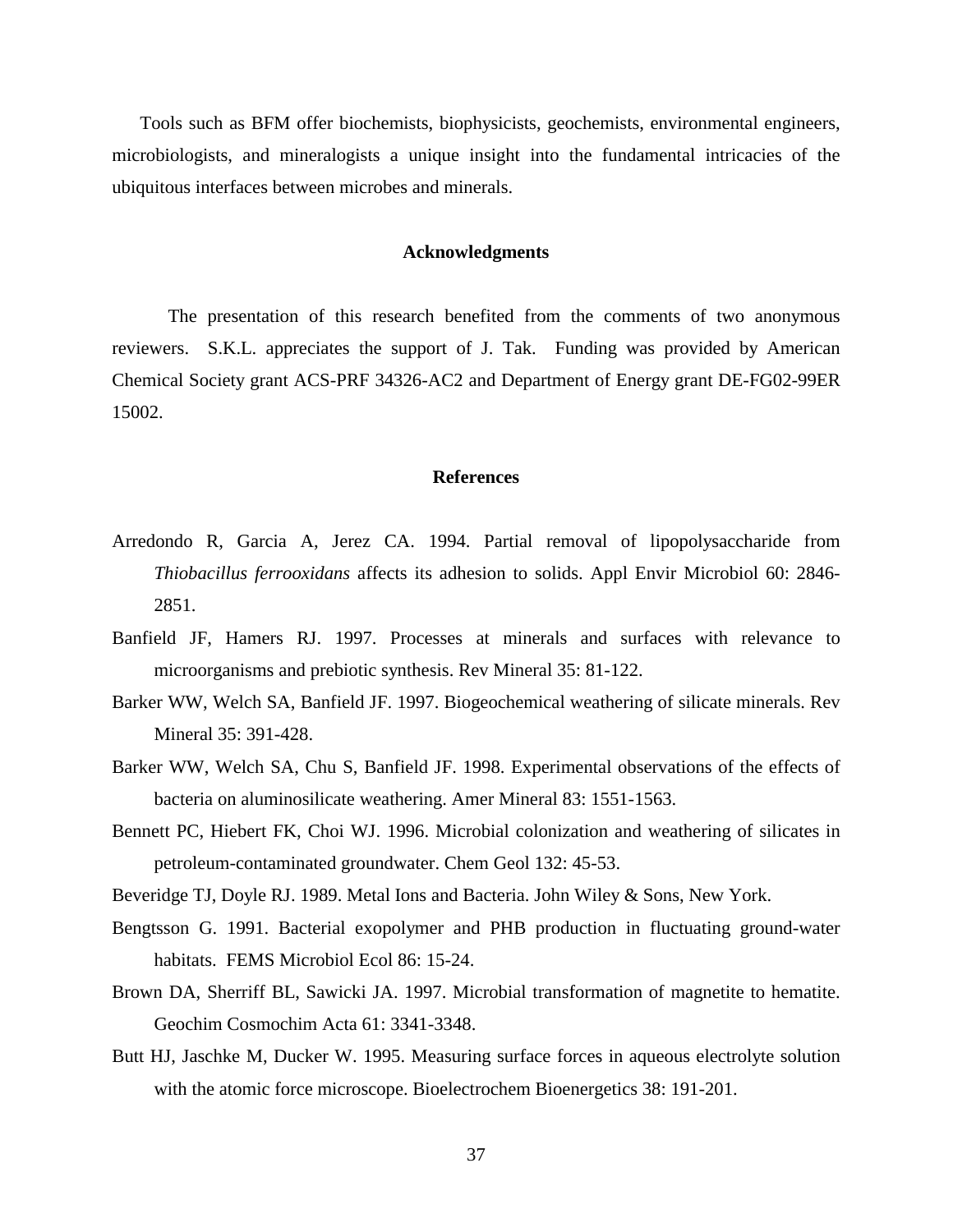- Cappella B, Dietler G. 1999. Force-distance curves by atomic force microscopy. Surf Sci Reports 34: 1-104.
- Caruso F, Caruso RA, Mohwald H. 1998. Nanoengineering of inorganic and hybrid hollow spheres by colloidal templating. Science 282: 1111-1114.
- Cleveland JP, Manne S, Bocek D, Hansma PK. 1993. A nondestructive method for determining the spring constant of cantilevers for scanning force microscopy. Rev Sci Instrum 64: 403- 405.
- D'Costa NP, Hoh JH. 1995. Calibration of optical lever sensitivity for atomic force microscopy. Rev Sci Instrum 66: 5096-5097.
- Dziurla M, -A., Achouak W, Lam B, -T., Heulin T, Berthelin J. 1998. Enzyme-linked immunofiltration assay to estimate attachment of Thiobacilli to pyrite. Appl Envir Microbiol 64: 2937-2942.
- Edwards KJ, Goebel BM, Rodgers TM, Schrenk MO, Gihring TM, Cardona MM, Hu B, McGuire MM, Hamers RJ, Pace NR, Banfield JF. 1998a. Geomicrobiology of pyrite  $(F \cdot S_2)$  dissolution: A case study at Iron Mountain, California. Geomicrobiol 16: 1-25.
- Edwards KJ, Schrenk MO, Hamers R, Banfield JF. 1998b. Microbial oxidation of pyrite: Experiments using microorganisms from an extreme acidic environment. Amer Mineral 83: 1444-1453.
- Ehrlich HL. 1990. Geomicrobiology. New York: Marcel Dekker.
- Ellen RP, Burne RA. 1996. Conceptual advances in research on the adhesion of bacteria to oral surfaces. In M Fletcher, editor. Bacterial Adhesion: Molecular and Ecological Diversity, Washington DC: American Society for Microbiology, p 201-247.
- Fein JB, Daughney CJ, Yee N, Davis T. 1997. A chemical equilibrium model for metal adsorption onto bacterial surfaces. Geochim Cosmochim Acta 61: 3319-3328.
- Fletcher M. 1996a. Bacterial Adhesion: Molecular and Ecological Diversity. New York: Wiley-Liss.
- Fletcher M. 1996b. Bacterial attachment in aquatic environments: A diversity of surfaces and adhesion strategies. In M Fletcher, editor. Bacterial Adhesion: Molecular and Ecological Diversity, Washington DC: American Society for Microbiology, p 1-24.
- Florin E-L, Moy VT, Gaub HE. 1994. Adhesion forces between individual ligand-receptor pairs. Science 264: 415-417.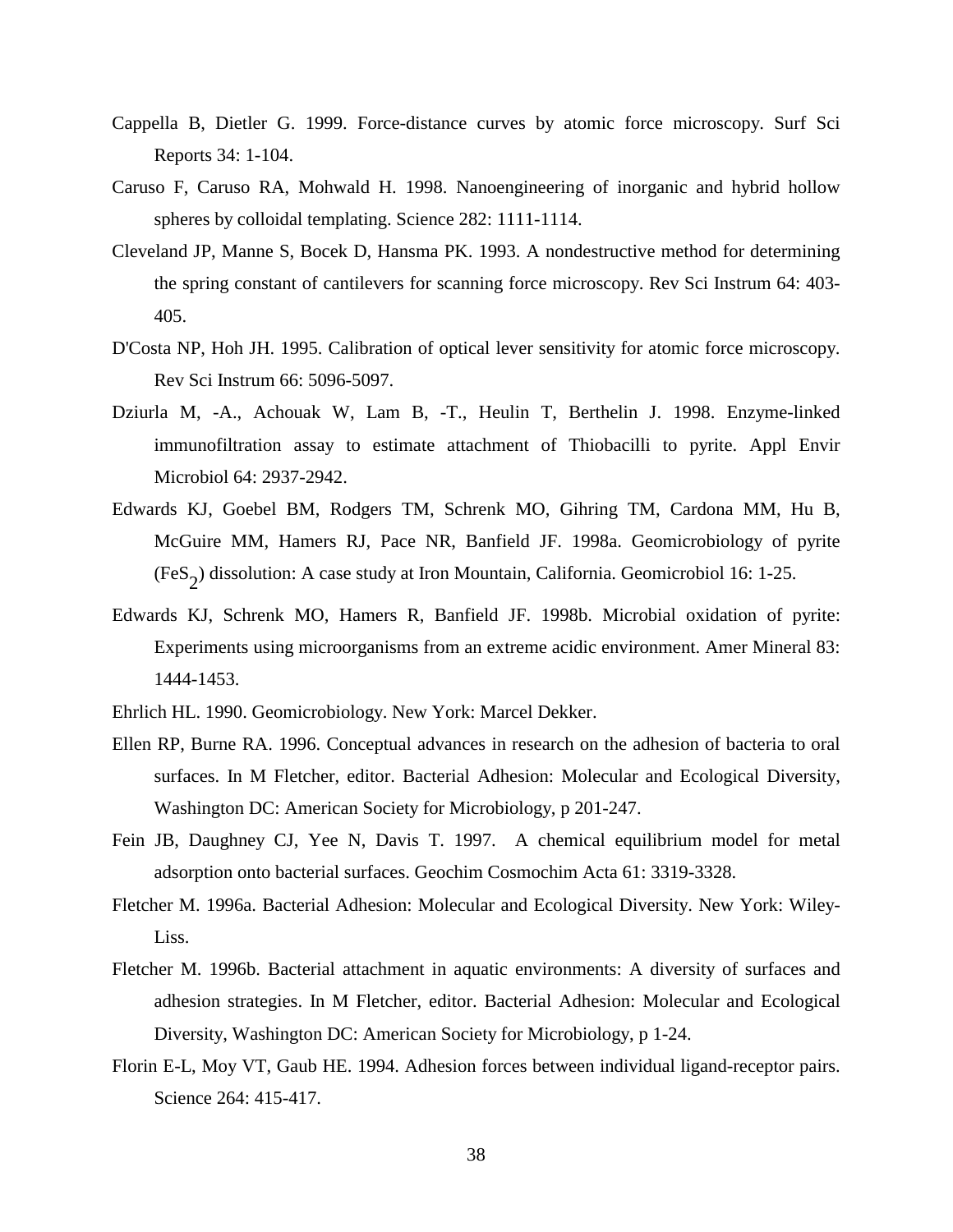- Forsythe JH, Maurice PA, Hersman LE. 1998. Attachment of a *Pseudomonas* sp. to Fe(III)- (hydr)oxide surfaces. Geomicrobiol 15: 293-308.
- Fortin D, Beveridge TJ. 1997. Role of the bacterium, *Thiobacillus*, in the formation of silicates in acidic mine tailings. Chem Geol 141: 235-250.
- Fortin D, Ferris FG, Beveridge TJ. 1997. Surface-mediated mineral development by bacteria. Rev Mineral 35: 161-180.
- Fredrickson JK, McKinley JP, Nierzwicki-Bauer SA, White DC, Ringelberg DB, Rawson SA, Shu-Mei L, Brockman FJ, Bjornstad BN. 1995. Microbial community structure and biogeochemistry of Miocene subsurface sediments: Implications for long-term microbial survival. Molecular Ecol 4: 619-626.
- Frey BL, Corn RM. 1996. Covalent attachment and derivatization of poly(L-lysine) monolayers on gold surfaces as characterized by polarization-modulation FT-IR spectroscopy. Anal Chem 68: 3187-3193.
- Gehrke T, Telegdi J, Dominique T, Sand W. 1998. Importance of extracellular polymeric substances from *Thiobacillus ferrooxidans* for bioleaching. Appl Environ Microbiol 64: 2743-2747.
- Grantham MC, Dove PM, DiChristina TJ. 1997. Microbially catalyzed dissolution of iron and aluminum oxyhydroxide mineral surface coatings. Geochim Cosmochim Acta 61: 4467- 4477.
- Hersman L, Lloyd T, Sposito G. 1995. Siderophore-promoted dissolution of hematite. Geochim Cosmochim Acta 59: 3327-3330.
- Hersman L, Maurice PA, Sposito G. 1996. Iron acquisition from hydrous Fe(III)-oxides by an aerobic *Pseudomonas* sp. Chem Geol 132: 25-31.
- Holben WE. 1997. Isolation and purification of bacterial community DNA from environmental samples. In CJ Hurst, editor. Manual of Environmental Microbiology, Washington DC: American Society for Microbiology, p 431-436.
- Ingersoll CM, Bright FV. 1997. Using fluorescence to probe biosensor interfacial dynamics. Anal Chem 69: 403A-408A.
- Israelachvili J. 1992. Intermolecular and Surface Forces. London: Academic Press.
- Israelachvili JN, McGuiggan PM. 1988. Forces between surfaces in liquids. Science 241: 795- 800.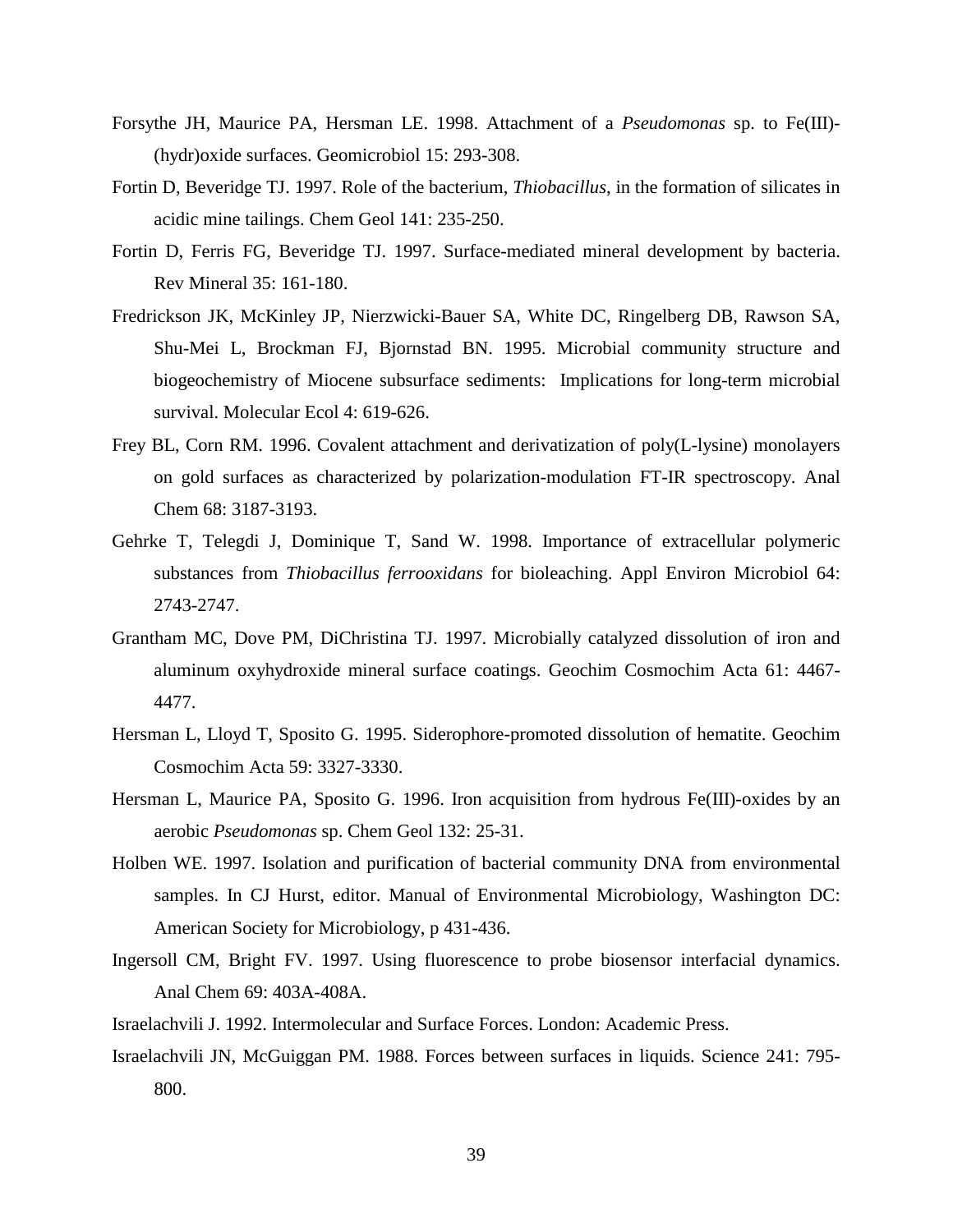- Jucker BA, Harms H, Hug SJ, Zehnder AJB. 1997. Adsorption of bacterial surface polysaccharides on mineral oxides is mediated by hydrogen bonds. Colloids Surf B 9: 331- 343.
- Kennedy AC, Gewin VL. 1997. Soil microbial diversity: Present and future considerations. Soil Sci 162: 607-617.
- Kim P, Lieber CM. 1999. Nanotube nanotweezers. Science 286: 2148-2150.
- Krumbein WE, Urzi CE, Gehrmann C. 1991. Biocorresion and biodeteriorationof antique and medieval glass. Geomicrobiol 9: 139-160.
- Langley S, Beveridge TJ. 1999. Effect of O-side-chain-lipopolysaccharide chemistry on metal binding. Appl Envir Microbiol 65: 489-498.
- Lawrence JR, Korber DR, Hoyle BD, Costerton JW, Caldwell DE. 1991. Optical sectioning of microbial biofilms. J Bacteriol 173: 6558-6567.
- Lovley DR, Phillips EJP. 1986. Organic matter mineralization with reduction of ferric iron in anaerobic sediments. Appl Envir Microbiol 51: 683-689.
- Lovley DR, Phillips EJP. 1987. Competitive mechanisms for inhibition of sulfate reduction and methane production in the zone of ferric iron reduction in sediments. Appl Envir Microbiol 53: 2636-2641.
- Lower SK, Tadanier CJ, Hochella MF Jr. 2000. Measuring interfacial and adhesion forces between bacteria and mineral surfaces with biological force microscopy. Geochim Cosmochim Acta 64: 3133-3139.
- Lower SK, Maurice PM. 2001. From minerals and crystal lattices to microorganisms and nucleic acids: The use atomic force microscopy in geomicrobiology. Earth Sci Rev. in press.
- Marshall KC. 1976. Interfaces in Microbial Ecology. Cambridge, Massachusetts: Harvard University Press.
- Marshall KC. 1996. Adhesion as a strategy for access to nutrients. In M Fletcher, editor. Bacterial Adhesion: Molecular and Ecological Diversity, Washington DC: American Society for Microbiology, p 59-87.
- Myers C, Nealson KH. 1988. Bacterial manganese reduction and growth with manganese oxide as the sole electron acceptor. Science 240: 1319-1321.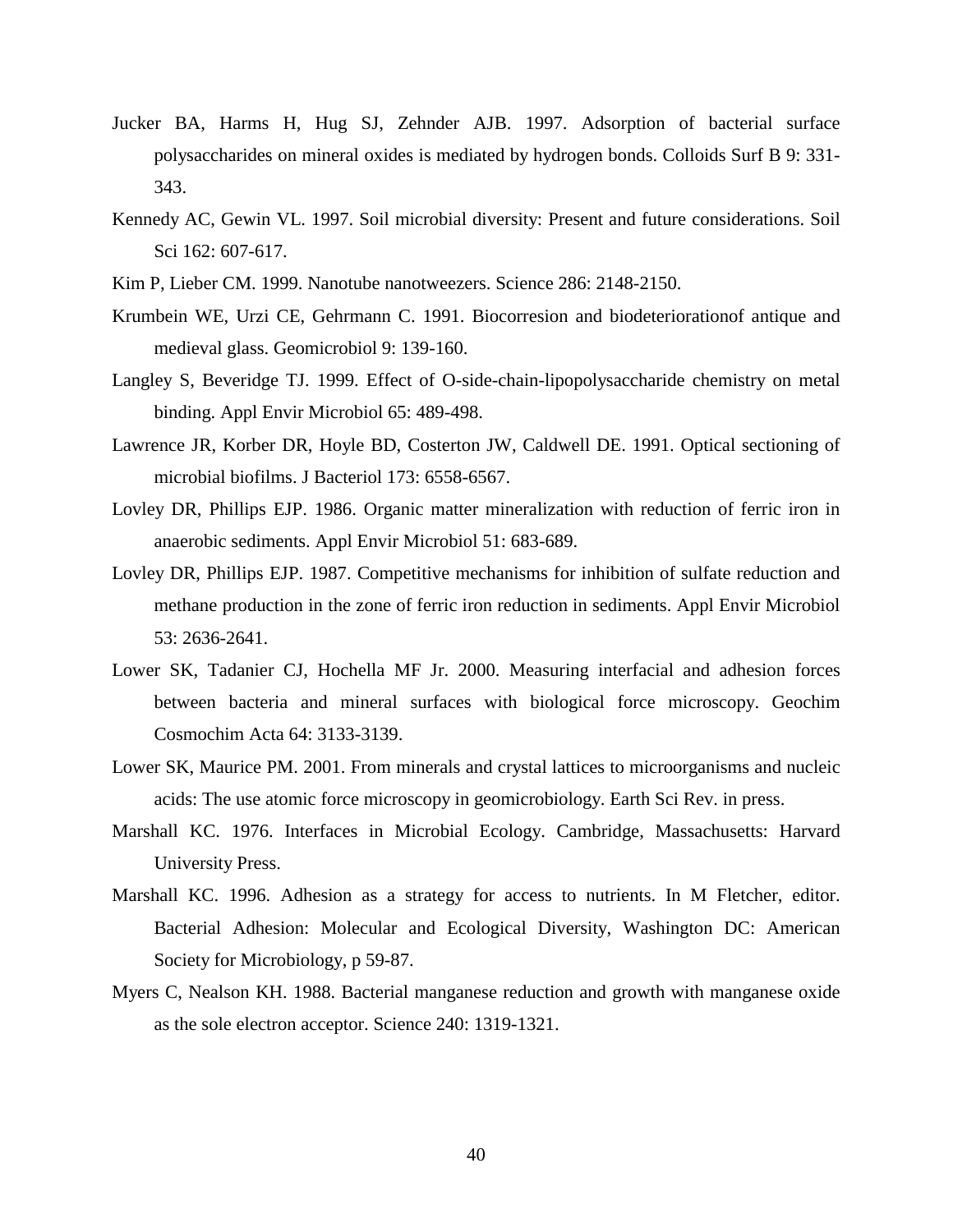- Pagac ES, Prieve DC, Tilton RD. 1998a. Kinetics and mechanisms of cationic surfactant adsorption and coadsorption with cationic polyelectrolytes at the silica-water interface. Langmuir 14: 2333-2342.
- Pagac ES, Tilton RD, Prieve DC. 1998b. Depletion attraction caused by unadsorbed polyelectrolytes. Langmuir 14: 5106-5112.
- Pentecost A, Bauld J. 1988. Nucleation of calcite on the sheaths of cyanobacteria using a simple diffusion cell. Geomicrobiol 6: 129-135.
- Pincet F, Perez E, Wolfe J. 1995. Does glue contaminate the surface forces apparatus? Langmuir 11: 373-374.
- Plueddemann EP. 1991. Silane Coupling Agents. New York: Plenum Press.
- Rezania A, Johnson R, Lefkow A, Healy KE. 1999. Bioactivation of metal oxide surfaces. 1. Surface characterization and cell response. Langmuir 15: 6931-6939.
- Robert M, Berthelin J. 1986. Role of biological and biochemical factors in soil mineral weathering. In PM Huang, M Schnitzer, editors. Interactions of Soil Minerals with Natural Organics and Microbes, Madison: Soil Science of America, p 453-495.
- Roden EE, Zachara JM. 1996. Microbial reduction of crystalline iron(III) oxides: Influence of oxide surface area and potential for cell growth. Envir Sci Technol 30: 1618-1628.
- Rogers JR, Bennett PC, Choi WJ. 1998. Feldspars as a source of nutrients for microorganisms. Amer Mineral 83: 1532-1540.
- Sader JE, Chon JWM, Mulvaney P. 1999. Calibration of rectangular atomic force microscope cantilevers. Rev Sci Instrum 70: 3967-3969.
- Schrenk MO, Edwards KJ, Goodman RM, Hamers RJ, Banfield JF. 1998. Distribution of *Thiobacillus ferrooxidans* and *Leptospirillum ferrooxidans*: Implications for generation of acid mine drainage. Science 279: 1519-1522.
- Schultze-Lam S, Fortin D, Davis BS, Beveridge TJ. 1996. Mineralization of bacterial surfaces. Chem Geol 132: 171-181.
- Schultze-Lam S, Harauz G, Beveridge TJ. 1992. Participation of a cyanobacterial S-layer in finegrain mineral formation. J Bacteriol 174: 7971-7981.
- Senden TJ, Ducker WA. 1994. Experimental determination of spring constants in atomic force microscopy. Langmuir 10: 1003-1004.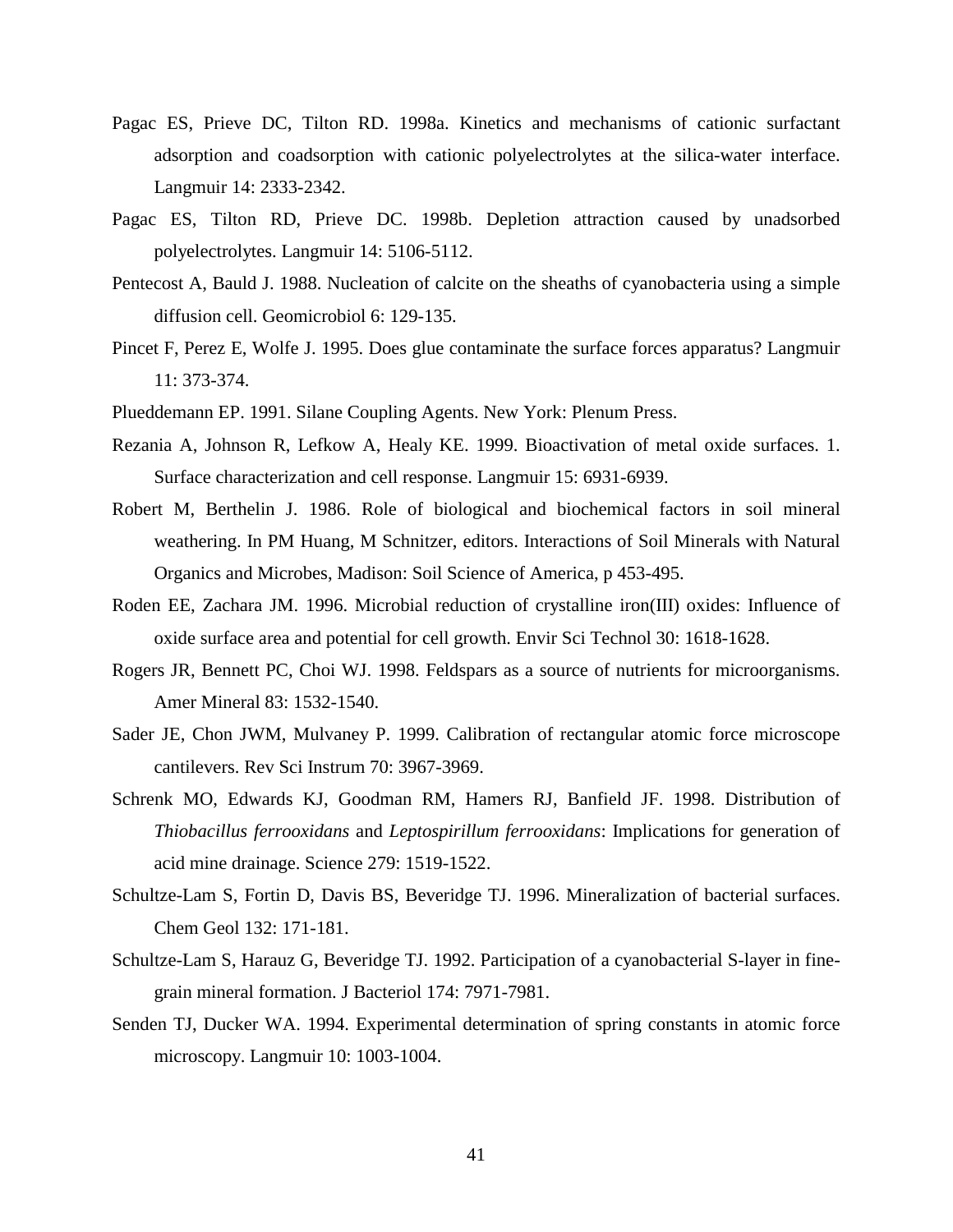- Stone AT. 1997. Reactions of extracellular organic ligands with dissolved metal ions and mineral surface. Rev Mineral 35: 309-341.
- Stotzky G. 1986. Influence of soil mineral colloids on metabolic processes, growth, adhesion, and ecology of microbes and viruses. In PM Huang, M Schnitzer, editors. Interactions of Soil Minerals with Natural Organics and Microbes, Madison: Soil Science Society of America, p 305-428.
- Svoboda K, Block SM. 1994. Biological applications of optical forces. Annu Rev Biophys Biomolecular Structure. 23: 247-285.
- Tadanier CJ, Little JC, Berry DF, Hochella MF Jr. 2000. Energetics of microbial nutrient acquisition from mineral surfaces. In R Hollmann, SA Wood, editors. Geochemical Society Special Publication – David A. Crerar Honorary Volume, Washington DC: Geochemical Society of America.
- Thorseth IH, Torsvik T, Furnes H, Muehlenbachs K. 1995. Microbes play an important role in the alteration of oceanic crust. Chem Geol 126: 137-146.
- Trevors JT, van Elsas JD. 1997. Quantification of gene transfer in soil and the rhizosphere. In CJ Hurst, editor. Manual of Environmental Microbiology, Washington DC: American Society for Microbiology, p 500-508.
- Turner DC, Peek BM, Wertz TE, Archibald DD, Geer RE, Gaber BP. 1996. Enzymatic modification of a chemisorbed lipid monolayer. Langmuir 12: 4411-4416.
- Turner DC, Testoff MA, Conrad DW, Gaber BP. 1997. Enzymatic hydrolysis of a chemisorbed peptide film using beads activated with covalently bound chymotrypsin. Langmuir 13: 4855-4860.
- Voet D, Voet J. 1995. Biochemistry. New York: John Wiley & Sons.
- Warren LA, Ferris FG. 1998. Continuum between sorption and precipitation of Fe(III) on microbial surfaces. Envir Sci Technol 32: 2331-2337.
- Weisenhorn AL, Maivald P, Butt H-J, Hansma PK. 1992. Measuring adhesion, attraction, and repulsion between surfaces in liquids with an atomic-force microscope. Phys Rev B 45: 11226-11232.
- Welch SA, Ullman WJ. 1993. The effect of organic acids on plagioclase dissolution rates and stoichiometry. Geochim Cosmochim Acta 57: 2725-2736.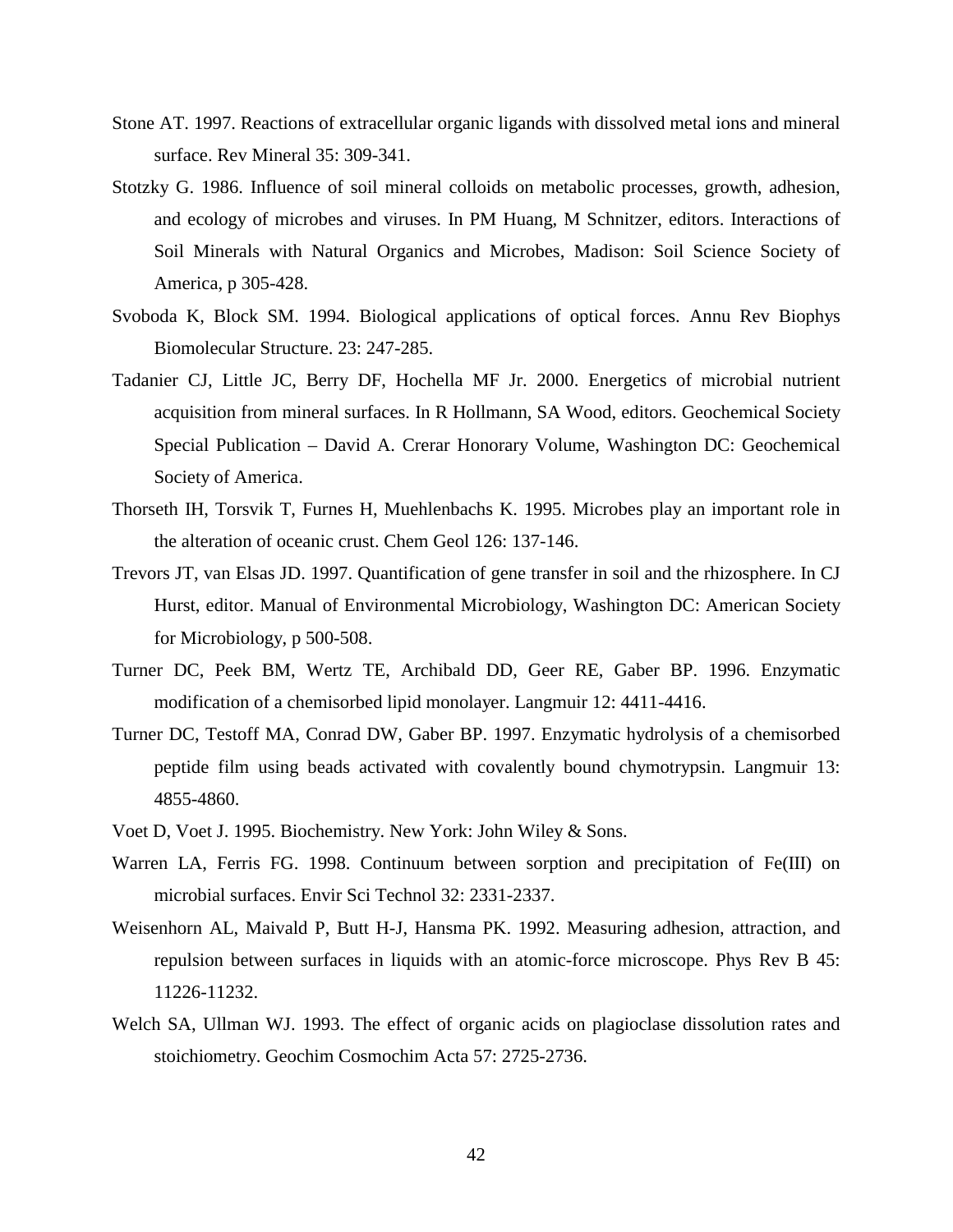- Welch SA, Vandevivere P. 1994. Effect of microbial and other naturally occurring polymers on mineral dissolution. Geomicrobiol 12: 227-238.
- West JK, Latour R, Jr., Hench LL. 1997. Molecular modeling study of adsorption of poly-Llysine onto silica glass. J Biomed Materials Res 37: 585-591.
- Wolfaardt GM, Lawrence JR, Roberts RD, Caldwell SJ, Caldwell DE. 1994. Multicellular organization in a degradative biofilm community. Appl Envir Microbiol 60: 434-446.
- Xu W, Mulhern PJ, Blackford BL, Jericho MH, Firtel M, Beveridge T. 1996. Modeling and measuring the elastic properties of an Archaeal surface, the sheath of *Methanospirillum hungatei*, and the implications for methane production. J Bacteriol 178: 3106-3112.
- Yao X, Jericho M, Pink D, Beveridge T. 1999. Thickness and elasticity of Gram-negative murein sacculi measured by atomic force microscopy. J Bacteriol 181: 6865-6875.
- Yoon RH, Flinn DH, Rabinovich YI. 1997. Hydrophobic interactions between dissimilar surfaces. J Colloid Interface Sci 185: 363-370.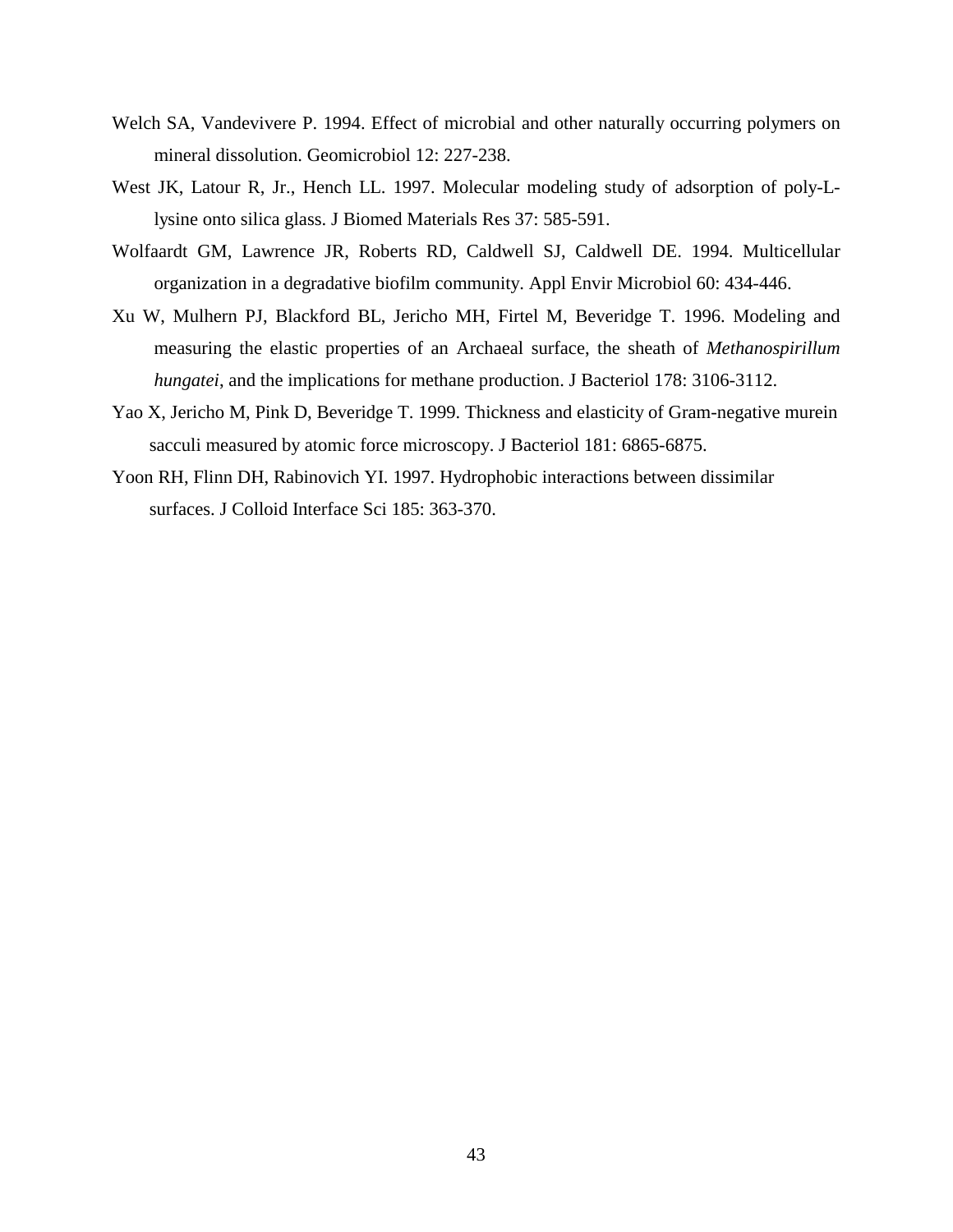## **Chapter 4 - Bacterial recognition of mineral surfaces: Nanoscale interactions between**  *Shewanella* **and** α**-FeOOH**

*In review in* 

*Science* 

#### **Abstract**

Biological force microscopy has been used to quantitatively measure the minute forces that characterize interactions between *Shewanella oneidensis*, a dissimilatory metal reducing bacterium, and the mineral goethite, α-FeOOH, both commonly found in Earth near-surface environments. Force measurements with sub-nanoNewton resolution were made with living cells, in aqueous solution under aerobic and anaerobic conditions as a function of the nanoscale distance between the cell and mineral surface. Energy values derived from these measurements show that the affinity between *S. oneidensis* and goethite rapidly increases by two to five times under anaerobic conditions where electron transfer from bacterium to mineral is expected. Specific signatures in the force curves suggest that a 150 kDa putative, iron reductase is quickly mobilized within the outer membrane of *S. oneidensis* and specifically interacts with the goethite surface to facilitate the electron transfer process.

### **Introduction**

 The Fe(II)-Fe(III) redox cycle represents a major energy flux at the earth's surface. A critical component of this system is the reduction of iron-containing minerals by biological processes (*1, 2*). *Shewanella* - a Gram-negative, dissimilatory metal reducing bacterium found in soils, sediments, surface waters, and groundwaters - is able to conserve energy for growth by using oxygen or ferric iron as a terminal electron acceptor (*3, 4*). In many natural environments oxygen is in limited supply but Fe(III) is present as a major element in the crystal structure of minerals. Hence in many cases, dissimilatory metal reducing bacteria oxidize various carbon substrates by reductively dissolving Fe(III)-containing minerals, the most ubiquitous in the nearsurface environments being iron oxyhydroxides (e.g., ferrihydrite, goethite, and hematite) (*5-12*).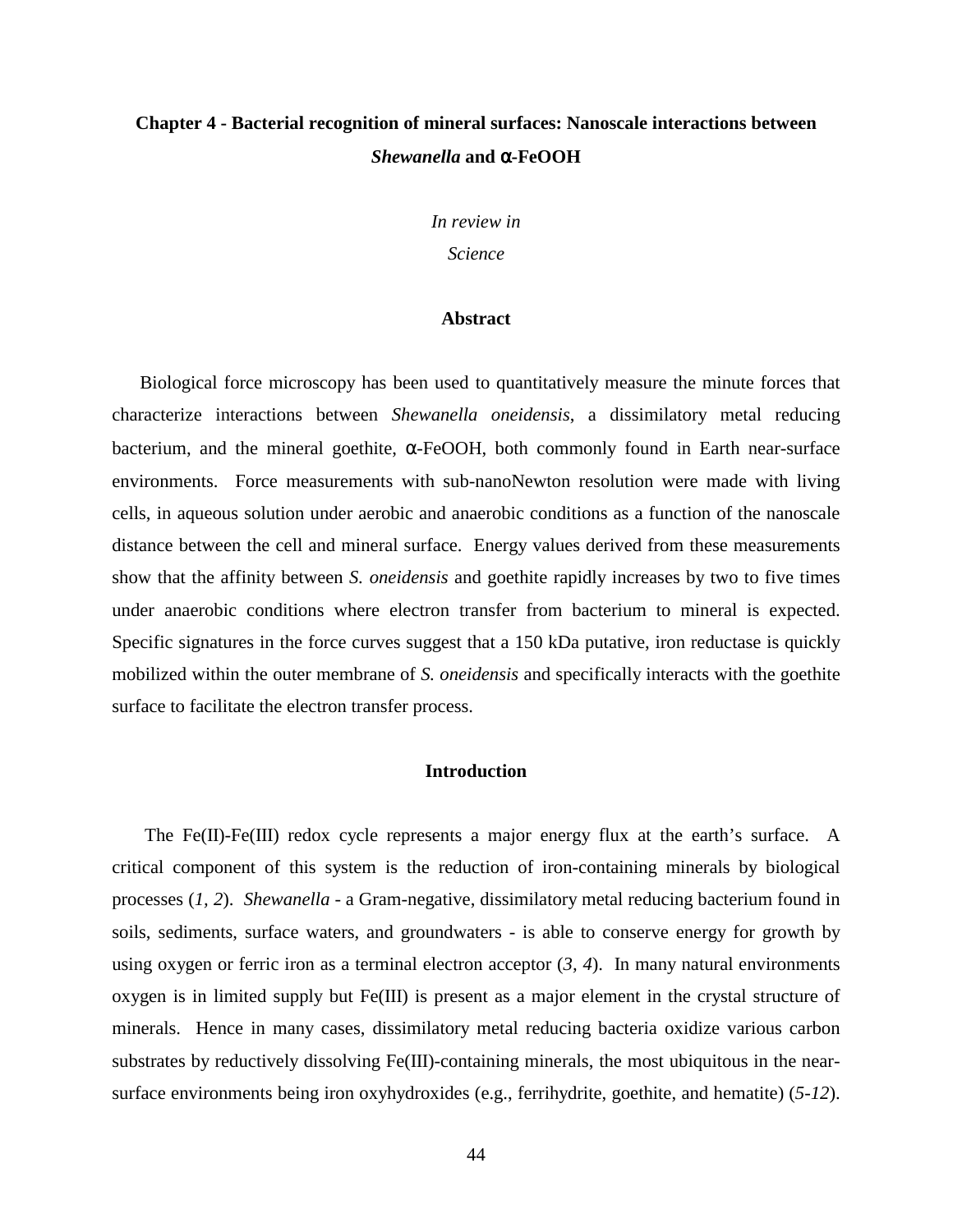This impacts a wide array of processes including the biogeochemical cycle of iron and phosphorus, oxidation of natural and anthropogenic carbon sources, biocorrosion, and the release of heavy metals associated with iron oxyhydroxides.

The dissimilatory reduction of iron-containing minerals presents a rather unique situation because unlike oxygen, Fe(III) in a solid form cannot diffuse across the cell wall to the plasma membrane which, in most bacteria, houses the proteins involved in electron transfer, proton translocation, and subsequent generation of ATP. Microorganisms like *Shewanella* seem to be able to generate two energized membranes using a unique system of proteins that shuttle electrons from an energy source in the cytoplasm, across the plasma membrane and periplasmic space, to the outer membrane (*13, 14*). Once in the outer membrane, iron reductases appear to transfer electrons directly to ferric iron in the crystal structure of minerals causing a weakening of the iron-oxygen bond and reductive dissolution of the mineral (*6, 15-18*). A great deal of research has focused independently on either the microbiological or mineralogical aspects of the interaction between *Shewanella* and iron oxyhydroxides. However, virtually no studies have been conducted on the interface between the bacterium and iron containing minerals. It is this interface, delineated by chemical and structural features on the surface of the organism (e.g., concentration and localization of cytochromes and reductases, physical structure of the outer membrane) and the mineral surface (e.g., density and coordination of iron-oxide moieties, surface microtopography, crystallographic orientation), which likely has a major impact on the kinetics and extent of bacterial reduction of Fe(III)-minerals.

#### **Methods and Materials**

In this study, we used biological force microscopy (*19, 20*) to probe the interface between a living cell of *Shewanella oneidensis*, formerly classified as *S. putrefaciens* MR1 (*21*), and the (010) surfaces of goethite ( $\alpha$ -FeOOH) and diaspore ( $\alpha$ -AlOOH; isostructural with goethite; surface properties such as charge and hydrophobicity are very similar to goethite) at the nanoscale level in anaerobic and aerobic solutions. *S. oneidensis* were grown under anaerobic conditions using lactate as the carbon and energy source and Fe(III)-citrate as the electron acceptor (*22*). To preserve the natural, complex biomolecular network on the bacteria surface,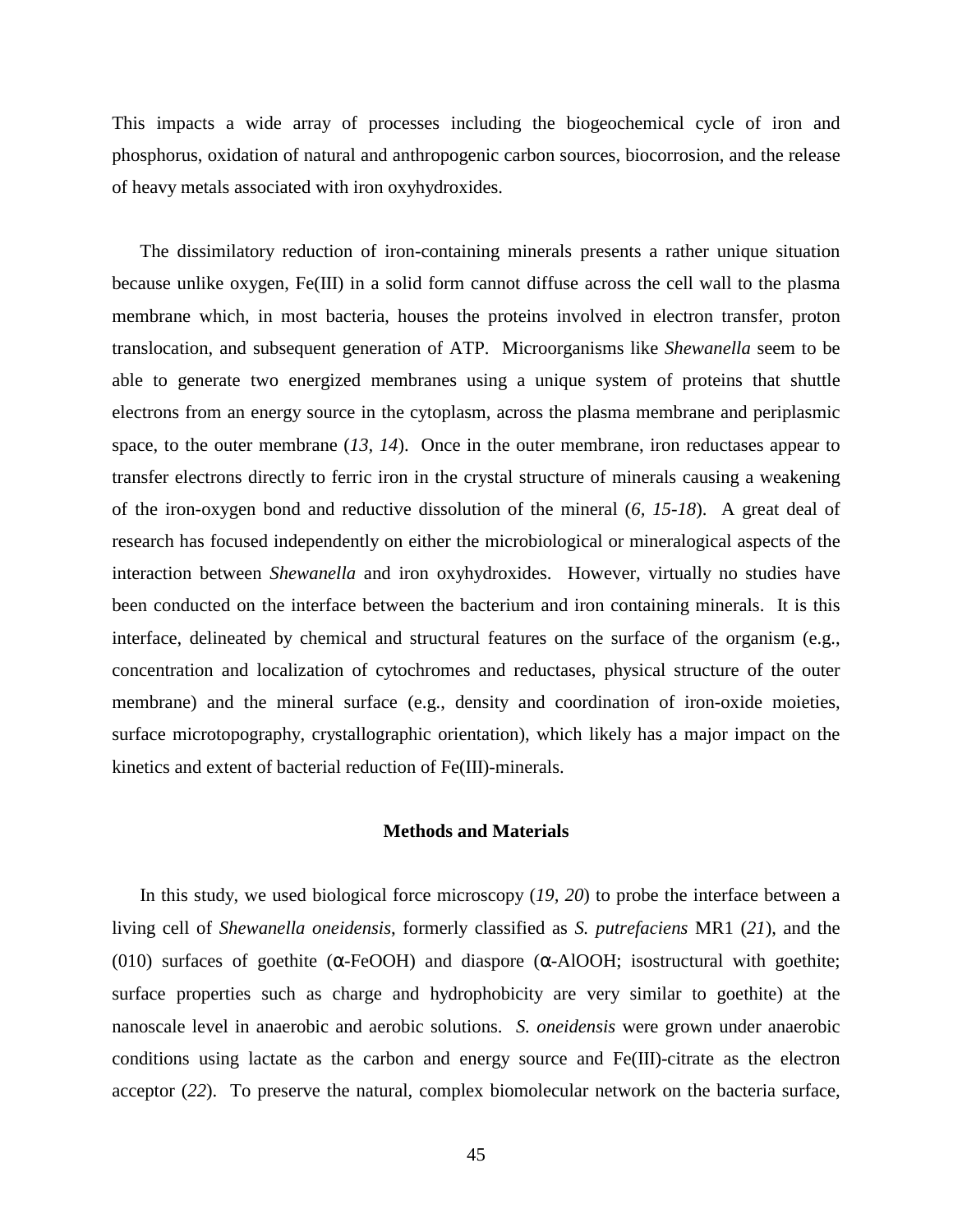fully functional cells  $(0.5 \times 2 \mu m)$  were linked in their native state to a small bead (5  $\mu m$  radius) situated on the end of a silicon nitride cantilever thereby creating a biologically-active-forceprobe (*22*). A commercial force microscope (Digital Instruments, Santa Barbara, California) was used to measure the deflection of a biologically-active-force-probe by reflecting a laser off the top of the cantilever and into a photodiode-detector while an oriented mineral crystal, mounted on a piezoelectric scanner, was translated towards (i.e., approach data), made contact with, and was subsequently retracted from (i.e., retraction data) a bacterium on the probe. Photodiode response (in volts) was converted to cantilever deflection (in meters) using a conversion factor (in meters volt<sup>-1</sup>) determined from the photodiode shift voltage  $(23)$ . Cantilever deflection was multiplied by the cantilever spring constant ( $k_{sp} = 0.07$  N m<sup>-1</sup>, determined as described previously (*24*)), to calculate the force of interaction (in Newtons). Displacement of the mineral on the piezoelectric scanner was converted to separation between the bacteria and mineral by correcting for cantilever deflection (*25*) and selecting the point of contact using jump-to-contact and jumpfrom-contact events for approach and retraction curves, respectively. For retraction curves it is more appropriate to refer to extension rather than separation because polymers on the cell surface form a bridge with the mineral.

#### **Results and Discussion**

In a typical experiment with goethite, approach and retraction forces were measured after varying the contact time between *S. oneidensis* and the mineral in anaerobic solutions supplemented with lactate as an energy source (Fig. 4.1a). An aerobic solution supplemented with lactate was then injected into the fluid-cell of the force microscope and allowed to incubate for 30-45 min, after which forces were again measured as a function of the contact time between the bacteria and mineral (Fig. 4.1b). To characterize the complex physical and chemical intricacies involved in these reactions, the work or energy of each curve was determined by integrating force with respect to distance (Table 4.1). In general the retraction curves may provide greater insight into the transfer of electrons from biomolecules on *S. oneidensis* to iron atoms in goethite because direct cell-mineral contact is a prerequisite for this reaction (*6, 17, 26, 27*). However,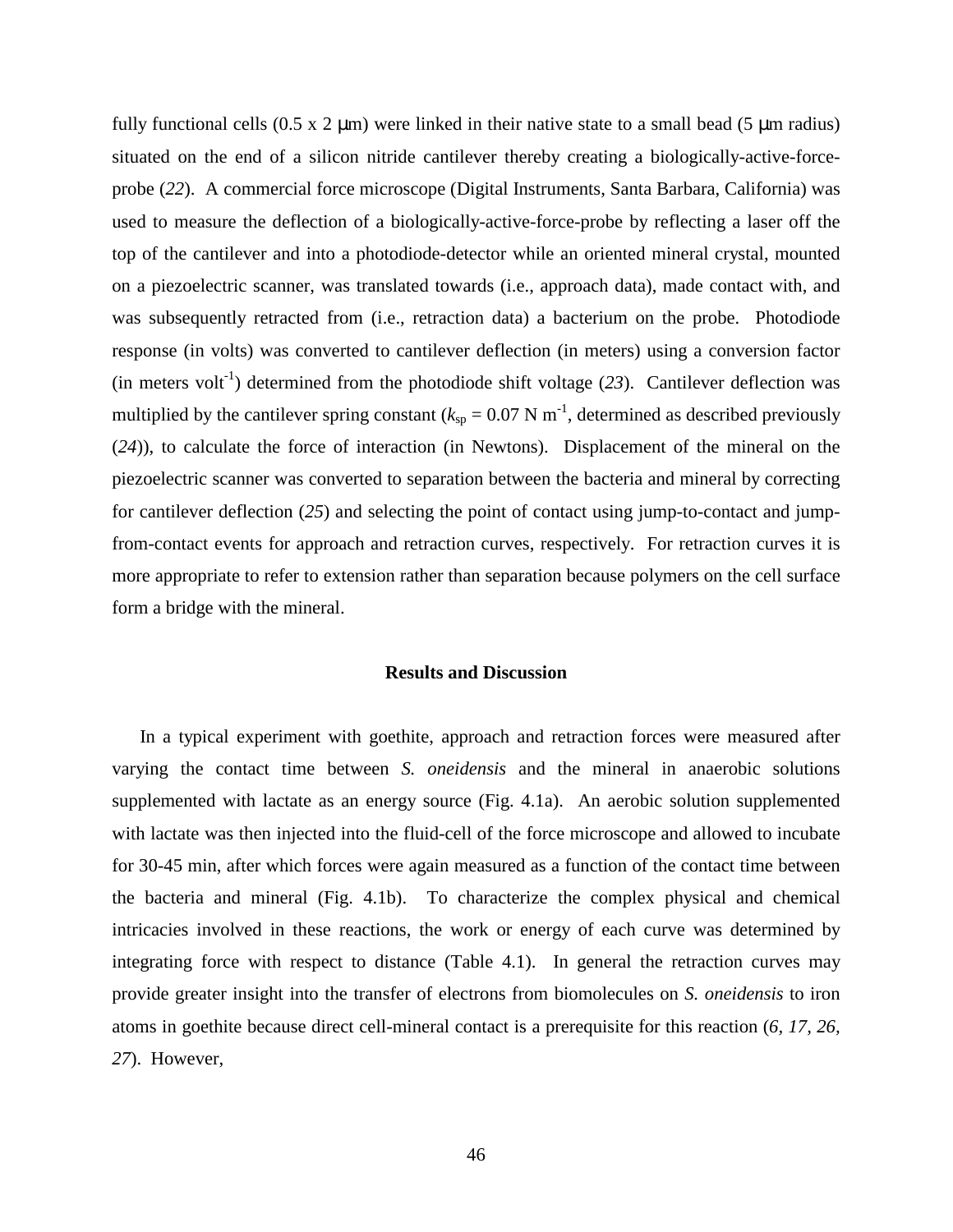

Figure 4.1. Representative force-distance curves between *Shewanella oneidensis* and goethite (α-FeOOH) or diaspore (α-AlOOH) at 25 °C, pH 6, 10 mM sodium chloride, and 15 mM lactate in solution. For each approach-retraction cycle in this figure, the upper data set corresponds to approach values, whereas the lower data set corresponds to retraction values. Positive values are repulsive and negative values are attractive. (a) Goethite-*S. oneidensis* interactions in which the cell and mineral remained in contact for 0-5 min (green circles) or 30-45 min (blue squares) under anaerobic conditions. Black curves correspond to the worm-like chain model prediction for the 83 kDa and 150 kDa outer membrane, putative iron reductases. (b) Goethite-*S. oneidensis* interactions in which the cell and mineral remained in contact for 0-5 min under aerobic conditions. There was no significant difference between the 0-5 min and 30-45 min contact times under aerobic conditions. (c) Diaspore-*S. oneidensis* interactions under anaerobic conditions. There was no significant difference between the aerobic and anaerobic experiments between diaspore and *S. oneidensis*.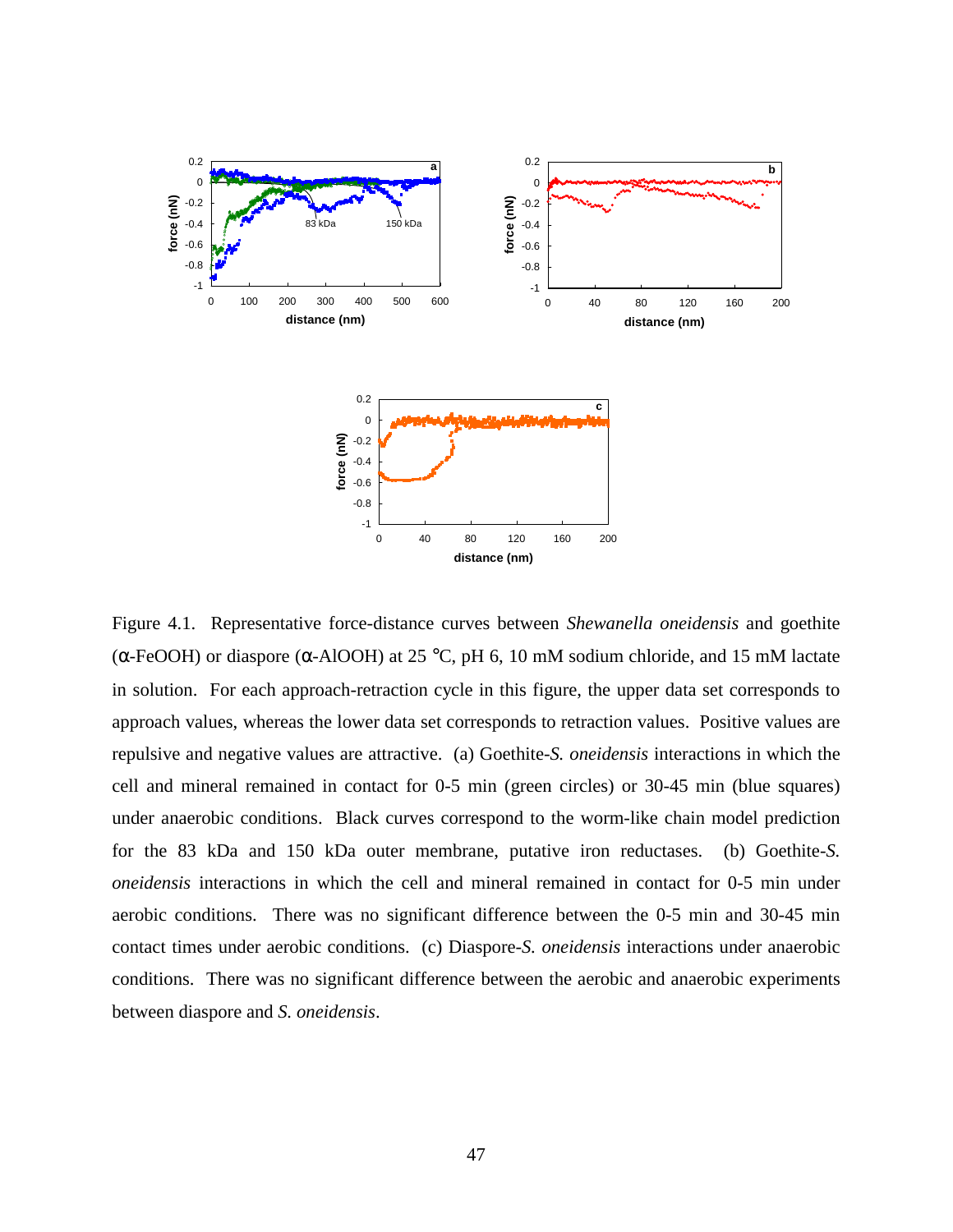Table 4.1. Force and energy measurements for the interactions between *Shewanella oneidensis* and goethite ( $\alpha$ -FeOOH) or diaspore ( $\alpha$ -AlOOH) in anaerobic or aerobic solutions. In the case of goethite experiments, the results are reported as a function of the amount of contact time between the bacteria and mineral prior to biological force microscopy measurements. Force values (in picoNewtons =  $10^{-12}$  N) are the maximum magnitude recorded in approach or retraction curves and as such represent only one datum point for each. Energy values (in attoJoules =  $10^{-18}$  J) are calculated by integrating force with respect to distance and as such incorporate the entire data set. These values represent the average and standard deviation results of over 500 force measurements conducted with four *S. oneidensis* biologically-active-forceprobes. Positive numbers are repulsive; negative numbers are attractive.

|           |                       | Approach      |                | Retraction     |                   |                 |
|-----------|-----------------------|---------------|----------------|----------------|-------------------|-----------------|
|           | Mineral               | Force         | Energy         | Force          | Energy            |                 |
|           |                       | (pN)          | (aJ)           | (pN)           | (aJ)              |                 |
| Anaerobic | Goethite              | $59 \pm 36$   |                | $3.5 \pm 1.9$  | $-747 \pm 115$    | $-59.5 \pm 8.7$ |
|           | $(0-5 \text{ min})$   |               |                |                |                   |                 |
|           | Goethite              | $104 \pm 49$  | $6.7 \pm 2.5$  | $-795 \pm 145$ | $-136.7 \pm 20.7$ |                 |
|           | $(35-45 \text{ min})$ |               |                |                |                   |                 |
|           | Diaspore              | $-237 \pm 68$ | $-3.2 \pm 2.8$ | $-397 \pm 164$ | $-39.2 \pm 7.4$   |                 |
| Aerobic   | Goethite              | $-54 \pm 22$  | $-0.5 \pm 0.4$ | $-248 \pm 109$ | $-26.2 \pm 6.1$   |                 |
|           | $(0-5 \text{ min})$   |               |                |                |                   |                 |
|           | Goethite              | $-35 \pm 14$  | $-1.0 \pm 0.4$ | $-253 \pm 95$  | $-27.1 \pm 9.6$   |                 |
|           | $(35-45 \text{ min})$ |               |                |                |                   |                 |
|           | Diaspore              | $-271 \pm 61$ | $-3.1 \pm 1.3$ | $-433 \pm 127$ | $-41.2 \pm 4.2$   |                 |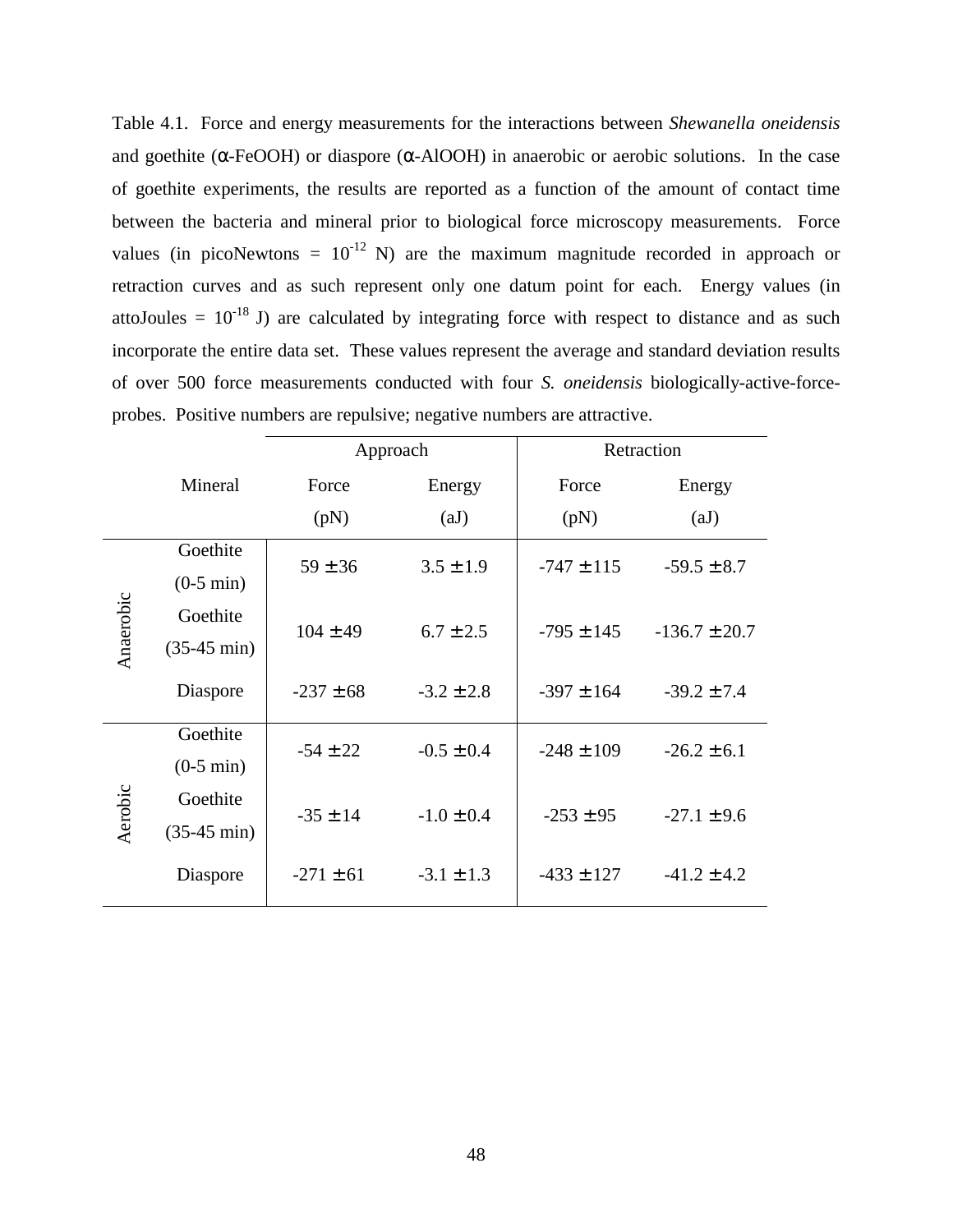the approach curves give an indication of the intermolecular forces that will effect whether *S. oneidensis* is able to bridge the solution gap between itself and the mineral.

For the approach curves, repulsion between *S. oneidensis* and goethite under anaerobic conditions was greater after the bacteria and mineral remained in contact for 30-45 min (Fig. 4.1a; Table 4.1). Infusion of an oxygenated solution caused this repulsive interaction to decrease to the point where it became slightly attractive (Fig. 4.1b; Table 4.1). The point-of-zero-charge of *Shewanella* is 5-6 (determined under aerobic conditions) (*28*) and 7-8 for goethite (*29*). Based on electrostatic considerations alone, a slight attraction would be expected at a pH of ∼6. However, there is a high degree of electrochemical heterogeneity on the surface of *Shewanella* and its surface charge is dependent upon the concentration and localization of at least five different types of functional groups which are arrayed over the cell surface (*28*). Under aerobic conditions, amine-groups are embedded within the outer membrane and underlying peptidoglycan layer such that they do not significantly contribute to the surface charge (*28*). Anaerobic conditions induce the expression of a significant quantity of proteins in the outer membrane of *S. oneidensis* (*15-17*). The amine-groups on these proteins would likely lead to an increased positive charge on the cell surface such that repulsion would be expected between *S. oneidensis* and goethite in anaerobic solutions, as observed in approach curves.

Retraction curves represent in many cases a complex dynamic of adhesion involving, among other things, bond breaking, intermolecular forces, and extension of outer membrane proteins that form a bridge between a bacterium and the mineral surface. Under aerobic conditions, *S. oneidensis* exhibited a stronger overall adhesion to diaspore relative to goethite (Fig. 4.1b and 4.1c, Table 4.1). Under anaerobic conditions *S. oneidensis* exhibited a greatly increased affinity for goethite, as indicated by the retraction curves, whereas the attractive energy between diaspore and *S. oneidensis* was indifferent to oxygen concentrations in solution (Fig. 4.1a and 4.1c, Table 4.1). Furthermore, biologically-active-force-probes fabricated with non-viable cells exhibited an attraction towards goethite but this affinity did not change with oxygen concentration in solution. Taken together, this indicates that the adhesion between *S*. *oneidensis* and goethite is due, at least in part, to processes associated with dissimilatory iron reduction. The retraction energies between *S. oneidensis* and goethite were 2-5 times stronger under anaerobic as opposed to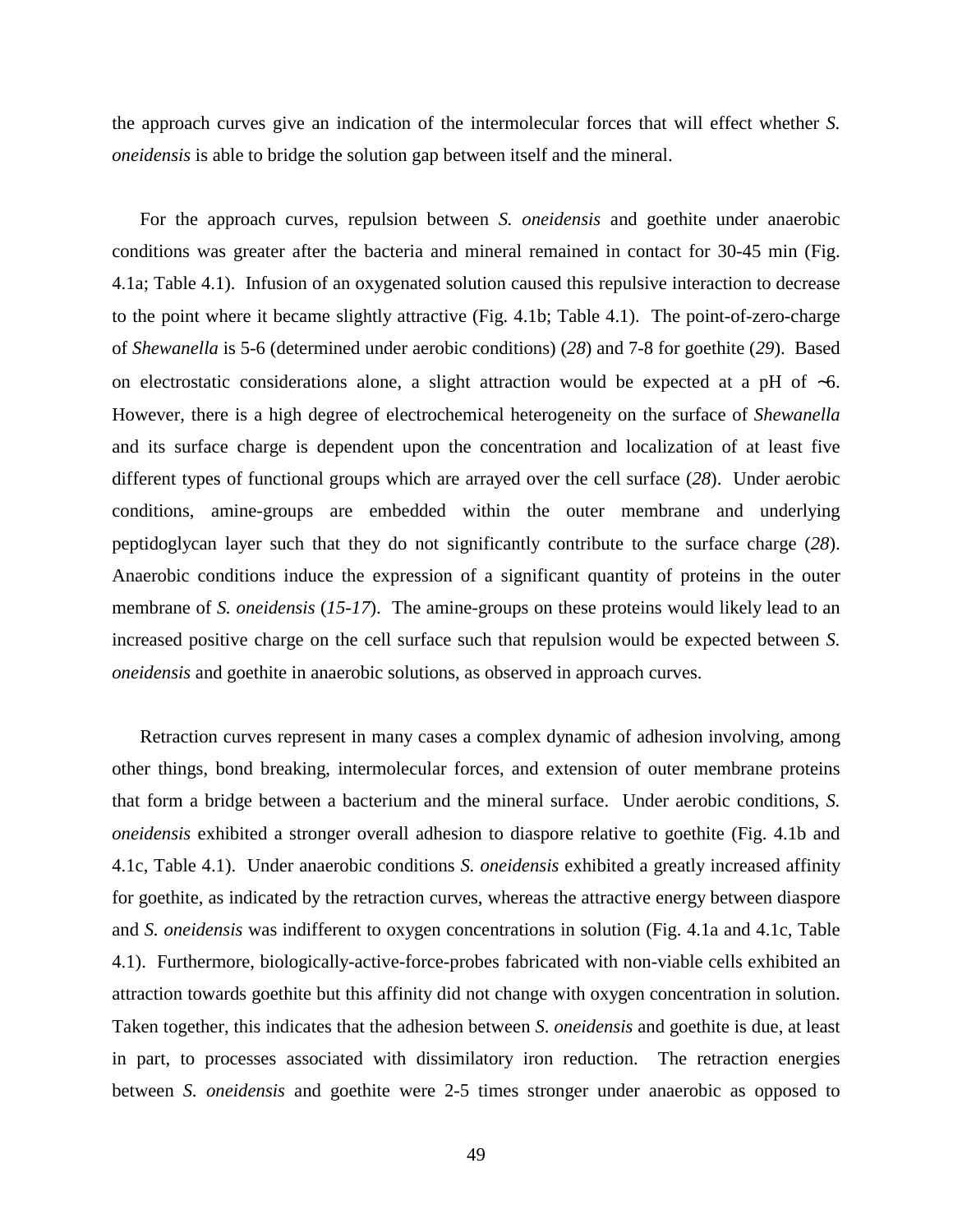aerobic conditions (Table 4.1). Under anaerobic conditions, this attraction increased with the amount of contact time for goethite (Table 4.1) but not for diaspore. This provides direct evidence suggesting that the bacteria are able to quickly recognize the mineral surface such that they produce and/or localize biomolecules at the interface with goethite. This type of recognition between a microorganism and mineral surface has been previously suggested but never quantified (*30, 31*). Clearly, this could be one of the functions of the fluidity of the outer membrane allowing the bacterium to react rapidly to the mineral surface and to congregate reactive membrane macromolecules at sites of contact. Dynamic modeling of outer membrane lipopolysaccharides suggests molecular motion over microsecond timeframes (*32*), and it is possible that cytochromes and reductases could also have rapid motional attributes.

Anaerobic retraction curves between goethite and *S. oneidensis* exhibit a strong force of interaction within the first few hundred nanometers followed by a jagged plateau (Fig. 4.1a). In many cases, the retraction curves terminate in this saw-tooth-like discontinuity (Fig. 4.1a), which we suggest is a signature of the unfolding of outer membrane proteins that form a bridge between a living bacterium and the mineral surface. The saw-tooth like patterns in the retraction curves were analyzed to gain more definitive evidence for the presence of outer membrane proteins that may be involved in the direct transfer of electrons from the cell to the mineral. A total of four putative iron-reductases ranging in size from 53 to 150 kDa have been isolated from the outer membrane of *S. oneidensis* (*17, 18*). According to the worm-like chain model (*33*) which can be used to calculate the force  $(F)$  needed to stretch a polypeptide chain in a solvent to a length x,  $F(x) = (kT/b) [0.25 (1 - x/L)^2 - 0.25 + x/L]$ , where *k* is the Boltzmann's constant, *T* is the temperature, *b* is the persistence length (i.e., length of the stiff segment of the chain) which is 0.38 nm for the distance between two  $C_{\alpha}$  atoms in a polypeptide (34-36), and *L* is the contour length (i.e., length of the completely stretched chain) calculated for each putative iron reductase assuming an average molecular weight of 110 Da per amino acid residue (*18, 37*) and an average molecular length of 0.4 nm per amino acid residue (*35*).

Of the four putative iron reductases, the 83 kDa protein was emphasized in previous reports (*17, 18*); however recent studies involving mutants incapable of producing this protein provide evidence that it is not an iron reductase (C. Myers, personal communication). Predictions based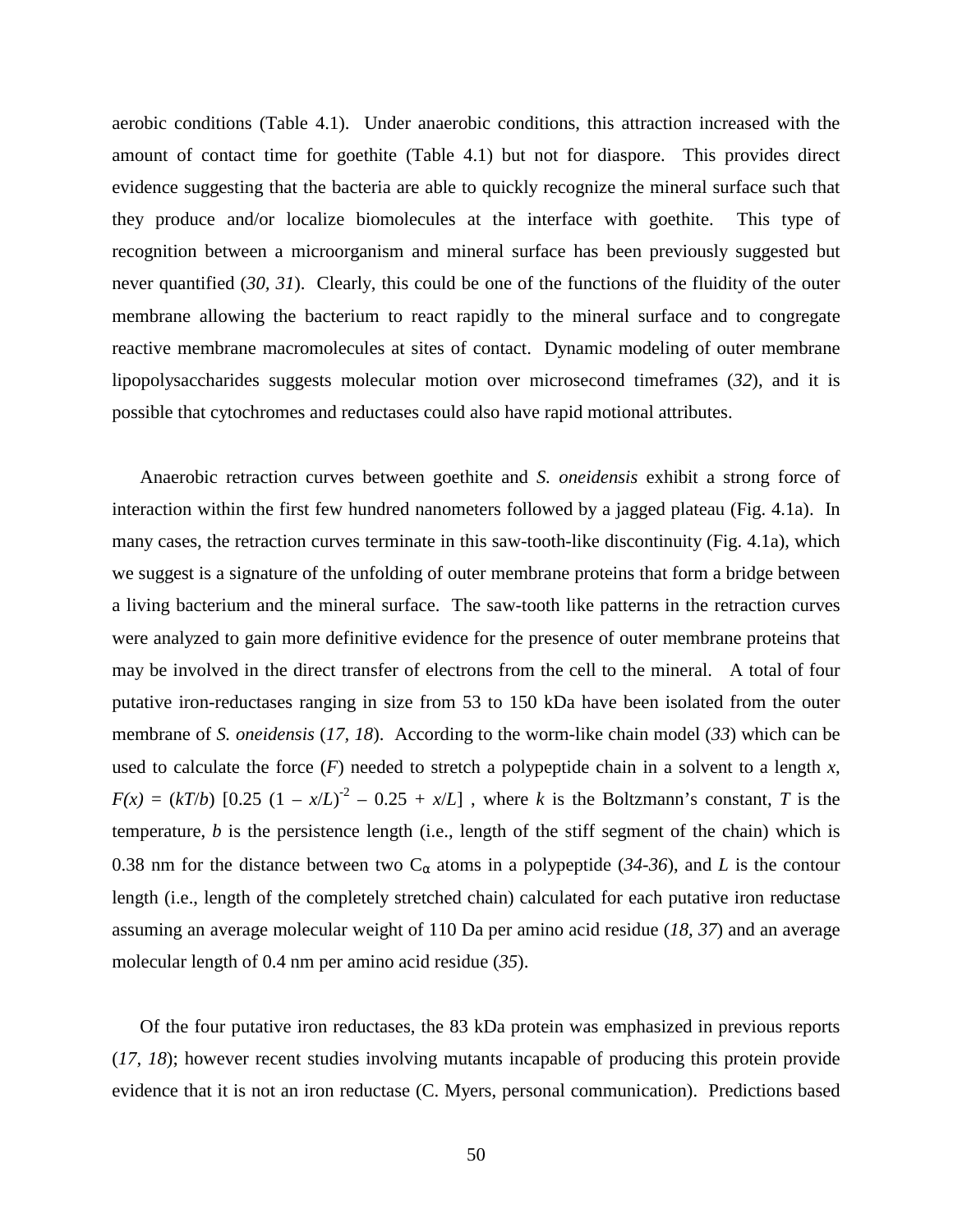on the worm-like chain model, when compared to our anaerobic retraction curves (Fig. 4.1a), are consistent with this. Of the remaining three putative iron reductases, the worm-like chain model prediction for the 150 kDa protein fit 82% of the retraction curves for *S. oneidensis* and goethite under anaerobic conditions and longer contact time (Fig. 4.1a). Evidence of this protein was not found in the retraction curves of the aerobic-goethite nor the diaspore experiments. This strongly suggests that the 150 kDa protein in the outer membrane of *S. oneidensis* specifically interacts with the surface of goethite fulfilling some aspect of the electron transfer reaction.

We have shown that under anaerobic conditions *S. oneidensis* responds to the surface of goethite by rapidly developing stronger adhesion forces at the interface. We interpret these data to indicate that following recognition of goethite as a terminal electron acceptor, *S. oneidensis* quickly produces and/or mobilizes proteins (i.e., the 150 kDa putative reductase and perhaps others) that specifically interact with the mineral surface. This is an example of using nanomechanical measurements/properties to help isolate likely biochemical and mineralogical mechanisms that are operative under environmentally relevant conditions. Further, besides an improved fundamental understanding of bacterial interactions with solid surfaces, the ability to quantitatively probe and characterize these specific interactions in dimensional, force and energy nanospace could lead to advances in nanotechnology. For example, one may now be able to systematically tailor the exquisite, natural specificity between biomolecules, as produced by living microorganisms, and material surfaces for the purposes of chemical and/or structural nanoscale modification of the cell, the material surface, or both.

#### **References and Acknowledgments**

- 1. D. R. Lovley, *Microbiol. Rev.* **55**, 259 (1991).
- 2. K. H. Nealson, D. Saffarini, *Ann. Rev. Microbiol.* **48**, 311 (1994).
- 3. R. G. Arnold, M. R. Hoffmann, T. J. DiChristina, F. W. Picardal, *Appl. Environ. Microbiol.* **56**, 2811 (1990).
- 4. C. R. Myers, K. H. Nealson, *J. Bacteriol.* **172**, 6232 (1990).
- 5. D. R. Lovley, E. J. P. Phillips, *Appl. Environ. Microbiol.* **52**, 751 (1986).
- 6. R. G. Arnold, T. J. DiChristina, M. R. Hoffmann, *Biotech. Bioeng.* **32**, 1081 (1988).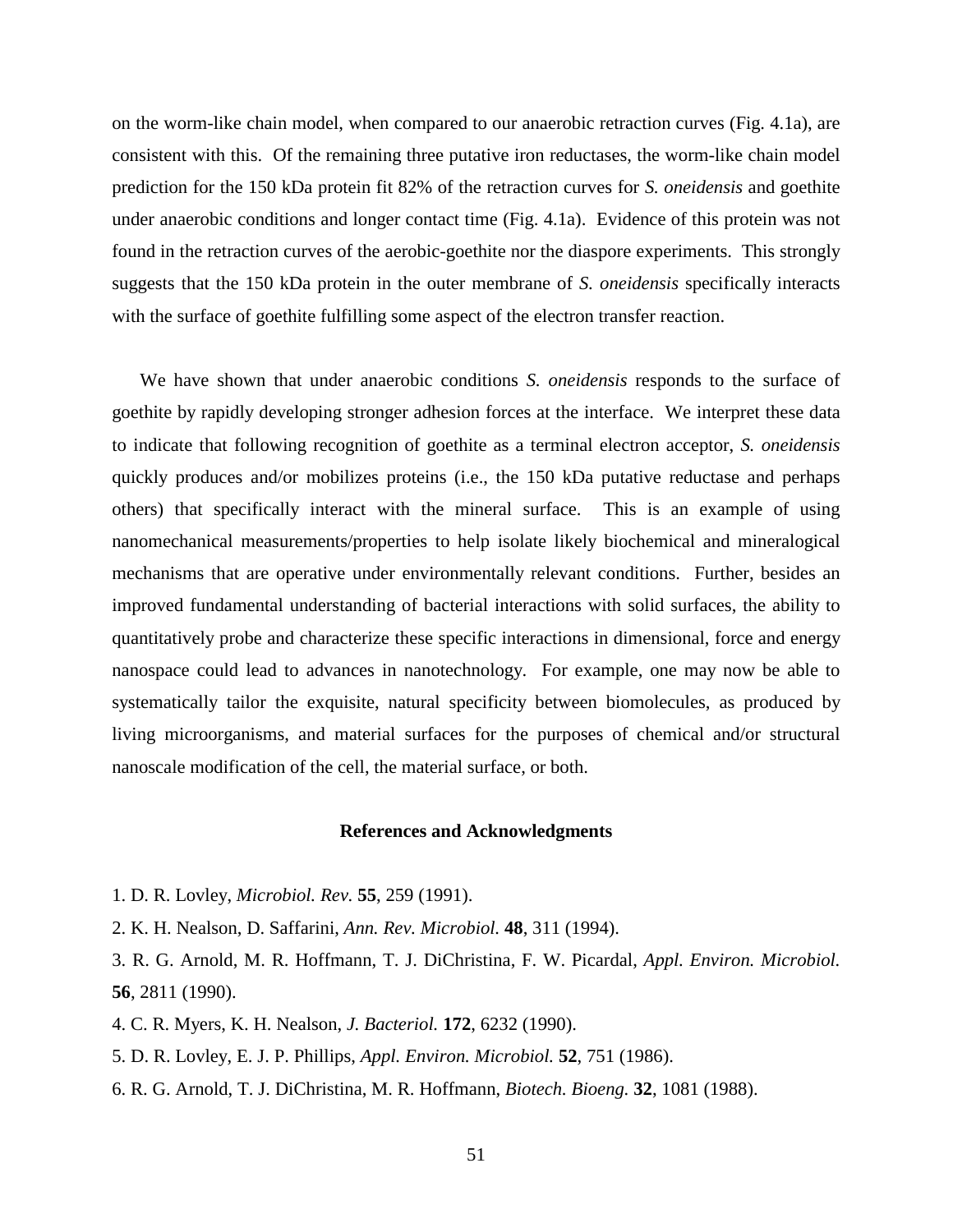- 7. D. R. Lovley, E. J. P. Phillips, *Appl. Environ. Microbiol.* **54**, 1472 (1988).
- 8. E. E. Roden, J. M. Zachara, *Environ. Sci. Tech.* **30**, 1618 (1996).

9. F. Caccavo, Jr., P. C. Schamberger, K. Keiding, P. H. Nielsen, *Appl. Environ. Microbiol.* **62**, 3837 (1997).

- 10. J. K. Fredrickson, et al., *Geochim. Cosmochim. Acta* **62**, 3239 (1998).
- 11. J. M. Zachara, et al., *Amer. Mineral.* **83**, 1426 (1998).
- 12. M. M. Urrutia, E. E. Roden, J. M. Zachara, *Environ. Sci. Tech.* **33**, 4022 (1999).
- 13. C. R. Myers, J. M. Myers, *J. Bacteriol.* **179**, 1143 (1997).
- 14. J. M. Myers, C. R. Myers, *J. Bacteriol.* **182**, 67 (2000).
- 15. C. R. Myers, J. M. Myers, *J. Bacteriol.* **174**, 3429 (1992).
- 16. C. R. Myers, J. M. Myers, *FEMS Microbiol. Let.* **108**, 15 (1993).
- 17. C. R. Myers, J. M. Myers, *Biochim. Biophys. Acta* **1326**, 307 (1997).
- 18. J. M. Myers, C. R. Myers, *Biochim. Biophys. Acta* **1373**, 237 (1998).
- 19. S. K. Lower, C. J. Tadanier, M. F. Hochella, Jr., *Geochim. Cosmochim. Acta* **64**, 3133 (2000).
- 20. S. K. Lower, C. J. Tadanier, M. F. Hochella, Jr., *Geomicrobiol. J.* **18** (2001).
- 21. K. Venkateswaran, et al., *Internat. J. System. Bacteriol.* **49**, 705 (1999).

22. *S. oneidensis* (ATCC 700550) was transformed with plasmid pSMC2 which codes for a constitutive, intracellular green fluorescent protein (*38*). Transformed cells were grown in an anaerobic chamber (Coy Laboratory Products, Ann Arbor, Michigan) to mid-logarithmic phase at room temperature as previously described (*4*) in defined medium supplemented with 15 mM lactate and 2 mM ferric citrate (*4*). Cells were rinsed three times in an anerobic solution of 10 mM sodium chloride. Washed cells were linked to glass beads functionalized with 5-10% 3 aminopropyltriethoxysilane. A single bacteria coated bead was then attached to a cantilever with epoxy (*19*). Scanning laser confocal microscopy was used to verify bacterial coverage of the probe by imaging the green fluorescent signal emitted from cells. Confocal measurements as described previously (*19*) suggest that a single bacterium made contact with the mineral during force measurements. Viability of cells on the probe was assessed by inoculating an agar plate with a biologically-active-force-probe subsequent to force measurements.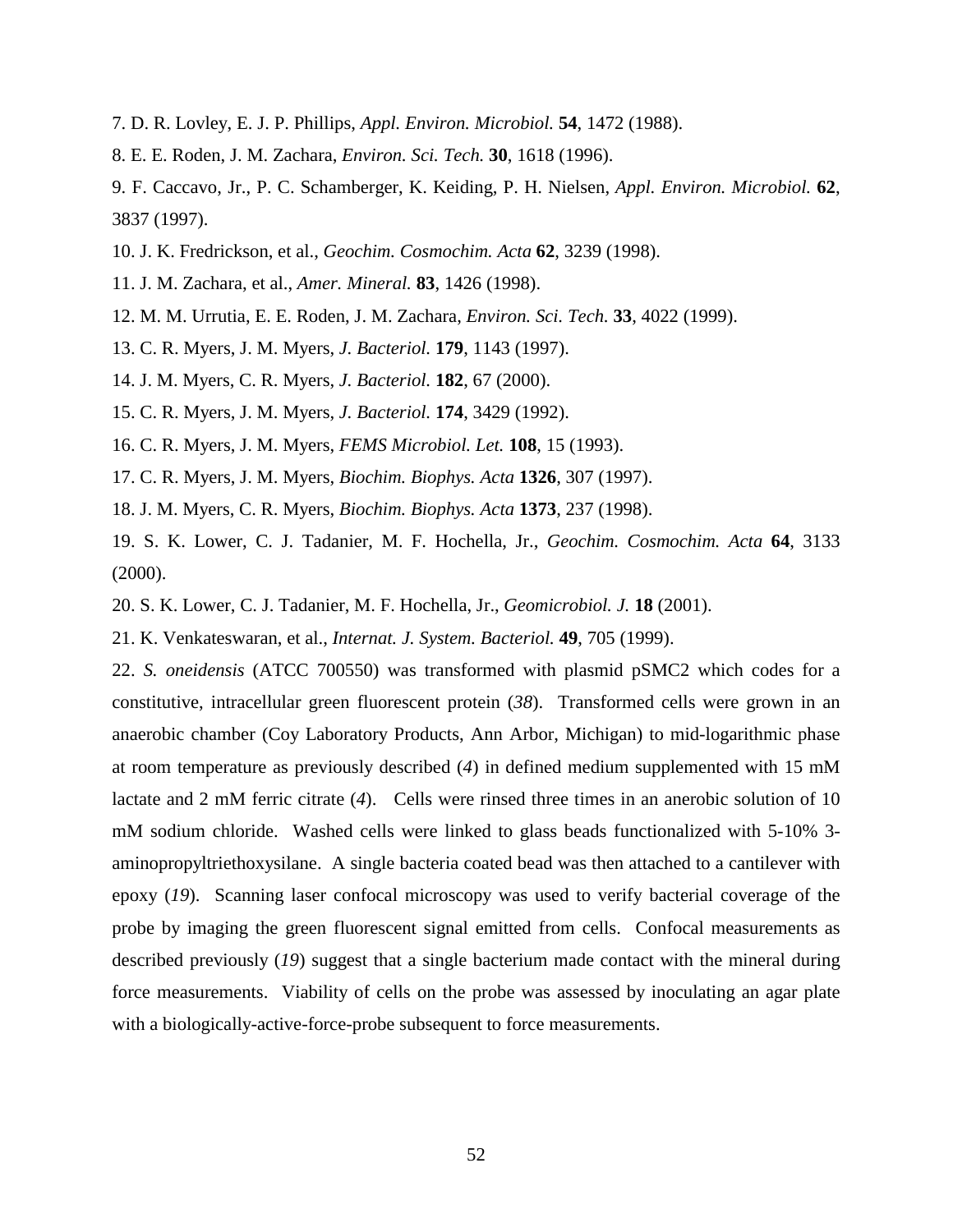23. The region of constant compliance was not used to determine deflection because it would have resulted in a significant overestimate of the measured forces due to the fact that the cells were more compliant than the cantilever (*20, 39*).

- 24. J. P. Cleveland, S. Manne, D. Bocek, P. K. Hansma, *Rev. Sci. Instrum.* **64**, 403 (1993).
- 25. W. A. Ducker, T. J. Senden, R. M. Pashley, *Lang.* **8**, 1831 (1992).
- 26. T. J. DiChristina, E. F. Delong, *J. Bacteriol.* **176**, 1468 (1994).
- 27. A. S. Beliaev, D. A. Saffarini, *J. Bacteriol.* **180**, 6292 (1998).
- 28. I. Sokolov, D. S. Smith, G. S. Henderson, Y. A. Gorby, F. G. Ferris, *Environ. Sci. Tech.* **35**, 341 (2001).
- 29. W. Stumm, J. J. Morgan, *Aquatic Chemistry: Chemical Equilibria and Rates in Natural Waters* (John Wiley & Sons, New York, ed. 3, 1996), pp 534-540.
- 30. S. Brown, *Proc. Natl. Acad. Sci. U.S.A.* **89**, 8651 (1992).
- 31. N. Ohmura, K. Kitamura, H. Saiki, *Appl. Environ. Microbiol.* **59**, 4044 (1993).
- 32. T. J. Beveridge, *J. Bacteriol.* **181**, 4725 (1999).
- 33. P. J. Flory, *Statistical Mechanics of Chain Molecules* (Hanser Publishers, New York, 1989), pp. 401-403.
- 34. M. Rief, M. Gautel, F. Oesterhelt, J. M. Fernandez, H. E. Gaub, *Science* **276**, 1109 (1997).
- 35. H. Mueller, H.-J. Butt, E. Bamberg, *Biophys. J.* **76**, 1072 (1999).
- 36. D. J. Muller, W. Baumeister, A. Engel, *Proc. Natl. Acad. Sci. U.S.A.* **96**, 13170 (1999).
- 37. J.-J. Karlsson, A. Kadziola, A. Rasmussen, T. E. Rostrup, J. Ulstrup, in *Protein Folds: A Distance-Based Approach,* H. Bohr, S. Brunak, Eds. (CRC Press, Boca Raton, 1996), pp. 56-67.
- 38. G. V. Bloemberg, G. A. O'Toole, B. J. J. Lugtenberg, R. Kolter, *Appl. Environ. Microbiol.* **63**, 4543 (1997).
- 39. N. P. D'Costa, J. H. Hoh, *Rev. Sci. Instrum.* **66**, 5096 (1995).
- 40. J. Banfield provided constructive comments. We thank G. O'Toole for providing plasmid pSMC2. S.K.L. acknowledges the support of J Tak. Mineral samples provided by the Virginia Tech Geological Sciences Museum. Financial support from the U.S. Department of Energy and the National Science Foundation.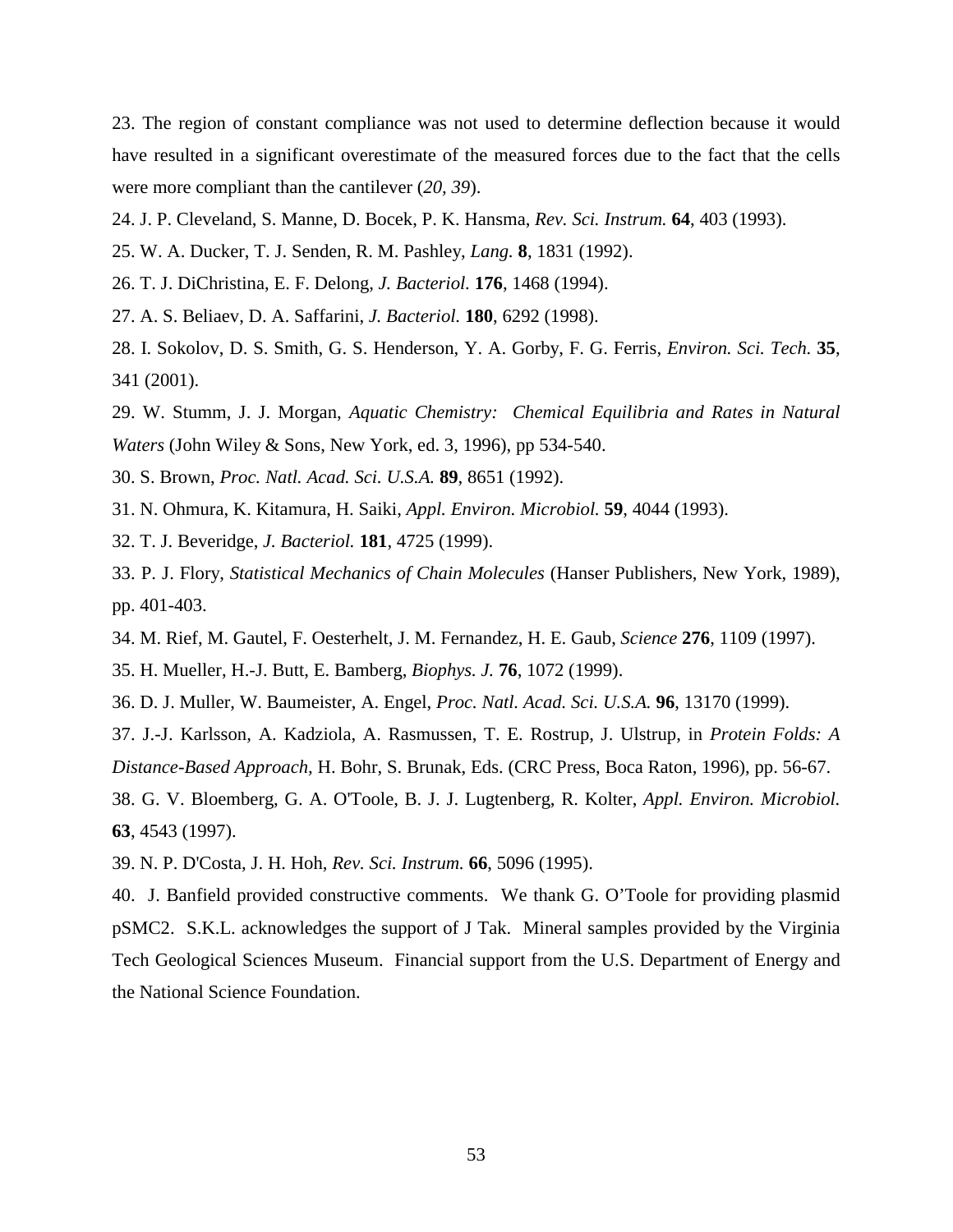## **Curriculum Vitae**

STEVEN K. LOWER Department of Geological Sciences Virginia Polytechnic Institute and State University (Virginia Tech) Blacksburg, VA 24061-0420 Tel: 540-231-6521 (ext. 8575), Fax: 540-231-3386 e-mail: slower@vt.edu

## **Education**

Ph.D. GEOLOGICAL SCIENCES, BIOCHEMISTRY, AND MICROBIOLOGY (8/97-12/00) Departments of Geological Sciences and Biochemistry, Virginia Tech, Blacksburg, VA.

Course emphasis: biochemistry, genetics, geochemistry, microbial ecology, microbial physiology, microbiology, mineralogy, molecular biology, surface chemistry.

Techniques utilized: atomic force microscopy (AFM), chromatography, chemostats, cloning with plasmid and phage vectors, confocal laser scanning microscopy (CLSM), electrophoresis, fluorescent in-situ hybridization (FISH), gene expression, polymerase chain reaction (PCR), scanning electron microscopy (SEM), Southern blot analysis, temperature gradient gel electrophoresis (TGGE), Western blot analysis.

Doctoral research: Development of biological force microscopy. Fundamental nanoscale interactions between a bacterium and mineral surface (e.g., Shewanella-iron oxides; Thiobacillus-sulfides; Pseudomonas-silicates). Macroscale interactions between a community of microorganisms and minerals (e.g., soil microbial community and iron oxides supporting sorbed nutrients and/or metals).

Advisor: Dr. Michael F. Hochella, Jr.

M.S. GEOCHEMISTRY (1/95-5/97) Department of Geology, Kent State University, Kent, OH.

Course emphasis: clay mineralogy, environmental organic chemistry, hydrogeochemistry, mineral-water interface chemistry, optical petrography, soil chemistry, statistics, time series analyses, x-ray crystallography.

Techniques utilized: atomic absorption spectrophotometer (AA/graphite furnace), atomic force microscopy (AFM), high-performance liquid chromatography (HPLC), inductively coupled plasma spectrometer (ICP), scanning electron microscopy (SEM), transmission electron microscopy (TEM), total organic carbon analyzer; x-ray diffraction (XRD).

Thesis research: Mechanisms of lead sorption to calcium-phosphate minerals and the use of apatite to remediate heavy metal contaminated environments. Additional studies include: sorption of dissolved organic matter onto aluminum/iron oxides; dissolution of aluminum/iron oxides by organic acids; pollution associated with urban stormwater runoff.

Advisor: Dr. Patricia A. Maurice

B.S. GEOLOGY AND BIOLOGY (9/90-12/94) Departments of Geology and Biology, Kent State University, Kent, OH.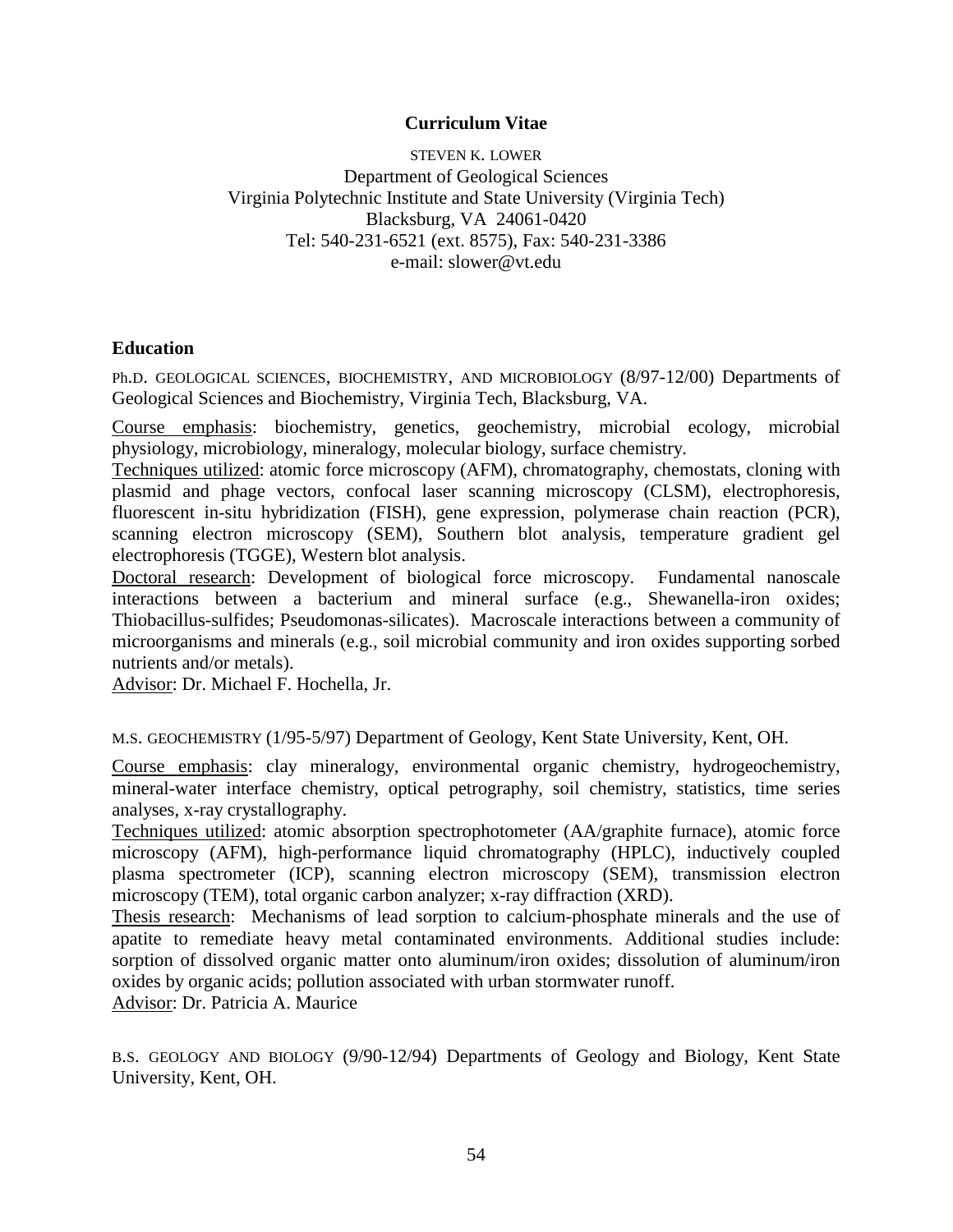Course emphasis: anatomy, aquatic biology, biology, botany, chemistry, climatology, ecology, field camps (biology and geology), forestry, geochemistry, geographic information systems, geomorphology, hydrogeology, mathematics, mineralogy, petrology, physics, physiology, stratigraphy, structural geology, zoology.

Independent studies: Characterization of soil samples with x-ray diffraction; development of a constructed wetland for wastewater treatment; preservation of a natural bog.

## **Employment**

GRADUATE RESEARCH ASSISTANT (6/99-present) Department of Geological Sciences, Virginia Tech, Blacksburg, VA.

Researcher. Responsibilities include primary doctoral research, scanning probe microscopy and laser scanning microscopy maintenance, PC hardware and software administration.

GRADUATE TEACHING ASSISTANT (8/97-5/99) Department of Geological Sciences, Virginia Tech, Blacksburg, VA.

Head TA for Elements of Geology class. Responsibilities include design and organization of laboratory and field exercises and examinations.

GRADUATE RESEARCH ASSISTANT (1/95-8/97) Department of Geology, Kent State University, Kent, OH.

Researcher. Responsibilities include primary thesis research and operation/maintenance of x-ray diffraction unit, scanning probe microscopes, and atomic absorption spectrophotometer (graphite furnace). Assess effectiveness of detention basins to attenuate chemical pollutants in urban stormwater runoff. Responsibilities include operation of automated sampling equipment, chemical analysis of water samples for heavy metals and nutrients, and statistical analyses of data.

GRADUATE TEACHING ASSISTANT (8/96-12/96) Department of Geology, Kent State University, Kent, OH.

Head TA for Mineralogy class. Responsibilities include design and organization of laboratory exercises and examinations.

FIELD SCIENTIST (4/91-8/94) Environmental Associates, Akron, OH.

Natural Resource specialist. Responsibilities include development of municipal stromwater pollution prevention plans to mitigate environmental degradation of surface waters.

FIELD SCIENTIST (4/91-8/94) Buckeye Bison, North Canton, OH.

Wildlife manager overseeing a herd of bison. Responsibilities include maintenance of food source, relocation of bison to prevent overgrazing, implementation of immunization program, production of topographic maps showing distribution of various soil and plant types.

## **Society Memberships**

GEOCHEMICAL SOCIETY MINERALOGICAL SOCIETY OF AMERICA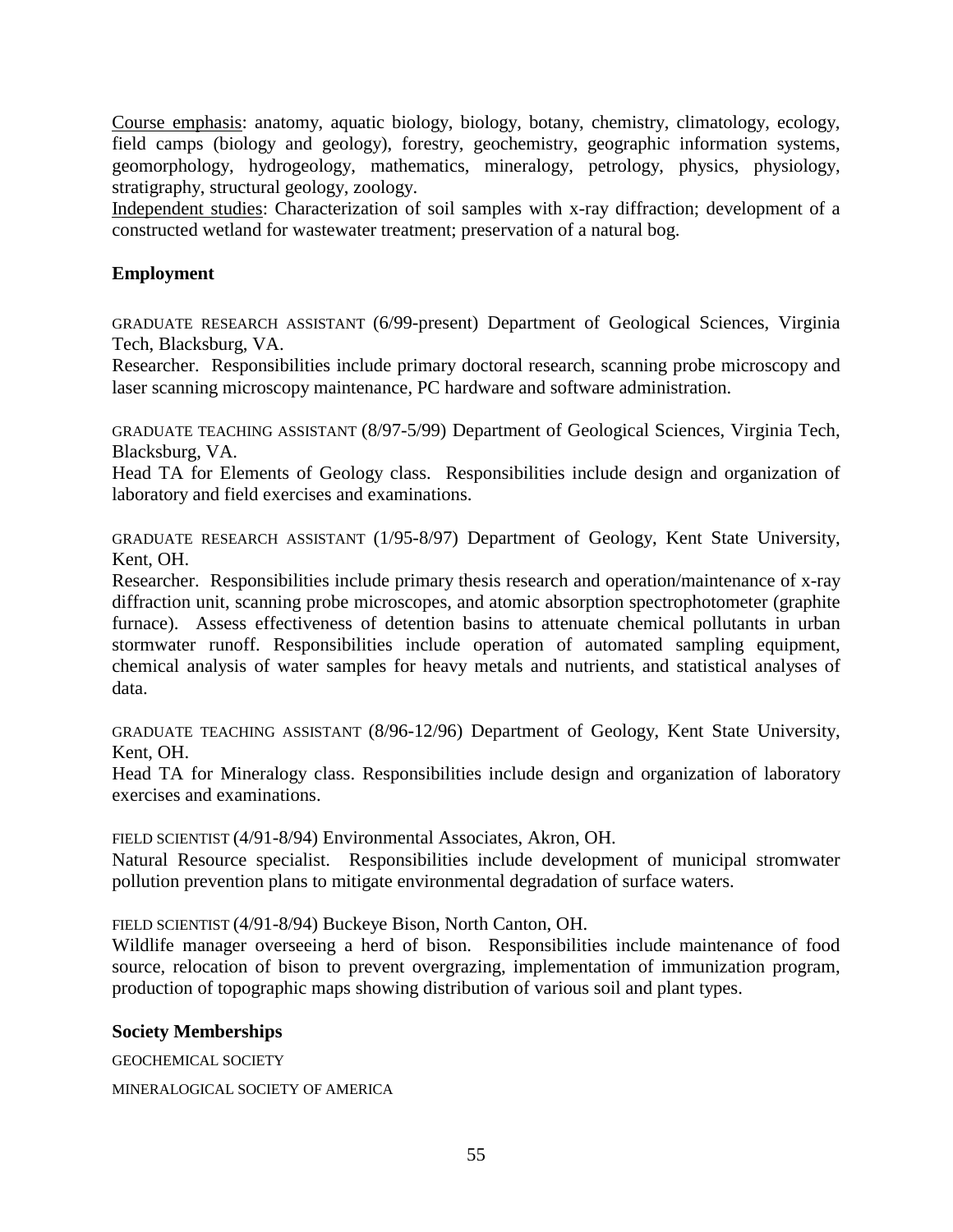#### AMERICAN SOCIETY FOR MICROBIOLOGY

## **Honors and Awards**

C. G. TILLMAN AWARD FOR EXCELLENCE IN TEACHING, Dept. of Geological Sciences, Virginia Tech.

WATER RESOURCE RESEARCH INSTITUTE FELLOWSHIP, Depts. of Biology, Chemistry, Geology, and Geography, Kent State University.

B. J. WALDRON FIELD CAMP AWARD, Dept. of Geology, Kent State University.

OHIO BOYS STATE DELEGATE, Northwest High School.

## **Publications**

**Lower, S. K.**, Tadanier, C. J., and Hochella, M. F., Jr. (2000) Measuring interfacial and adhesion forces between bacteria and mineral surfaces with biological force microscopy. Geochimica et Cosmochimica Acta, 64: 3133-3139.

**Lower, S. K.**, Tadanier, C. J., and Hochella, M. F., Jr. (2000) Dynamics of the mineral-microbe interface: Use of biological force microscopy in biogeochemistry and geomicrobiology. Geomicrobiology Journal, 18: 63-76.

**Lower, S. K.**, Maurice, P. A., and Traina, S. J. (1998) Simultaneous dissolution of hydroxylapatite and precipitation of hydroxypyromorphite: Direct evidence of homogeneous nucleation. Geochimica et Cosmochimica Acta, 62: 1773-1780.

**Lower, S. K.**, Maurice, P. A., Traina, S. J., and Carlson, E. H. (1998) Aqueous Pb sorption by hydroxylapatite: Applications of atomic force microscopy to dissolution, nucleation, and growth studies. American Mineralogist 83: 147-158.

Maurice, P. A. and **Lower, S. K.** (1998) Using atomic force microscopy to study soil mineral reactions. Advances in Agronomy, 62: 1-43.

Maurice, P. A., Namjesnik-Dejanovic, K., **Lower, S. K.**, Pullin, M., Chin, Y. –P., and Aiken, G. R. (1998) Sorption and fractionation of natural organic matter on kaolinite and goethite. In: Water-Rock Interaction (Eds., G. B. Arehart and J.R. Hulston). Balkema Publishers, Rotterdam, Netherlands.

#### **Abstracts**

**Lower, S. K.** (2001 – Invited Presentation) "Bacterial recognition of mineral surfaces: Through the eyes of a single bacterium." Goldschmidt Conference in Roanoke, VA.

**Lower, S. K.** and Hochella, M. F., Jr. (2000 – Invited Presentation) "Mineral-microbe interactions quantitatively measured in energy and distance nanospace." American Geophysical Union Meeting in San Francisco, CA.

**Lower, S. K.** and Hochella, M. F., Jr. (2000) "Probing the dynamic nanoscale world at the interface between microorganisms and minerals." Goldschmidt Conference in Oxford, UK.

**Lower, S. K.**, Tadanier, C. F., Berry, D. F., Potts, M., and Hochella, M. F., Jr. (1999) "The bacteria-mineral interface: Probing nanoscale forces with biological force microscopy."